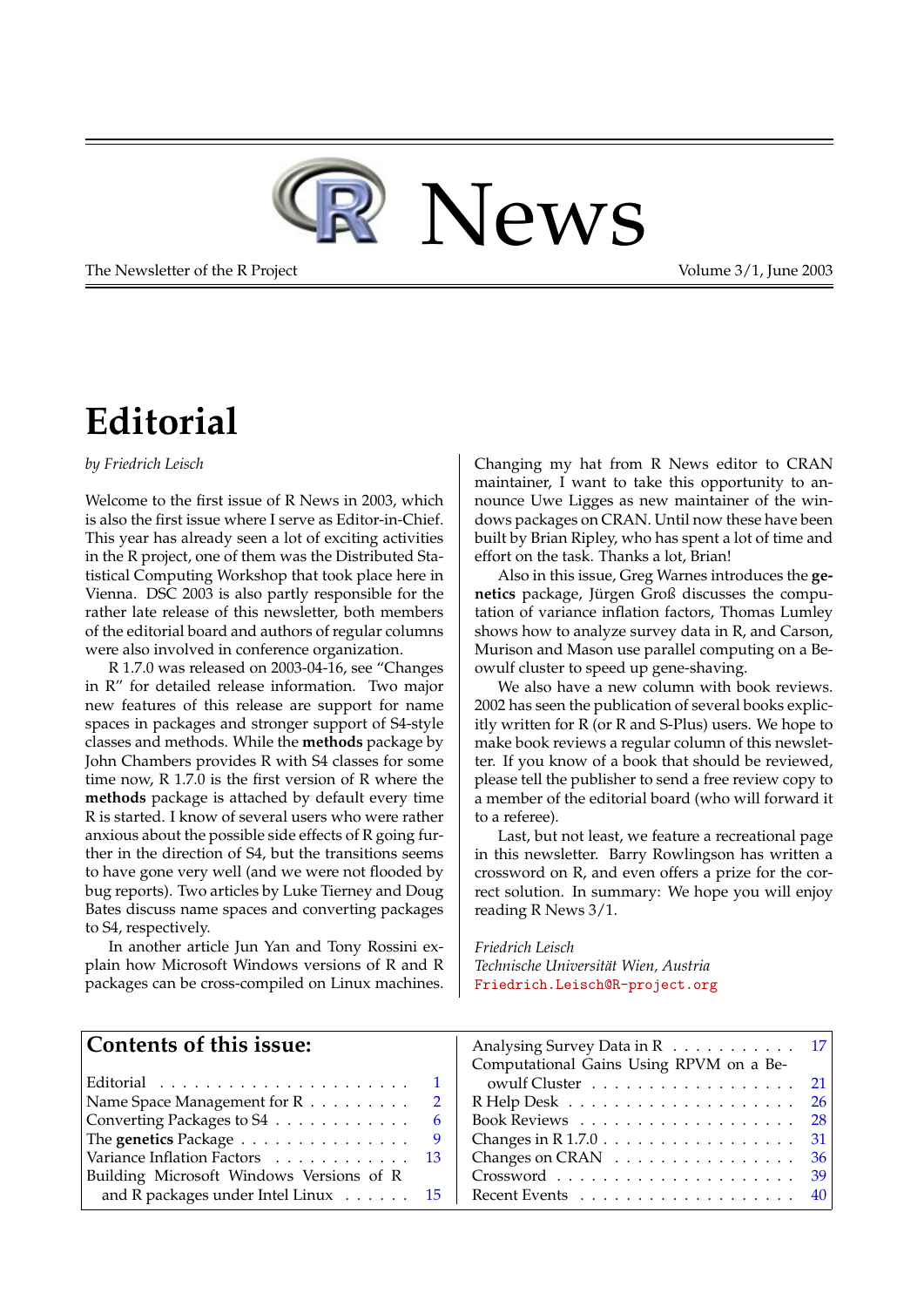# **Name Space Management for R**

<span id="page-1-0"></span>*Luke Tierney*

### **Introduction**

In recent years R has become a major platform for the development of new data analysis software. As the complexity of software developed in R and the number of available packages that might be used in conjunction increase, the potential for conflicts among definitions increases as well. The name space mechanism added in R 1.7.0 provides a framework for addressing this issue.

Name spaces allow package authors to control which definitions provided by a package are visible to a package user and which ones are private and only available for internal use. By default, definitions are private; a definition is made public by *exporting* the name of the defined variable. This allows package authors to create their main functions as compositions of smaller utility functions that can be independently developed and tested. Only the main functions are exported; the utility functions used in the implementation remain private. An incremental development strategy like this is often recommended for high level languages like R—a guideline often used is that a function that is too large to fit into a single editor window can probably be broken down into smaller units. This strategy has been hard to follow in developing R packages since it would have lead to packages containing many utility functions that complicate the user's view of the main functionality of a package, and that may conflict with definitions in other packages.

Name spaces also give the package author explicit control over the definitions of global variables used in package code. For example, a package that defines a function mydnorm as

```
mydnorm \leftarrow function(z)1/\sqrt{2 * pi} * exp(-z^2 / 2)
```
most likely intends exp, sqrt, and pi to refer to the definitions provided by the **base** package. However, standard packages define their functions in the global environment shown in Figure [1.](#page-1-1)



<span id="page-1-1"></span>Figure 1: Dynamic global environment.

The global environment is dynamic in the sense

that top level assignments and calls to library and attach can insert shadowing definitions ahead of the definitions in **base**. If the assignment pi <- 3 has been made at top level or in an attached package, then the value returned by mydnorm(0) is not likely to be the value the author intended. Name spaces ensure that references to global variables in the **base** package cannot be shadowed by definitions in the dynamic global environment.

Some packages also build on functionality provided by other packages. For example, the package **modreg** uses the function as.stepfun from the **stepfun** package. The traditional approach for dealing with this is to use calls to require or library to add the additional packages to the search path. This has two disadvantages. First, it is again subject to shadowing. Second, the fact that the implementation of a package **A** uses package **B** does not mean that users who add **A** to their search path are interested in having **B** on their search path as well. Name spaces provide a mechanism for specifying package dependencies by *importing* exported variables from other packages. Formally importing variables form other packages again ensures that these cannot be shadowed by definitions in the dynamic global environment.

From a user's point of view, packages with a name space are much like any other package. A call to library is used to load the package and place its exported variables in the search path. If the package imports definitions from other packages, then these packages will be loaded but they will not be placed on the search path as a result of this load.

### **Adding a name space to a package**

A package is given a name space by placing a 'NAMESPACE' file at the top level of the package source directory. This file contains *name space directives* that define the name space. This declarative approach to specifying name space information allows tools that collect package information to extract the package interface and dependencies without processing the package source code. Using a separate file also has the benefit of making it easy to add a name space to and remove a name space from a package.

The main name space directives are export and import directives. The export directive specifies names of variables to export. For example, the directive

export(as.stepfun, ecdf, is.stepfun, stepfun)

exports four variables. Quoting is optional for standard names such as these, but non-standard names need to be quoted, as in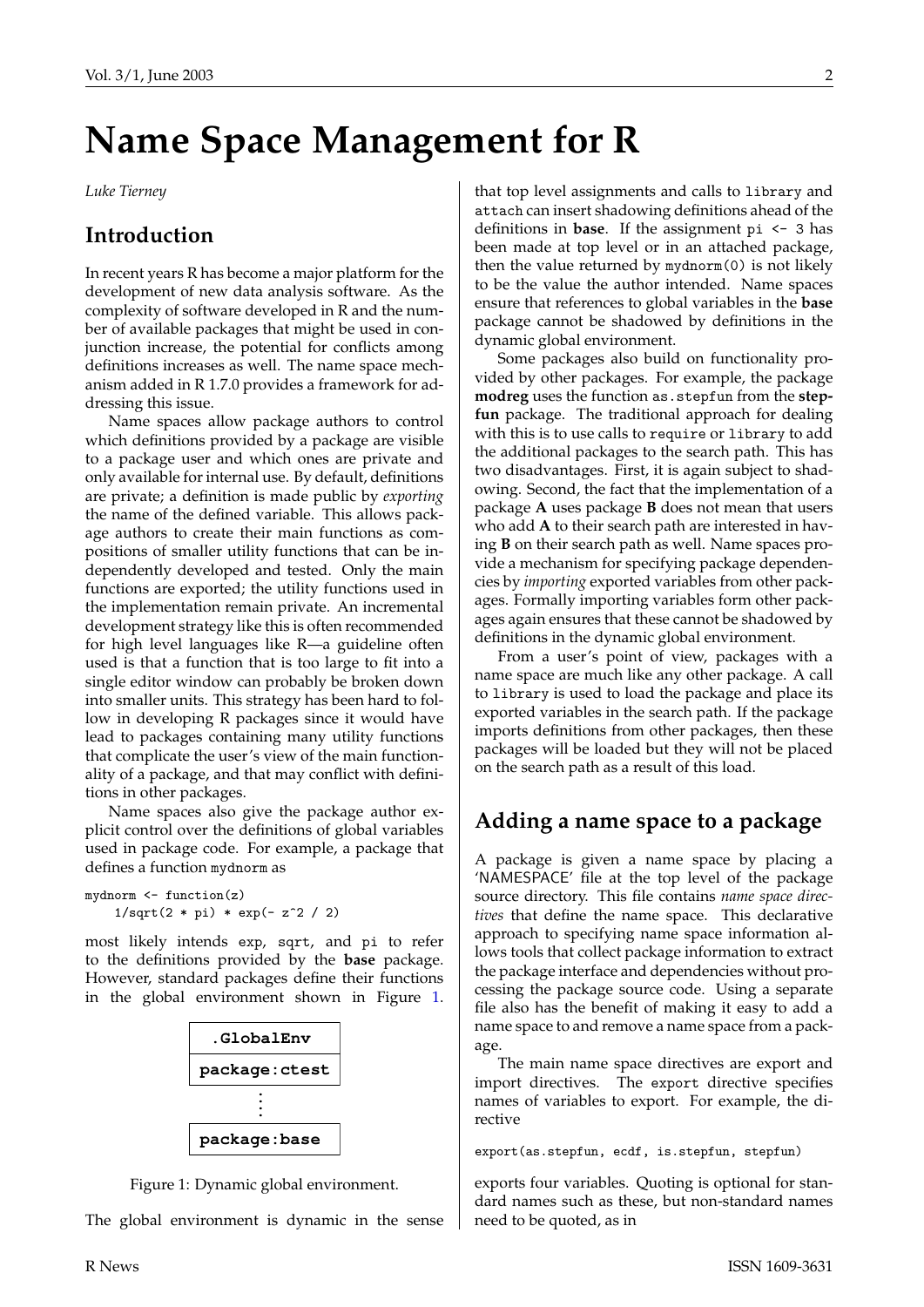<span id="page-2-0"></span>export("[<-.tracker")

As a convenience, exports can also be specified with a pattern. The directive

exportPattern("\\.test\$")

exports all variables ending with .test.

Import directives are used to import definitions from other packages with name spaces. The directive

```
import(mva)
```
imports all exported variables from the package **mva**. The directive

importFrom(stepfun, as.stepfun)

imports only the as.stepfun function from the **stepfun** package.

Two additional directives are available. The S3method directive is used to register methods for S3 generic functions; this directive is discussed further in the following section. The final directive is useDynLib. This directive allows a package to declaratively specify that a DLL is needed and should be loaded when the package is loaded.

For a package with a name space the two operations of loading the package and attaching the package to the search path are logically distinct. A package loaded by a direct call to library will first be loaded, if it is not already loaded, and then be attached to the search path. A package loaded to satisfy an import dependency will be loaded, but will *not* be attached to the search path. As a result, the single initialization hook function .First.lib is no longer adequate and is not used by packages with name spaces. Instead, a package with a name space can provide two hook functions, .onLoad and .onAttach. These functions, if defined, should not be exported. Many packages will not need either hook function, since import directives take the place of require calls and useDynLib directives can replace direct calls to library.dynam.

Name spaces are *sealed*. This means that , once a package with a name space is loaded, it is not possible to add or remove variables or to change the values of variables defined in a name space. Sealing serves two purposes: it simplifies the implementation, and it ensures that the locations of variable bindings cannot be changed at run time. This will facilitate the development of a byte code compiler for R [\(Tierney,](#page-4-0) [2001\)](#page-4-0).

Adding a name space to a package may complicate debugging package code. The function fix, for example, is no longer useful for modifying an internal package function, since it places the new definition in the global environment and that new definition remains shadowed within the package by the original definition. As a result, it is a good idea not to add a name space to a package until it is completely debugged, and to remove the name space if further debugging is needed; this can be done by temporarily renaming the 'NAMESPACE' file. Other alternatives are being explored, and R 1.7.0 contains some experimental functions, such as fixInNamespace, that may help.

## **Name spaces and method dispatch**

R supports two styles of object-oriented programming: the S3 style based on UseMethod dispatch, and the S4 style provided by the **methods** package. S3 style dispatch is still used the most and some support is provided in the name space implementation released in R 1.7.0.

S3 dispatch is based on concatenating the generic function name and the name of a class to form the name of a method. The environment in which the generic function is called is then searched for a method definition. With name spaces this creates a problem: if a package is imported but not attached, then the method definitions it provides may not be visible at the call site. The solution provided by the name space system is a mechanism for registering S3 methods with the generic function. A directive of the form

S3method(print, dendrogram)

in the 'NAMESPACE' file of a package registers the function print.dendrogram defined in the package as the print method for class dendrogram. The variable print.dendrogram does not need to be exported. Keeping the method definition private ensures that users will not inadvertently call the method directly.

S4 classes and generic functions are by design more formally structured than their S3 counterparts and should therefore be conceptually easier to integrate with name spaces than S3 generic functions and classes. For example, it should be fairly easy to allow for both exported and private S4 classes; the concatenation-based approach of S3 dispatch does not seem to be compatible with having private classes except by some sort of naming convention. However, the integration of name spaces with S4 dispatch could not be completed in time for the release of R 1.7.0. It is quite likely that the integration can be accomplished by adding only two new directives, exportClass and importClassFrom.

## **A simple example**

A simple artificial example may help to illustrate how the import and export directives work. Consider two packages named **foo** and **bar**. The R code for package **foo** in file 'foo.R' is

```
x \le -1
```

```
f \leftarrow function(y) c(x,y)
```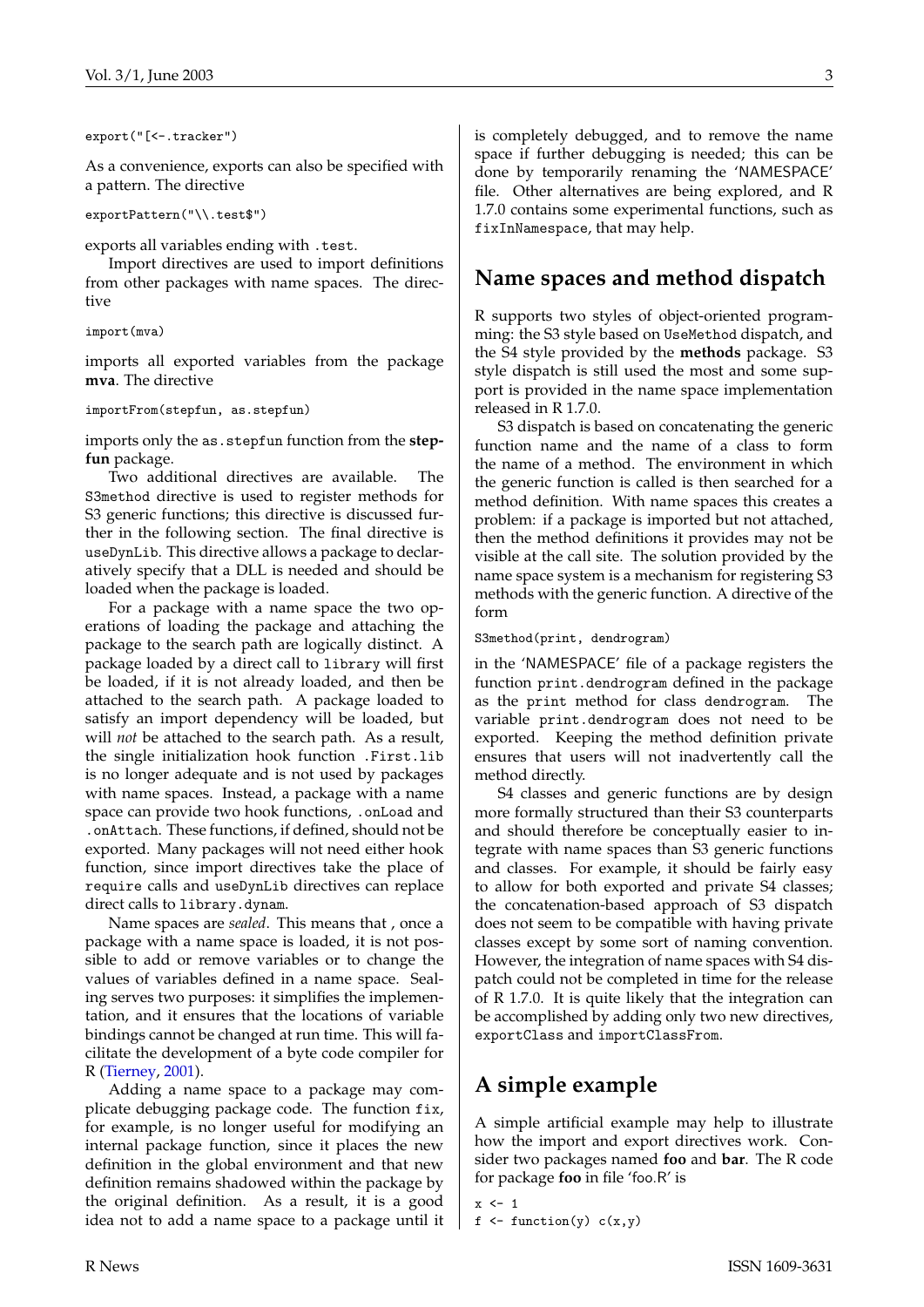The 'NAMESPACE' file contains the single directive

export(f)

Thus the variable x is private to the package and the function f is public. The body of f references a global variable x and a global function c. The global refrence x corresponds to the definition in the package. Since the package does not provide a definition for c and does not import any definitions, the variable c refers to the definition provided by the **base** package.

The second package **bar** has code file 'bar.R' containing the definitions

```
c \leftarrow function(...) sum(...)g \leftarrow function(y) f(c(y, 7))
```
and 'NAMESPACE' file

import(foo) export(g)

The function c is private to the package. The function g calls a global function c. Definitions provided in the package take precedence over imports and definitions in the **base** package; therefore the definition of c used by g is the one provided in **bar**.

Calling library(bar) loads **bar** and attaches its exports to the search path. Package **foo** is also loaded but not attached to the search path. A call to g produces

 $> g(6)$ [1] 1 13

This is consistent with the definitions of c in the two settings: in **bar** the function c is defined to be equivalent to sum, but in **foo** the variable c refers to the standard function c in **base**.

### **Some details**

This section provides some details on the current implementation of name spaces. These details may change as name space support evolves.

Name spaces use R environments to provide static binding of global variables for function definitions. In a package with a name space, functions defined in the package are defined in a name space environment as shown in Figure [2.](#page-3-0) This environment consists of a set of three static frames followed by the usual dynamic global environment. The first static frame contains the local definitions of the package. The second frame contains



<span id="page-3-0"></span>Figure 2: Name space environment.

imported definitions, and the third frame is the **base** package. Suppose the function mydnorm shown in the introduction is defined in a package with a name space that does not explicitly import any definitions. Then a call to mydnorm will cause R to evaluate the variable pi by searching for a binding in the name space environment. Unless the package itself defines a variable pi, the first binding found will be the one in the third frame, the definition provided in the **base** package. Definitions in the dynamic global environment cannot shadow the definition in **base**.

When library is called to load a package with a name space, library first calls loadNamespace and then attachNamespace. loadNamespace first checks whether the name space is already loaded and registered with the internal registry of loaded name spaces. If so, the already loaded name space is returned. If not, then loadNamespace is called on all imported name spaces, and definitions of exported variables of these packages are copied to the imports frame, the second frame, of the new name space. Then the package code is loaded and run, and exports, S3 methods, and shared libraries are registered. Finally, the .onLoad hook is run, if the package defines one, and the name space is sealed. Figure [3](#page-4-1) illustrates the dynamic global environment and the internal data base of loaded name spaces after two packages, **A** and **B**, have been loaded by explicit calls to library and package **C** has been loaded to satisfy import directives in package **B**.

The serialization mechanism used to save R workspaces handles name spaces by writing out a reference for a name space consisting of the package name and version. When the workspace is loaded, the reference is used to construct a call to loadNamespace. The current implementation ignores the version information; in the future this may be used to signal compatibility warnings or select among several available versions.

The registry of loaded name spaces can be examined using loadedNamespaces. In the current implementation loaded name spaces are not unloaded automatically. Detaching a package with a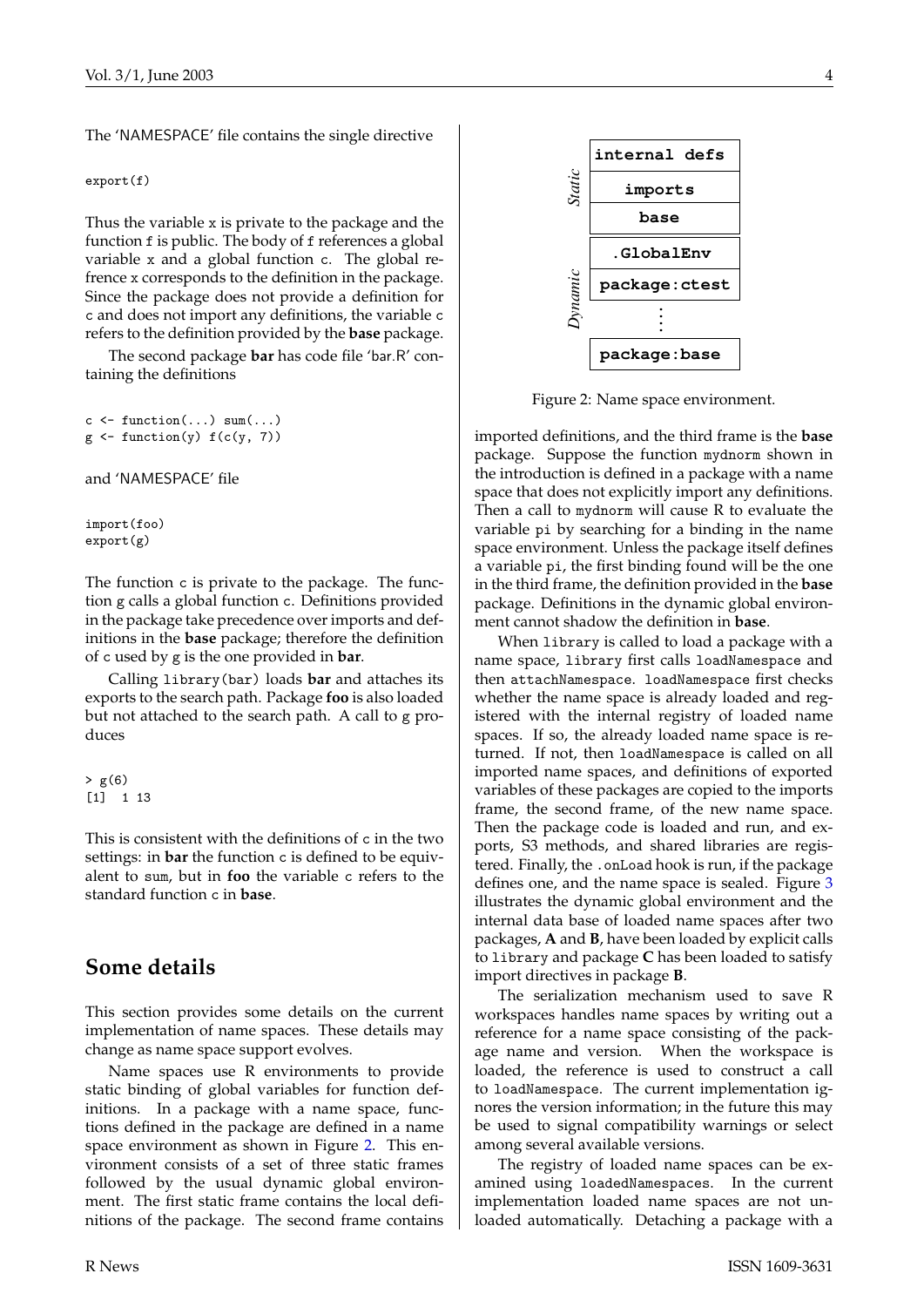<span id="page-4-7"></span>

<span id="page-4-1"></span>Figure 3: Internal implementation.

name space loaded by a call to library removes the frame containing the exported variables of the package from the global search path, but it does not unload the name space. Future implementations may automatically unload name spaces that are no longer needed to satisfy import dependencies. The function unloadNamespace can be used to force unloading of a name space; this can be useful if a new version of the package is to be loaded during development.

Variables exported by a package with a name space can also be referenced using a fully qualified variable reference consisting of the package name and the variable name separated by a double colon, such as foo::f. This can be useful in debugging at the top level. It can also occasionally be useful in source code, for example in cases where functionality is only to be used if the package providing it is available. However, dependencies resulting from use of fully qualified references are not visible from the name space directives and therefore may cause some confusion, so explicit importing is usually preferable. Computing the value of a fully qualified variable reference will cause the specified package to be loaded if it is not loaded already.

### **Discussion**

Name spaces provide a means of making R packages more modular. Many languages and systems originally developed without name space or module systems have had some form of name space management added in order to support the development of larger software projects. C++ and Tcl [\(Welch,](#page-4-2) [1999\)](#page-4-2) are two examples. Other languages, such as Ada [\(Barnes,](#page-4-3) [1998\)](#page-4-3) and Modula-3 [\(Harbison,](#page-4-4) [1992\)](#page-4-4) were designed from the start to include powerful module systems. These languages use a range of approaches

for specifying name space or module information. The declarative approach with separation of implementation code and name space information used in the system included in R 1.7.0 is closest in spirit to the approaches of Modula-3 and Ada. In contrast, Tcl and C++ interleave name space specification and source code.

The current R name space implementation, while already very functional and useful, is still experimental and incomplete. Support for S4 methods still needs to be included. More exhaustive error checking is needed, along with code analysis tools to aid in constructing name space specifications. To aid in package development and debugging it would also be useful to explore whether strict sealing can be relaxed somewhat without complicating the implementation. Early experiments suggest that this may be possible.

Some languages, including Ada, ML [\(Ullman,](#page-4-5) [1997\)](#page-4-5) and the MzScheme Scheme implementation [\(PLT\)](#page-4-6) provide a richer module structure in which parameterized partial modules can be assembled into complete modules. In the context of R this might correspond to having a parameterized generic data base access package that is completed by providing a specific data base interface. Whether this additional power is useful and the associated additional complexity is warranted in R is not yet clear.

## **Bibliography**

<span id="page-4-3"></span>John Barnes. *Programming In Ada 95*. Addison-Wesley, 2nd edition, 1998. [5](#page-4-7)

<span id="page-4-4"></span>Samuel P. Harbison. *Modula-3*. Prentice Hall, 1992. [5](#page-4-7)

- <span id="page-4-6"></span>PLT. PLT MzScheme. World Wide Web, 2003. URL [http://www.plt-scheme.org/software/](http://www.plt-scheme.org/software/mzscheme/) [mzscheme/](http://www.plt-scheme.org/software/mzscheme/). [5](#page-4-7)
- <span id="page-4-0"></span>Luke Tierney. Compiling R: A preliminary report. In Kurt Hornik and Friedrich Leisch, editors, *Proceedings of the 2nd International Workshop on Distributed Statistical Computing, March 15-17, 2001, Technische Universität Wien, Vienna, Austria*, 2001. URL [http://www.ci.tuwien.ac.](http://www.ci.tuwien.ac.at/Conferences/DSC-2001/Proceedings/) [at/Conferences/DSC-2001/Proceedings/](http://www.ci.tuwien.ac.at/Conferences/DSC-2001/Proceedings/). ISSN 1609-395X. [3](#page-2-0)
- <span id="page-4-5"></span>Jeffrey Ullman. *Elements of ML Programming*. Prentice Hall, 1997. [5](#page-4-7)
- <span id="page-4-2"></span>Brent Welch. *Practical Programming in Tcl and Tk*. Prentice Hall, 1999. [5](#page-4-7)

*Luke Tierney*

*Department of Statistics & Actuarial Science University of Iowa, Iowa City, Iowa, U.S.A* [luke@stat.uiowa.edu](mailto:luke@stat.uiowa.edu)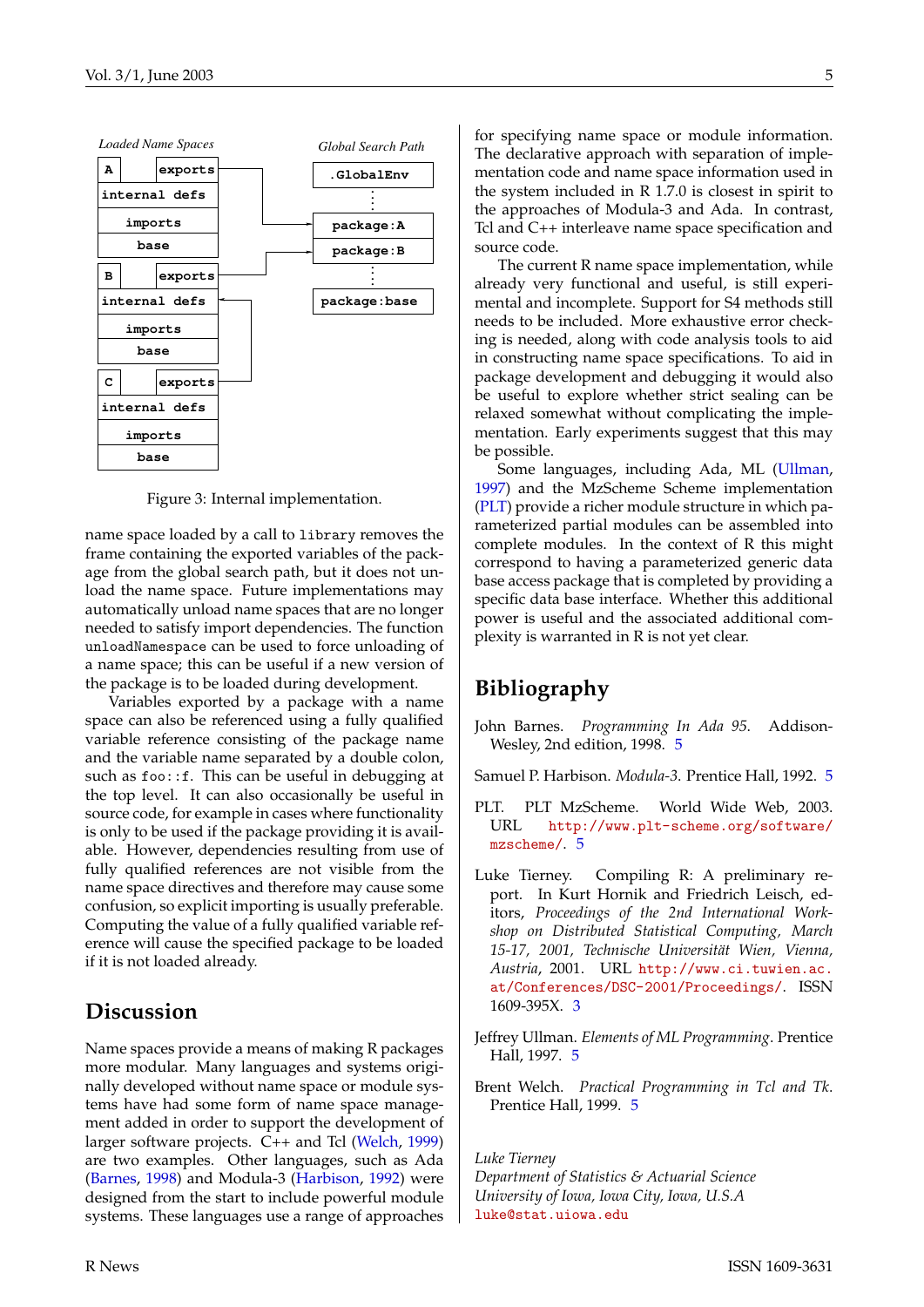# <span id="page-5-1"></span>**Converting Packages to S4**

<span id="page-5-0"></span>*by Douglas Bates*

### **Introduction**

R now has two systems of classes and methods, known informally as the 'S3' and 'S4' systems. Both systems are based on the assignment of a *class* to an object and the use of *generic functions* that invoke different *methods* according to the class of their arguments. Classes organize the representation of information and methods organize the actions that are applied to these representations.

'S3' classes and methods for the S language were introduced in [Chambers and Hastie](#page-7-0) [\(1992\)](#page-7-0), (see also [Venables and Ripley,](#page-7-1) [2000,](#page-7-1) ch. 4) and have been implemented in R from its earliest public versions. Because many widely-used R functions, such as print, plot and summary, are S3 generics, anyone using R inevitably (although perhaps unknowingly) uses the S3 system of classes and methods.

Authors of R packages can take advantage of the S3 class system by assigning a class to the objects created in their package and defining methods for this class and either their own generic functions or generic functions defined elsewhere, especially those in the base package. Many R packages do exactly this. To get an idea of how many S3 classes are used in R, attach the packages that you commonly use and call methods("print"). The result is a vector of names of methods for the print generic. It will probably list dozens, if not hundreds, of methods. (Even that list may be incomplete because recent versions of some popular packages use namespaces to hide some of the S3 methods defined in the package.)

The S3 system of classes and methods is both popular and successful. However, some aspects of its design are at best inconvenient and at worst dangerous. To address these inadequacies John Chambers introduced what is now called the 'S4' system of classes and methods [\(Chambers,](#page-7-2) [1998;](#page-7-2) [Venables and](#page-7-1) [Ripley,](#page-7-1) [2000\)](#page-7-1). John implemented this system for R in the methods package which, beginning with the 1.7.0 release of R, is one of the packages that are attached by default in each R session.

There are many more packages that use S3 classes and methods than use S4. Probably the greatest use of S4 at present is in packages from the Bioconductor project [\(Gentleman and Carey,](#page-7-3) [2002\)](#page-7-3). I hope by this article to encourage package authors to make greater use of S4.

Conversion from S3 to S4 is not automatic. A package author must perform this conversion manually and the conversion can require a considerable amount of effort. I speak from experience. Saikat DebRoy and I have been redesigning the linear mixedeffects models part of the nlme package, including conversion to S4, and I can attest that it has been a lot of work. The purpose of this article is to indicate what is gained by conversion to S4 and to describe some of our experiences in doing so.

### **S3 versus S4 classes and methods**

S3 classes are informal: the class of an object is determined by its class attribute, which should consist of one or more character strings, and methods are found by combining the name of the generic function with the class of the first argument to the function. If a function having this combined name is on the search path, it is assumed to be the appropriate method. Classes and their contents are not formally defined in the S3 system - at best there is a "gentleman's agreement" that objects in a class will have certain structure with certain component names.

The informality of S3 classes and methods is convenient but dangerous. There are obvious dangers in that any R object can be assigned a class, say "foo", without any attempt to validate the names and types of components in the object. That is, there is no guarantee that an object that claims to have class "foo" is compatible with methods for that class. Also, a method is recognized solely by its name so a function named print.foo is assumed to be the method for the print generic applied to an object of class foo. This can lead to surprising and unpleasant errors for the unwary.

Another disadvantage of using function names to identify methods is that the class of only one argument, the first argument, is used to determine the method that the generic will use. Often when creating a plot or when fitting a statistical model we want to examine the class of more than one argument to determine the appropriate method, but S3 does not allow this.

There are more subtle disadvantages to the S3 system. Often it is convenient to describe a class as being a special case of another class; for example, a model fit by aov is a special case of a linear model (class lm). We say that class aov inherits from class lm. In the informal S3 system this inheritance is described by assigning the class c("aov","lm") to an object fit by aov. Thus the inheritance of classes becomes a property of the object, not a property of the class, and there is no guarantee that it will be consistent across all members of the class. Indeed there were examples in some packages where the class inheritance was not consistently assigned.

By contrast, S4 classes must be defined explicitly. The number of slots in objects of the class, and the names and classes of the slots, are established at the time of class definition. When an object of the class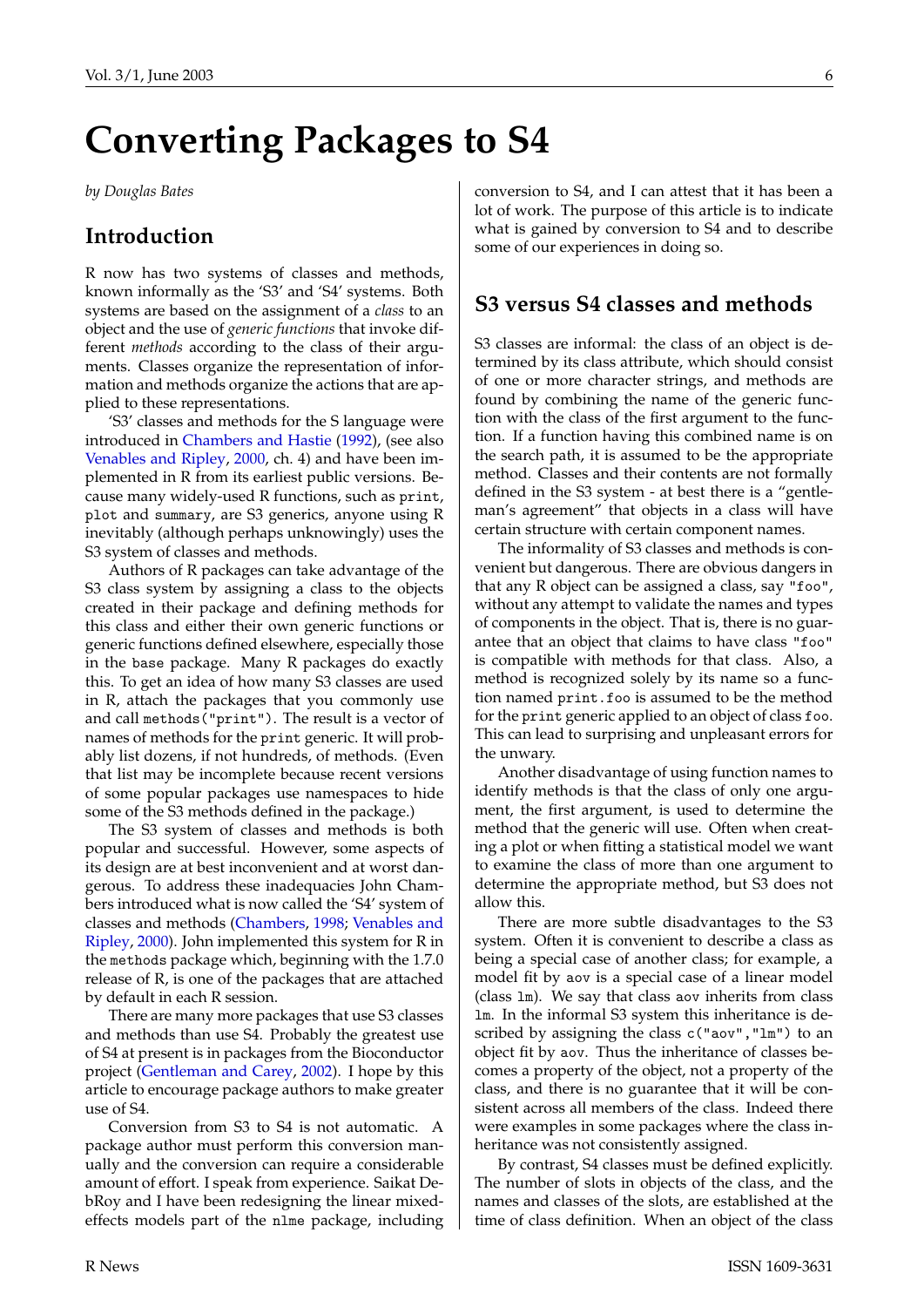<span id="page-6-0"></span>is created, and at some points during computation with the object, it is validated against the definition. Inheritance of classes is also specified at the time of class definition and thus becomes a property of the class, not a (possibly inconsistent) property of objects in the class.

S4 also requires formal declarations of methods, unlike the informal system of using function names to identify a method in S3. An S4 method is declared by a call to setMethod giving the name of the generic and the "signature" of the arguments. The signature identifies the classes of one or more named arguments to the generic function. Special meta-classes named ANY and missing can be used in the signature.

S4 generic functions are automatically created when a method is declared for an existing function, in which case the function becomes generic and the current definition becomes the default method. A new generic function can be declared explicitly by a call to setGeneric. When a method for the generic is declared with setMethod the number, names, and order of its arguments are matched against those of the generic. (If the generic has a ... argument, the method can add new arguments but it can never omit or rename arguments of the generic.)

In summary, the S4 system is much more formal regarding classes, generics, and methods than is the S3 system. This formality means that more care must be taken in the design of classes and methods for S4. In return, S4 provides greater security, a more welldefined organization, and, in my opinion, a cleaner structure to the package.

### **Package conversion**

[Chambers](#page-7-2) [\(1998,](#page-7-2) ch. 7,8) and [Venables and Ripley](#page-7-1) [\(2000,](#page-7-1) ch. 5) discuss creating new packages based on S4. Here I will concentrate on converting an existing package from S3 to S4.

S4 requires formal definitions of generics, classes, and methods. The generic functions are usually the easiest to convert. If the generic is defined externally to the package then the package author can simply begin defining methods for the generic, taking care to ensure that the argument sequences of the method are compatible with those of the generic. As described above, assigning an S4 method for, say, coef automatically creates an S4 generic for coef with the current externally-defined coef function as the default method. If an S3 generic was defined internally to the package then it is easy to convert it to an S4 generic.

Converting classes is less easy. We found that we could use the informal set of classes from the S3 version as a guide when formulating the S4 classes but we frequently reconsidered the structure of the classes during the conversion. We frequently found ourselves adding slots during the conversion so we had more slots in the S4 classes than components in the S3 objects.

Increasing the number of slots may be an inevitable consequence of revising the package (we tend to add capabilities more frequently than we remove them) but it may also be related to the fact that S4 classes must be declared explicitly and hence we must consider the components or slots of the classes and the relationships between the classes more carefully.

Another reason that we incorporating more slots in the S4 classes than in the S3 prototype is because we found it convenient that the contents of slots in S4 objects can easily be accessed and modified in C code called through the .Call interface. Several C macros for working with S4 classed objects, including GET\_SLOT, SET\_SLOT, MAKE\_CLASS and NEW (all described in [Chambers](#page-7-2) [\(1998\)](#page-7-2)) are available in R. The combination of the formal classes of S4, the .Call interface, and these macros allows a programmer to manipulate S4 classed objects in C code nearly as easily as in R code. Furthermore, when the C code is called from a method, the programmer can be confident of the classes of the objects passed in the call and the classes of the slots of those objects. Much of the checking of classes or modes and possible coercion of modes that is common in C code called from R can be bypassed.

We found that we would initially write methods in R then translate them into C if warranted. The nature of our calculations, frequently involving multiple decompositions and manipulations of sections of arrays, was such that the calculations could be expressed in R but not very cleanly. Once we had the R version working satisfactorily we could translate into C the parts that were critical for performance or were awkward to write in R. An important advantage of this mode of development is that we could use the same slots in the C version as in the R version and create the same types of objects to be returned.

We feel that defining S4 classes and methods in R then translating parts of method definitions to C functions called through .Call is an extremely effective mode for numerical computation. Programmers who have experience working in C++ or Java may initially find it more convenient to define classes and methods in the compiled language and perhaps define a parallel series of classes in R. (We did exactly that when creating the Matrix package for R.) We encourage such programmers to try instead this method of defining only one set of classes, the S4 classes in R, and use these classes in both the interpreted language and the compiled language.

The definition of S4 methods is more formal than in S3 but also more flexible because of the ability to match an argument signature rather than being contrained to matching just the class of the first argument. We found that we used this extensively when defining methods for generics that fit models. We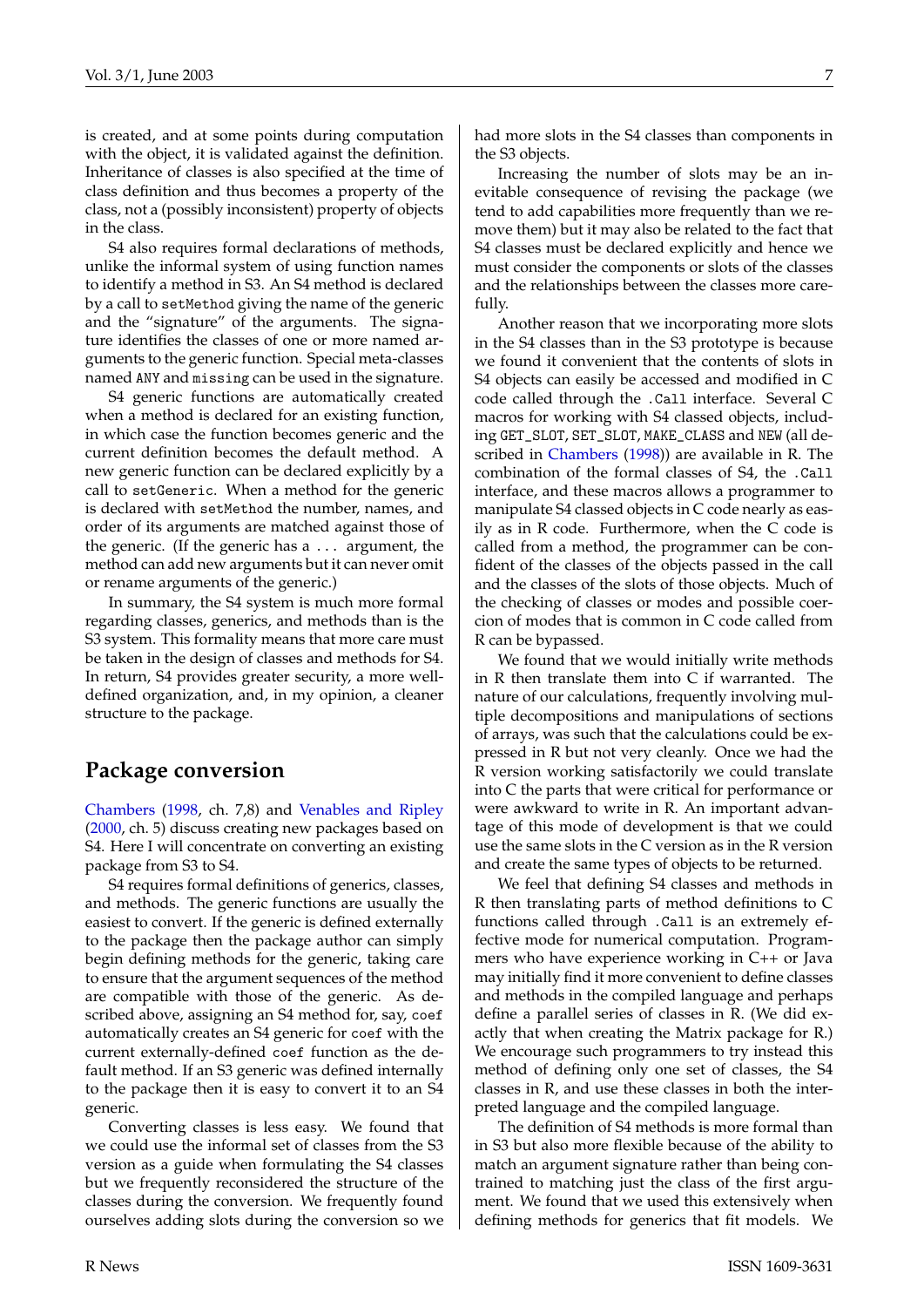would define the "canonical" form of the arguments, which frequently was a rather wordy form, and one "collector" method that matched this form of the arguments. The collector method is the one that actually does the work, such as fitting the model. All the other methods are designed to take more conveniently expressed forms of the arguments and rearrange them into the canonical form. Our subjective impression is that the resulting methods are much easier to understand than those in the S3 version.

#### **Pitfalls**

S4 classes and methods are powerful tools. With these tools a programmer can exercise fine-grained control over the definition of classes and methods. This encourages a programming style where many specialized classes and methods are defined. One of the difficulties that authors of packages then face is documenting all these classes, generics, and methods.

We expect that generic functions and classes will be described in detail in the documentation, usually in a separate documentation file for each class and each generic function, although in some cases closely related classes could be described in a single file. It is less obvious whether, how, and where to document methods. In the S4 system methods are associated with a generic function and an argument signature. It is not clear if a given method should be documented separately or in conjunction with the generic function or with a class definition.

Any of these places could make sense for some methods. All of them have disadvantages. If all methods are documented separately there will be an explosion of the number of documentation files to create and maintain. That is an unwelcome burden. Documenting methods in conjunction with the generic can work for internally defined generics but not for those defined externally to the package. Documenting methods in conjunction with a class only works well if the method signature consists of one argument only but part of the power of S4 is the ability to dispatch on the signature of multiple arguments.

Others working with S4 packages, including the Bioconductor contributors, are faced with this problem of organizing documentation. Gordon Smyth and Vince Carey have suggested some strategies for organizing documentation but more experience is definitely needed.

One problem with creating many small methods that rearrange arguments and then call callGeneric() to get eventually to some collector method is that the sequence of calls has to be unwound when returning the value of the call. In the case of a model-fitting generic it is customary to preserve the original call in a slot or component named call so that it can be displayed in summaries and also so it can be used to update the fitted model. To preserve the call, each of the small methods that just manipulate the arguments must take the result of callGeneric, reassign the call slot and return this object. We discovered, to our chagrin, that this caused the entire object, which can be very large in some of our examples, to be copied in its entirety as each method call was unwound.

#### **Conclusions**

Although the formal structure of the S4 system of classes and methods requires greater discipline by the programmer than does the informal S3 system, the resulting clarity and security of the code makes S4 worthwhile. Moreover, the ability in S4 to work with a single class structure in R code and in C code to be called by R is a big win.

S4 encourages creating many related classes and many methods for generics. Presently this creates difficult decisions on how to organize documentation and how unwind nested method calls without unwanted copying of large objects. However it is still early days with regard to the construction of large packages based on S4 and as more experience is gained we will expect that knowledge of the best practices will be disseminated in the community so we can all benefit from the S4 system.

## **Bibliography**

- <span id="page-7-2"></span>J. M. Chambers. *Programming with Data*. Springer, New York, 1998. ISBN 0-387-98503-4. [6,](#page-5-1) [7](#page-6-0)
- <span id="page-7-0"></span>J. M. Chambers and T. J. Hastie. *Statistical Models in S*. Chapman & Hall, London, 1992. ISBN 0-412- 83040-X. [6](#page-5-1)
- <span id="page-7-3"></span>R. Gentleman and V. Carey. Bioconductor. *R News*, 2(1):11–16, March 2002. URL [http://CRAN.](http://CRAN.R-project.org/doc/Rnews/) [R-project.org/doc/Rnews/](http://CRAN.R-project.org/doc/Rnews/). [6](#page-5-1)
- <span id="page-7-1"></span>W. N. Venables and B. D. Ripley. *S Programming*. Springer, 2000. URL [http://www.stats.ox.ac.](http://www.stats.ox.ac.uk/pub/MASS3/Sprog/) [uk/pub/MASS3/Sprog/](http://www.stats.ox.ac.uk/pub/MASS3/Sprog/). ISBN 0-387-98966-8. [6,](#page-5-1) [7](#page-6-0)

*Douglas Bates University of Wisconsin–Madison, U.S.A.* [Bates@stat.wisc.edu](mailto:Bates@stat.wisc.edu)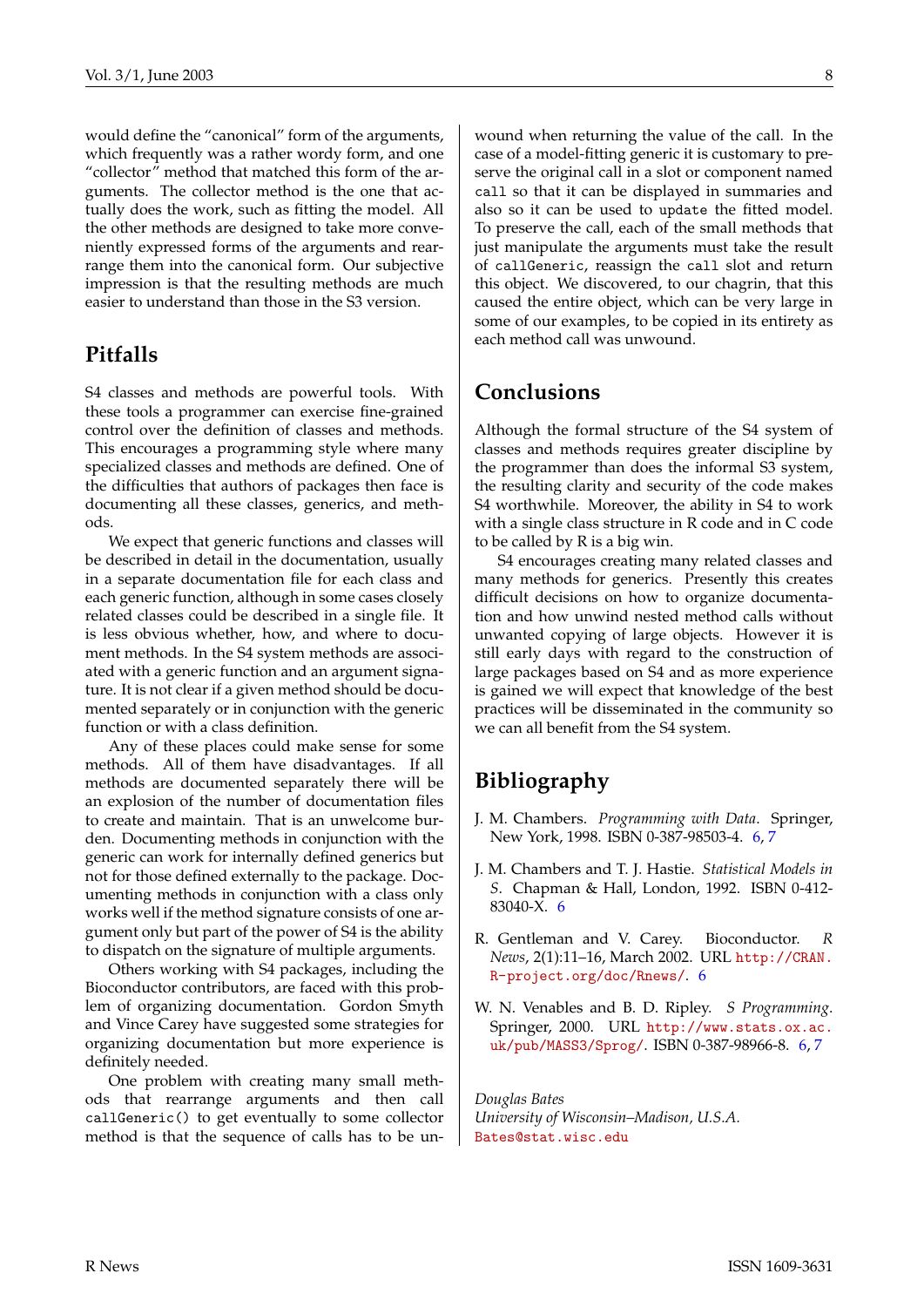# **The genetics Package**

#### <span id="page-8-0"></span>**Utilities for handling genetic data**

*by Gregory R. Warnes*

#### **Introduction**

In my work as a statistician in the Non-Clinical Statistics and Biostatistical Applications group within Pfizer Global Research and Development I have the opportunity to perform statistical analysis in a wide variety of domains. One of these domains is pharmacogenomics, in which we attempt to determine the relationship between the genetic variability of individual patients and disease status, disease progression, treatment efficacy, or treatment side effect profile.

Our normal approach to pharmacogenomics is to start with a small set of candidate genes. We then look for markers of genetic variability within these genes. The most common marker types we encounter are Single Nucleotide Polymorphisms (SNPs). SNPs are locations where some individuals differ from the norm by the substitution one of the 4 DNA bases, adenine (A), thymine (T), guanine (G), and cytosine (C), by one of the other bases. For example, a single cytosine (C) might be replaced by a single tyrosine (T) in the sequence 'CCT**C**AGC', yielding 'CCT**T**AGC'. We also encounter simple sequence length polymorphisms (SSLP), which are also known as microsatellite DNA. SSLP are simple reteating patters of bases where the number of repeats can vary. E.g., at a particular position, some individuals might have 3 repeats of the pattern 'CT', 'AC**CTCTCT**AA', while others might have 5 repeats, 'AC**CTCTCTCTCT**AA'.

Regardless of the type or location of genetic variation, each individual has two copies of each chromosome, hence two alleles (variants), and consequently two data values for each marker. This information is often presented together by providing a pair of allele names. Sometimes a separator is used (e.g. 'A/T'), sometimes they are simply concatenated (e.g., 'AT').

A further layer of complexity arises from the inability of most laboratory methods to determine which observed variants comes from which copy of the chromosome. (Statistical methods are often necessary to impute this information when it is needed.) For this type of data  $'A/T'$ , and  $T/A'$  are equivalent.

#### **The genetics package**

The **genetics** package, available from CRAN, includes classes and methods for creating, representing, and manipulating genotypes (unordered allele pairs) and haplotypes (ordered allele pairs). Genotypes and haplotypes can be annotated with chromosome, locus (location on a chromosome), gene, and marker information. Utility functions compute genotype and allele frequencies, flag homozygotes or heterozygotes, flag carriers of certain alleles, count the number of a specific allele carried by an individual, extract one or both alleles. These functions make it easy to create and use single-locus genetic information in R's statistical modeling functions.

The **genetics** package also provides a set of functions to estimate and test for departure from Hardy-Weinberg equilibrium (HWE). HWE specifies the expected allele frequencies for a single population when none of the variant alleles impart a survival benefit. Departure from HWE is often indicative of a problem with the laboratory assay, and is often the first statistical method applied to genetic data. In addition, the **genetics** package provides functions to test for linkage disequilibrium (LD), the non-random association of marker alleles which can arise from marker proximity or from selection bias. Further, to assist in sample size calculations when considering sample sizes needed when investigating potential markers, we provide a function which computes the probability of observing all alleles with a given true frequency.

My primary motivation in creating the **genetics** package was to overcome the difficulty in representing and manipulating genotype in general-purpose statistical packages. Without an explicit genotype variable type, handling genetic variables requires considerable string manipulation, which can be quite messy and tedious. The genotype function has been designed to remove the need to perform string manupulation by allowing allele pairs to be specified in any of four commonly occuring notations:

• A single vector with a character separator:

```
g1 \leftarrow \text{genotype}(c('A/A', 'A/C', 'C/C', 'C/A',NA,'A/A','A/C','A/C') )
g3 \leq - genotype( c('A A', 'A C', 'C C', 'C A'),
                     '','A A','A C','A C'),
                  sep='', remove.spaces=F)
```
• A single vector with a positional separator

```
g2 <- genotype( c('AA','AC','CC','CA','',
                  'AA', 'AC', 'AC'), sep=1)
```
• Two separate vectors

```
g4 <- genotype(
                                            c('A', 'A', 'C', 'C', ''), 'A', 'A', 'A'),
                                            \mathtt{c}(\,{}^\backprime\!\operatorname{A}\,{}^\backprime\,,{}^\backprime\!\operatorname{C}\,{}^\backprime\,,{}^\backprime\!\operatorname{C}\,{}^\backprime\,,{}^\backprime\!\operatorname{A}\,{}^\backprime\,,{}^\backprime\!\operatorname{A}\,{}^\backprime\,,{}^\backprime\!\operatorname{A}\,{}^\backprime\,,{}^\backprime\!\operatorname{C}\,{}^\backprime\,,{}^\backprime\!\operatorname{C}\,{}^\backprime\,))
```
• A dataframe or matrix with two columns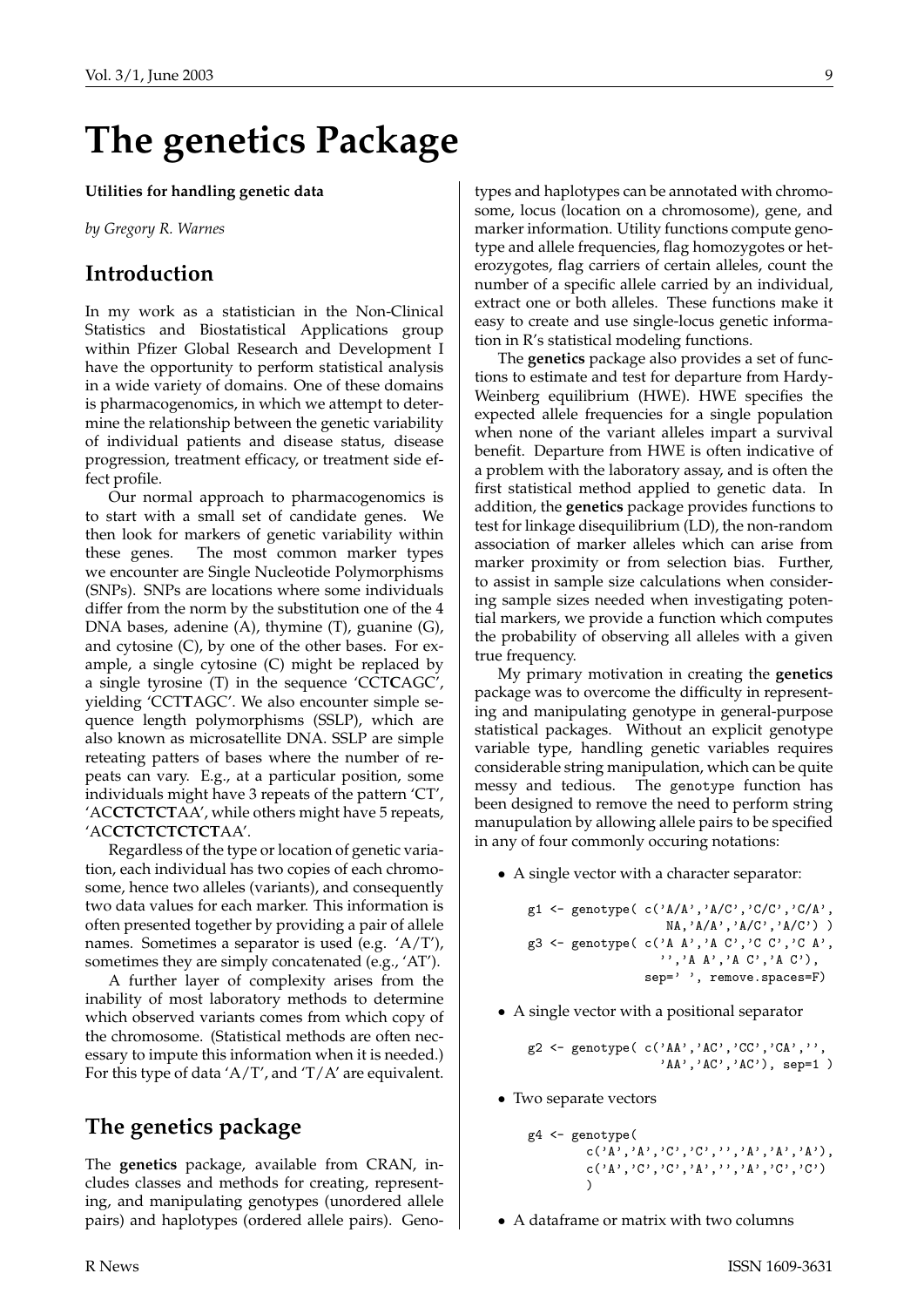```
gm <- cbind(
         c('A', 'A', 'C', 'C', '')', 'A', 'A', 'A', 'A'),
         c('A', 'C', 'C', 'A', '', 'A', 'C', 'C') )g5 <- genotype( gm )
```
For simplicity, the functions makeGenotype and makeHaplotype can be used to convert all of the genetic variables contained in a dataframe in a single pass. (See the help page for details.)

A second difficulty in using genotypes is the need to represent the information in different forms at different times. To simplify the use of genotype variables, each of the three basic ways of modeling the effect of the allele combinations is directly supported by the **genetics** package:

**categorical** Each allele combination acts differently.

This situation is handled by entering the genotype variable without modification into a model. In this case, it will be treated as a factor:

lm( outcome ~ genotype.var + confounder )

**additive** The effect depends on the number of copies of a specific allele (0, 1, or 2).

> The function allele.count( gene, allele ) returns the number of copies of the specified allele:

```
lm( outcome ~ allele.count(genotype.var,'A')
             + confounder )
```
**dominant/recessive** The effect depends only on the presence or absence of a specific allele.

> The function carrier( gene, allele ) returns a boolean flag if the specified allele is present:

lm( outcome ~ carrier(genotype.var,'A') + confounder )

#### **Implementation**

The basic functionality of the **genetics** package is provided by the genotype class and the haplotype class, which is a simple extension of the former. Friedrich Leisch and I collaborated on the design of the genotype class. We had four goals: First, we wanted to be able to manipulate both alleles as a single variable. Second, we needed a clean way of accessing the individual alleles when this was required. Third, a genotype variable should be able to be stored in dataframes as they are currently implemented in R. Fourth, the implementation of genotype variables should be space-efficient.

After considering several potential implementations, we chose to implement the genotype class as an extension to the in-built factor variable type with additional information stored in attributes. Genotype objects are stored as factors and have the class list c("genotype","factor"). The names of the factor levels are constructed as paste(allele1,"/",allele2,sep=""). Since most genotyping methods do not indicate which allele comes from which member of a chromosome pair, the alleles for each individual are placed in a consistent order controlled by the reorder argument. In cases when the allele order is informative, the haplotype class, which preserves the allele order, should be used instead.

The set of allele names is stored in the attribute allele.names. A translation table from the factor levels to the names of each of the two alleles is stored in the attribute allele.map. This map is a two column character matrix with one row per factor level. The columns provide the individual alleles for each factor level. Accesing the individual alleles, as performed by the allele function, is accomplished by simply indexing into this table,

allele.x <- attrib(x,"allele.map") alleles.x[genotype.var,which]

where which is  $1, 2$ , or  $c(1,2)$  as appropriate.

Finally, there is often additional metainformation associated with a genotype. The functions locus, gene, and marker create objects to store information, respectively, about genetic loci, genes, and markers. Any of these objects can be included as part of a genotype object using the locus argument. The print and summary functions for genotype objects properly display this information when it is present.

This implementation of the genotype class met our four design goals and offered an additional benefit: in most contexts factors behave the same as the desired default behavior for genotype objects. Consequently, relatively few additional methods needed to written. Further, in the absence of the **genetics** package, the information stored in genotype objects is still accessible in a reasonable way.

The genotype class is accompanied by a full complement of helper methods for standard R operators ( $[$ ],  $[$ <-, ==, etc. ) and object methods (summary, print, is.genotype, as.genotype, etc. ). Additional functions for manipulating genotypes include:

**allele** Extracts individual alleles. matrix.

**allele.names** Extracts the set of allele names.

- **homozygote** Creates a logical vector indicating whether both alleles of each observation are the same.
- **heterozygote** Creates a logical vector indicating whether the alleles of each observation differ.
- **carrier** Creates a logical vector indicating whether the specified alleles are present.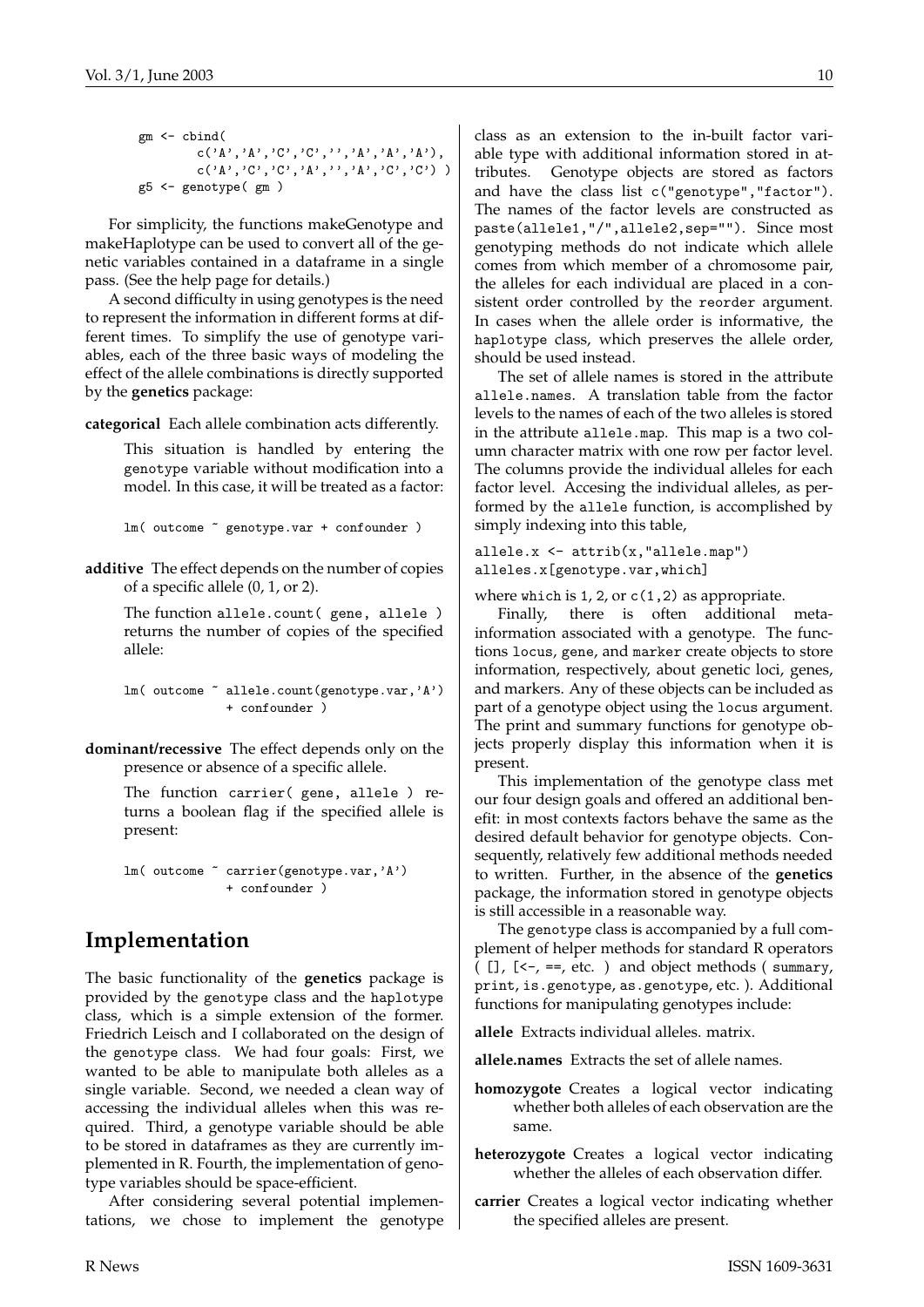- **allele.count** Returns the number of copies of the specified alleles carried by each observation.
- **getlocus** Extracts locus, gene, or marker information.
- **makeGenotypes** Convert appropriate columns in a dataframe to genotypes or haplotypes
- **write.pop.file** Creates a 'pop' data file, as used by the GenePop ([http://wbiomed.curtin.edu.](http://wbiomed.curtin.edu.au/genepop/) [au/genepop/](http://wbiomed.curtin.edu.au/genepop/)) and LinkDos ([http://wbiomed.](http://wbiomed.curtin.edu.au/genepop/linkdos.html) [curtin.edu.au/genepop/linkdos.html](http://wbiomed.curtin.edu.au/genepop/linkdos.html)) softare packages.
- **write.pedigree.file** Creates a 'pedigree' data file, as used by the QTDT software package ([http:](http://www.sph.umich.edu/statgen/abecasis/QTDT/) [//www.sph.umich.edu/statgen/abecasis/](http://www.sph.umich.edu/statgen/abecasis/QTDT/) [QTDT/](http://www.sph.umich.edu/statgen/abecasis/QTDT/)).
- **write.marker.file** Creates a 'marker' data file, as used by the QTDT software package ([http:](http://www.sph.umich.edu/statgen/abecasis/QTDT/) [//www.sph.umich.edu/statgen/abecasis/](http://www.sph.umich.edu/statgen/abecasis/QTDT/) [QTDT/](http://www.sph.umich.edu/statgen/abecasis/QTDT/)).

The **genetics** package provides four functions related to Hardy-Weinberg Equilibrium:

- **diseq** Estimate or compute confidence interval for the single marker Hardy-Weinberg disequilibrium
- **HWE.chisq** Performs a Chi-square test for Hardy-Weinberg equilibrium
- **HWE.exact** Performs a Fisher's exact test of Hardy-Weinberg equilibrium for two-allele markers.
- **HWE.test** Computes estimates and bootstrap confidence intervals, as well as testing for Hardy-Weinberg equilibrium.

as well as three related to linkage disequilibrium (LD):

- **LD** Compute pairwise linkage disequilibrium between genetic markers.
- **LDtable** Generate a graphical table showing the LD estimate, number of observations and p-value for each marker combination, color coded by significance.
- **LDplot** Plot linkage disequilibrium as a function of marker location.

and one function for sample size calculation:

**gregorius** Probability of Observing All Alleles with a Given Frequency in a Sample of a Specified Size.

The algorithms used in the HWE and LD functions are beyond the scope of this article, but details are provided in the help pages or the corresponding package documentation.

## **Example**

Here is a partial session using tools from the genotype package to examine the features of 3 simulated markers and their relationships with a continuous outcome:

```
> library(genetics)
\sqrt{2}> # Load the data from a CSV file
> data <- read.csv("example_data.csv")
>
> # Convert genotype columns to genotype variables
> data <- makeGenotypes(data)
>
> ## Annotate the genes
> marker(data$a1691g) <-
+ marker(name="A1691G",
+ type="SNP",
+ locus.name="MBP2",
+ chromosome=9,
+ arm="q",
+ index.start=35,
+ bp.start=1691,
+ relative.to="intron 1")
[...]
>
> # Look at some of the data
> data[1:5.]PID DELTA.BMI c104t a1691g c2249t
1 1127409 0.62 C/C G/G T/T
2 246311 1.31 C/C A/A T/T
3 295185 0.15 C/C G/G T/T
4 34301 0.72 C/T A/A T/T
5 96890 0.37 C/C A/A T/T
>
> # Get allele information for c104t
> summary(data$c104t)
Marker: MBP2:C-104T (9q35:-104) Type: SNP
Allele Frequency:
 Count Proportion
C 137 0.68
T 63 0.32
Genotype Frequency:
   Count Proportion
C/C 59 0.59
C/T 19 0.19
T/T 22 0.22
>
>
> # Check Hardy-Weinberg Equilibrium
> HWE.test(data$c104t)
       -----------------------------------
      Test for Hardy-Weinberg-Equilibrium
       -----------------------------------
```
Call: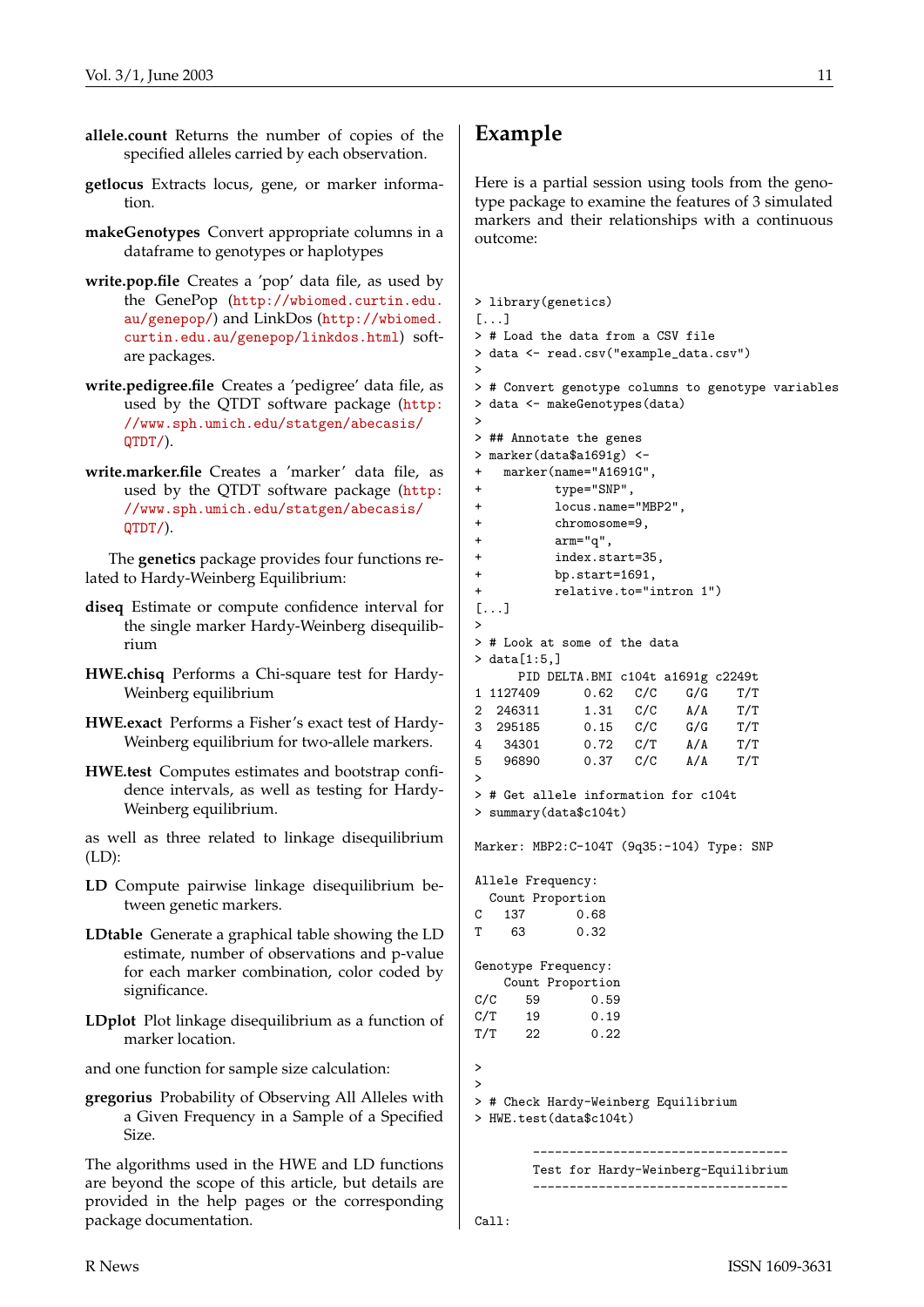HWE.test.genotype(x = data\$c104t) Raw Disequlibrium for each allele pair (D) C T C 0.12 T 0.12 Scaled Disequlibrium for each allele pair (D')  $\begin{matrix} C & T \\ C & 0 \end{matrix}$ 0.56 T 0.56 > Correlation coefficient for each allele pair (r) C T  $C$  1.00 -0.56  $T -0.56 1.00$ Overall Values Value a1691g c104t a1691g D 0.12 D' 0.56 r -0.56 Marker 1 Confidence intervals computed via bootstrap using 1000 samples Observed 95% CI NA's c104t Overall D 0.121 ( 0.073, 0.159) 0 Overall D' 0.560 ( 0.373, 0.714) 0 Overall r -0.560 (-0.714, -0.373) 0 Contains Zero? Overall D \*NO\* Overall D' \*NO\* Overall r \*NO\* Significance Test: Exact Test for Hardy-Weinberg Equilibrium data: data\$c104t  $N11 = 59$ ,  $N12 = 19$ ,  $N22 = 22$ ,  $N1 = 137$ ,  $N2$ = 63, p-value = 3.463e-08 Call: > > # Check Linkage Disequilibrium > ld <- LD(data) Warning message: Non-genotype variables or genotype variables with more or less than two alleles detected. These variables will be omitted: PID, DELTA.BMI in: LD.data.frame(data) > ld # text display Pairwise LD ---------- a1691g c2249t  $c104t$  D  $-0.01$   $-0.03$ c104t D' 0.05 1.00

c104t Corr. -0.03 -0.21 c104t X^2 0.16 8.51 c104t P-value 0.69 0.0035 c104t n 100 100 a1691g D -0.01 a1691g D' 0.31 a1691g Corr. -0.08 a1691g X<sup>2</sup> 1.30 a1691g P-value 0.25 a1691g n 100

> LDtable(ld) # graphical display



(Intercept)  $-0.30$  0.76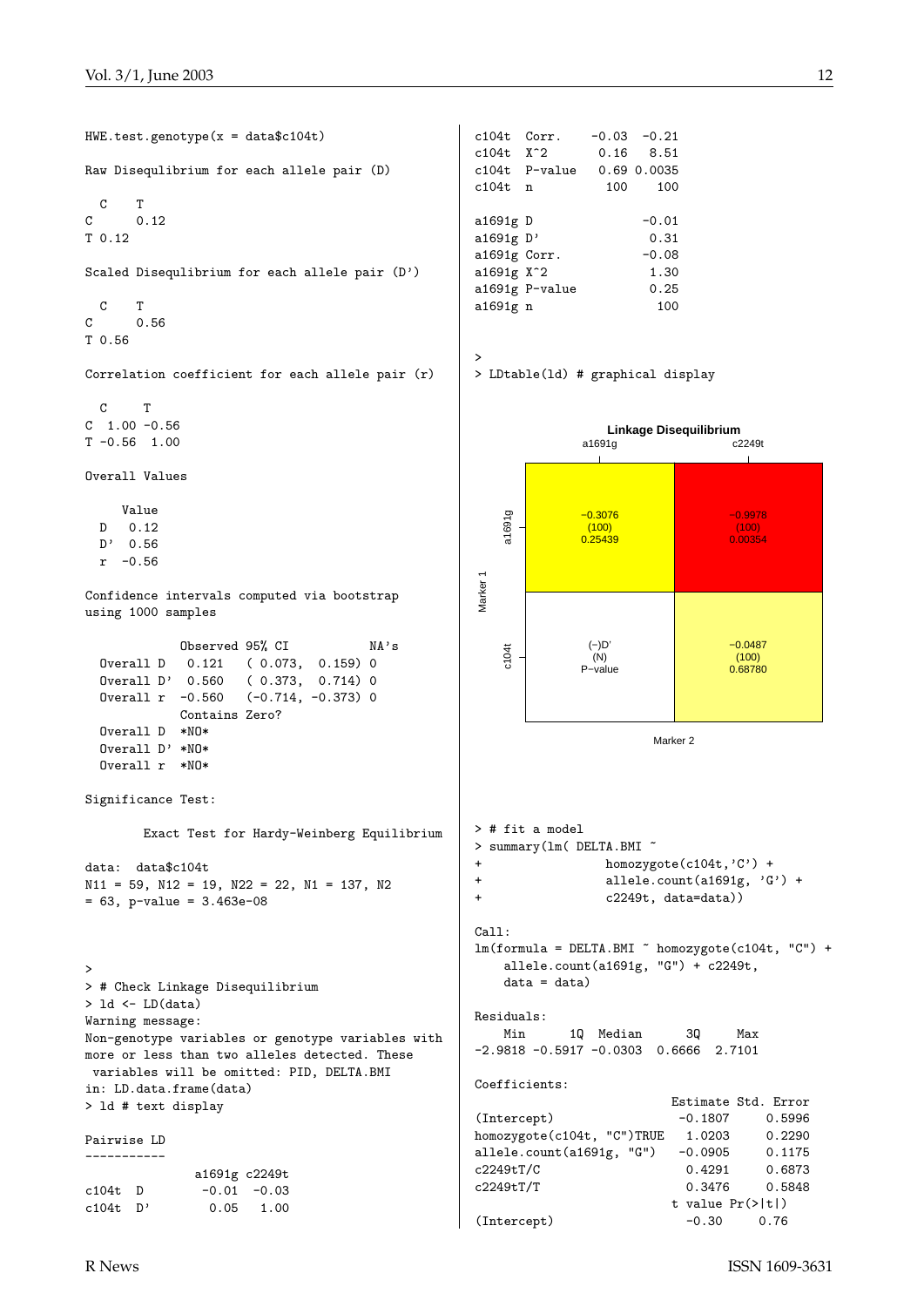```
homozygote(c104t, "C")TRUE 4.46 2.3e-05 ***
allele.count(a1691g, "G") -0.77 0.44
c2249tT/C 0.62 0.53
c2249tT/T 0.59 0.55
---
Signif. codes: 0 '***' 0.001 '**' 0.01
             '*' 0.05 '.' 0.1 ' ' 1
Residual standard error: 1.1 on 95 degrees of
                     freedom
Multiple R-Squared: 0.176,
Adjusted R-squared: 0.141
F-statistic: 5.06 on 4 and 95 DF,
           p-value: 0.000969
```
## **Conclusion**

The current release of the **genetics** package, 1.0.0, provides a complete set of classes and methods for handling single-locus genetic data as well as functions for computing and testing for departure from Hardy-Weinberg and linkage disequilibrium using a

# **Variance Inflation Factors**

<span id="page-12-0"></span>*by Jürgen Groß*

A short discussion of centered and uncentered variance inflation factors. It is recommended to report both types of variance inflation for a linear model.

## **Centered variance inflation factors**

A popular method in the classical linear regression model

$$
y = X_p \beta + \varepsilon, \ X = (1_n, x_2, \ldots, x_p), \ \varepsilon \sim (0, \sigma^2 I_n),
$$

to diagnose collinearity is to measure how much the variance  $\text{var}(\boldsymbol{\beta}_j)$  of the *j*-th element  $\boldsymbol{\beta}_j$  of the ordinary least squares estimator  $\hat{\beta} = (X'X)^{-1}X'y$  is inflated by near linear dependencies of the columns of *X*. This is done by putting  $var(\beta_j)$  in relation to the variance of  $\boldsymbol{\beta}_j$  as it would have been when

- (a) the nonconstant columns  $x_2, \ldots, x_p$  of *X* had been centered and
- (b) the centered columns had been orthogonal to each other.

This variance is given by

$$
v_j = \frac{\sigma^2}{x'_j C x_j}, \quad C = I_n - \frac{1}{n} \mathbf{1}_n \mathbf{1}'_n,
$$

variety of estimators.

As noted earlier, Friedrich Leisch and I collaborated on the design of the data structures. While I was primarily motivated by the desire to provide a natural way to include single-locus genetic variables in statistical models, Fritz also wanted to support multiple genetic changes spread across one or more genes. As of the current version, my goal has largely been realized, but more work is necessary to fully support Fritz's goal.

In the future I intend to add functions to perform haplotype imputation and generate standard genetics plots.

I would like to thank Friedrich Leisch for his assistance in designing the genotype data structure, David Duffy for contributing the code for the gregarious and HWE.exact functions, and Michael Man for error reports and helpful discussion.

I welcome comments and contributions.

*Gregory R. Warnes Pfizer Global Research and Development* gregory\_r\_warnes@groton.pfizer.com

where *C* is the usual centering matrix. Then the centered variance inflation factor for the *j*-th variable is

$$
\text{VIF}_{j} = \frac{\text{var}(\widehat{\boldsymbol{\beta}}_{j})}{v_{j}} = \sigma^{-2} \text{var}(\widehat{\boldsymbol{\beta}}_{j}) \boldsymbol{x}_{j}^{\prime} \boldsymbol{C} \boldsymbol{x}_{j}, \quad j = 2, \ldots, p.
$$

It can also be written in the form

$$
\text{VIF}_j = \frac{1}{1 - \widetilde{R}_j^2},
$$

where

$$
\widetilde{R}_j^2 = 1 - \frac{x_j'M_jx_j}{x_j'Cx_j}, \quad M_j = I_n - X_j(X_j'X_j)^{-1}X_j',
$$

is the centered coefficient of determination when the variable  $x_j$  is regressed on the remaining independent variables (including the intercept). The matrix *X j* is obtained from *X* by deleting its *j*-th column. From this it is also intuitively clear that the centered VIF only works satisfactory in a model *with* intercept.

The centered variance inflation factor (as well as a generalized variance-inflation factor) is implemented in the R package **car** by [Fox](#page-14-1) [\(2002\)](#page-14-1), see also [Fox](#page-14-2) [\(1997\)](#page-14-2), and can also be computed with the function listed below, which has been communicated by [Venables](#page-14-3) [\(2002\)](#page-14-3) via the r-help mailing list.

```
> vif <- function(object, ...)
   UseMethod("vif")
```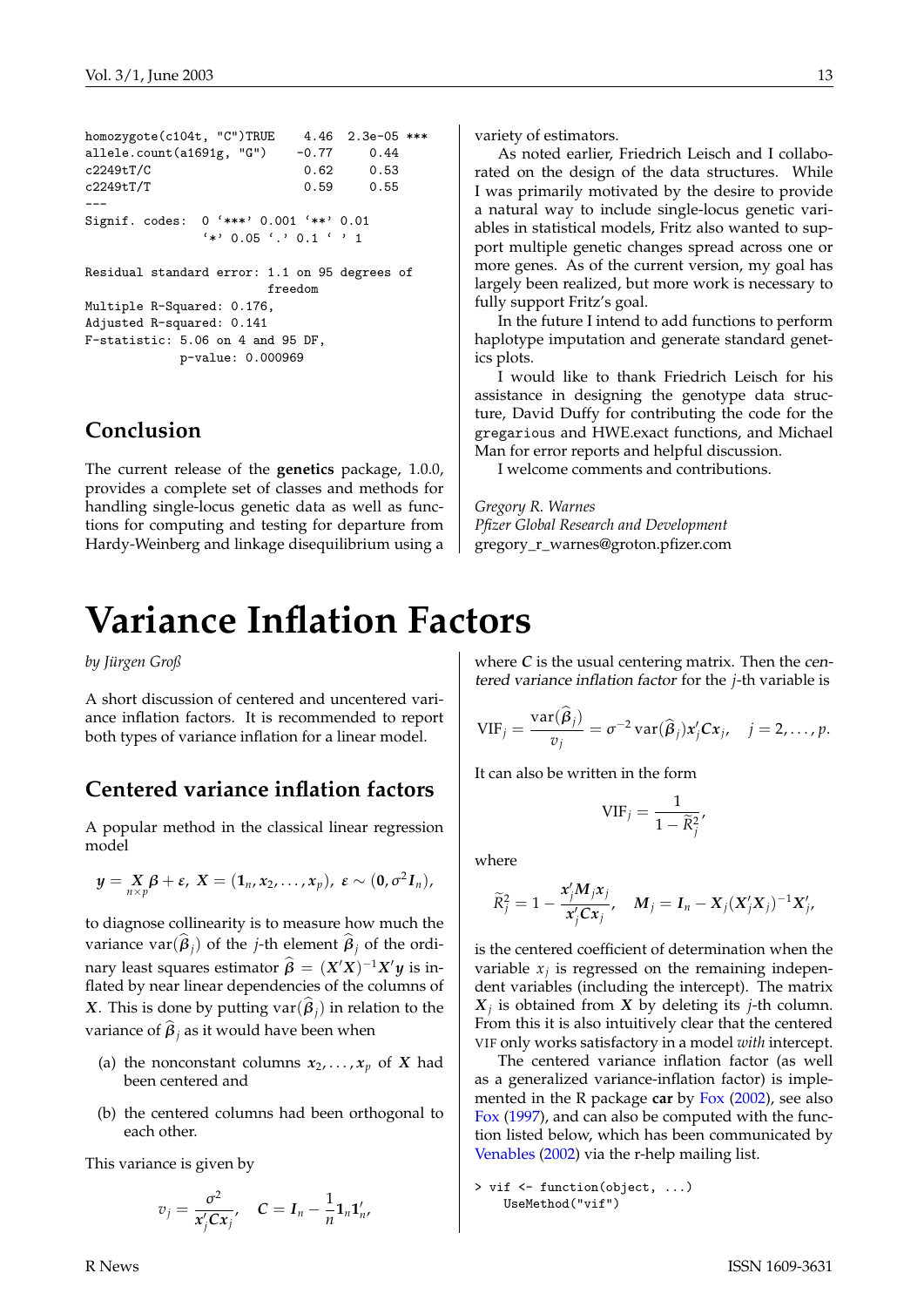```
> vif.default <- function(object, ...)
    stop("No default method for vif. Sorry.")
> vif.lm <- function(object, ...) {
    V <- summary(object)$cov.unscaled
    Vi <- crossprod(model.matrix(object))
    nam <- names(coef(object))
    k <- match("(Intercept)", nam,
      nomatch = FALSE)
    if(k) {
      v1 \leftarrow diag(V)[-k]v2 <- diag(Vi)[-k] - Vi[k, -k]^2 / Vi[k, k]
      nam \leftarrow nam[-k]}
    else {
      v1 \leftarrow diag(V)v2 \leftarrow diag(Vi)warning(paste("No intercept term",
         "detected. Results may surprise."))
    \mathbf{r}structure(v1 * v2, names = nam)}
```
# **Uncentered variance inflation factors**

As pointed out by [Belsley](#page-14-4) [\(1991,](#page-14-4) p. 28/29) the centered VIF can be disadvantageous when collinearity effects are related to the intercept. To illustrate this point let us consider the following small ad-hoc example:

```
> n < -50> x2 <- 5 + rnorm(n, 0, 0.1)
> x3 < -1:n> x4 \le -10 + x2 + x3 + \text{rnorm}(n, 0, 10)> x5 < - (x3/100)^{-5} * 100> y <- 10 + 4 + x2 + 1*x3 + 2*x4 + 4*x5 +
      rnorm(n, 0, 50)
> c1.1m < -1m(y \text{ x2} + x3 + x4 + x5)
```
Then centered variance inflation factors obtained via vif.lm(cl.lm) are

x2 x3 x4 x5 1.017126 6.774374 4.329862 3.122899

Several runs produce similar results. Usually values greater than 10 are said to indicate harmful collinearity, which is not the case above, although the VIFs report moderate collinearity related to *x*<sup>3</sup> and *x*4. Since the smallest possible VIF is 1, the above result seems to indicate that  $x_2$  is completely unharmed by collinearity.

No harmful collinearity in the model when the second column  $x_2$  of the matrix  $X$  is nearly five times the first column and the scaled condition number, see [Belsley](#page-14-4) [\(1991,](#page-14-4) Sec. 3.3), is 147.4653?

*As a matter of fact, the centered* VIF *requires an intercept in the model but at the same time denies the status of the intercept as an independent 'variable' being possibly related to collinearity effects.*

Now as indicated by [Belsley](#page-14-4) [\(1991\)](#page-14-4), an alternative way to measure variance inflation is simply to apply the classical (uncentered) coefficient of determination

$$
R_j^2 = 1 - \frac{x_j' M_j x_j}{x_j' x_j}
$$

instead of the centered  $R_j^2$ . This can also be done for the intercept as an independent 'variable'. For the above example we obtain

(Intercept) x2 x3 x4 x5 2540.378 2510.568 27.92701 24.89071 4.518498

as uncentered VIFs, revealing that the intercept and *x*<sup>2</sup> are strongly effected by collinearity, which is in fact the case.

It should be noted that  $x'_jCx_j \leq x'_jx_j$ , so that always  $R_j^2 \leq R_j^2$ . Hence the usual critical value  $R_j^2 > 0.9$  (corresponding to centered VIF > 10) for harmful collinearity should be greater when the uncentered VIFs are regarded.

## **Conclusion**

When we use collinearity analysis for finding a possible relationship between impreciseness of estimation and near linear dependencies, then an intercept in the model should not be excluded from the analysis, since the corresponding parameter is as important as any other parameter (e.g. for prediction purposes). See also [\(Belsley,](#page-14-4) [1991,](#page-14-4) Sec. 6.3, 6.8) for a discussion of mean centering and the constant term in connection with collinearity.

By reporting both, centered and uncentered VIFs for a linear model, we can obtain an impression about the possible involvement of the intercept in collinearity effects. This can easily be done by complementing the above vif.lm function, since the uncentered VIFs can be computed as in the else part of the function, namely as diag(V)  $*$  diag(Vi). By this, the uncentered VIFs are computed anyway and not only in the case that no intercept is in the model.

```
> vif.lm <- function(object, ...) {
    V <- summary(object)$cov.unscaled
    Vi <- crossprod(model.matrix(object))
    nam <- names(coef(object))
    k <- match("(Intercept)", nam,
      nomatch = FALSE)
    v1 <- diag(V)
    v2 \leftarrow diag(Vi)uc.struct \leq structure(v1 * v2, names = nam)
    if(k) {
      v1 \leftarrow diag(V)[-k]v2 \leftarrow diag(Vi) [-k] - Vi[k, -k] 2 / Vi[k, k]nam < - nam [-k]c.struct \le structure(v1 * v2, names = nam)
      return(Centered.VIF = c.struct,
        Uncentered.VIF = uc.struct)
    }
```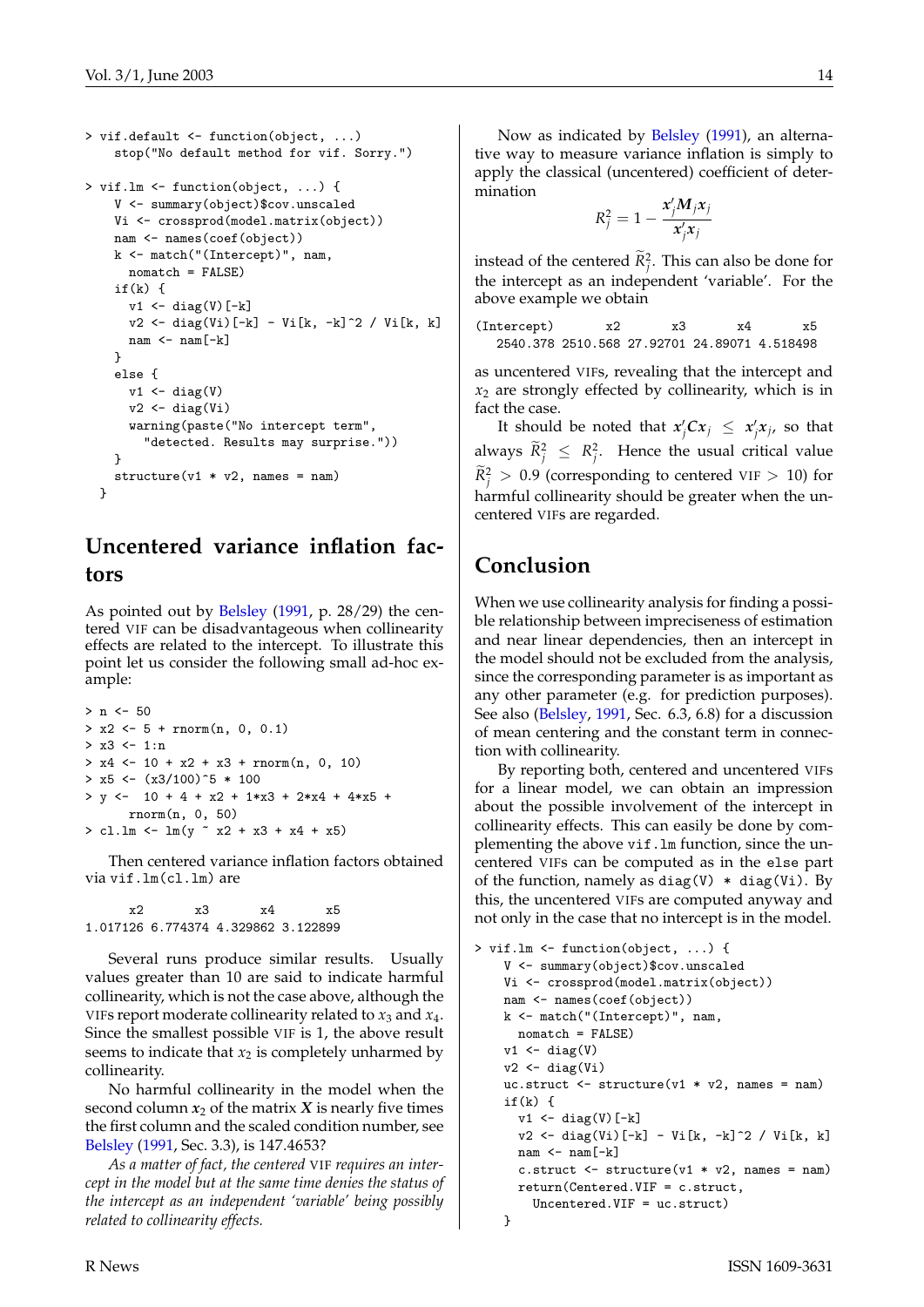```
else{
   warning(paste("No intercept term",
      "detected. Uncentered VIFs computed."))
   return(Uncentered.VIF = uc.struct)
  }
}
```
The user of such a function should allow greater critical values for the uncentered than for the centered VIFs.

# **Bibliography**

<span id="page-14-4"></span>D. A. Belsley (1991). *Conditioning Diagnostics. Collinearity and Weak Data in Regression*. Wiley, New York. [14](#page-13-0)

- <span id="page-14-2"></span>J. Fox (1997). *Applied Regression, Linear Models, and Related Methods*. Sage Publications, Thousand Oaks. [13](#page-12-1)
- <span id="page-14-1"></span>J. Fox (2002). *An R and S-Plus Companion to Applied Regression*. Sage Publications, Thousand Oaks. [13](#page-12-1)
- <span id="page-14-3"></span>W. N. Venables (2002). *[R] RE: [S] VIF Variance Inflation Factor*. [http://www.R-project.org/nocvs/](http://www.R-project.org/nocvs/mail/r-help/2002/8566.html) [mail/r-help/2002/8566.html](http://www.R-project.org/nocvs/mail/r-help/2002/8566.html). [13](#page-12-1)

*Jürgen Groß University of Dortmund Vogelpothsweg 87 D-44221 Dortmund, Germany* [gross@statistik.uni-dortmund.de](mailto:gross@statistik.uni-dortmund.de)

# **Building Microsoft Windows Versions of R and R packages under Intel Linux**

<span id="page-14-0"></span>**A Package Developer's Tool**

*by Jun Yan and A.J. Rossini*

It is simple to build R and R packages for Microsoft Windows from an ix86 Linux machine. This is very useful to package developers who are familiar with Unix tools and feel that widespread dissemination of their work is important. The resulting R binaries and binary library packages require only a minimal amount of work to install under Microsoft Windows. While testing is always important for quality assurance and control, we have found that the procedure usually results in reliable packages. This document provides instructions for obtaining, installing, and using the cross-compilation tools.

These steps have been put into a Makefile, which accompanies this document, for automating the process. The Makefile is available from the contributed documentation area on Comprehensive R Archive Network (CRAN). The current version has been tested with R-1.7.0.

For the impatient and trusting, if a current version of Linux R is in the search path, then

#### make CrossCompileBuild

will run all Makefile targets described up to the section, *Building R Packages and Bundles*. This assumes: (1) you have the Makefile in a directory RCrossBuild (empty except for the makefile), and (2) that ./RCrossBuild is your current working directory. After this, one should manually set up the packages of interest for building, though the makefile will still help with many important steps. We describe

this in detail in the section on *Building R Packages and Bundles*.

# **Setting up the build area**

We first create a separate directory for R crossbuilding, say RCrossBuild and will put the Makefile into this directory. From now on this directory is stored in the environment variable \$RCB. Make sure the file name is Makefile, unless you are familiar with using the **make** program with other control file names.

#### **Create work area**

The following steps should take place in the RCrossBuild directory. Within this directory, the Makefile assumes the following subdirectories either exist or can be created, for use as described:

- downloads is the location to store all the sources needed for cross-building.
- cross-tools is the location to unpack the cross-building tools.
- WinR is the location to unpack the R source and cross-build R.
- LinuxR is the location to unpack the R source and build a fresh Linux R, which is only needed if your system doesn't have the current version of R.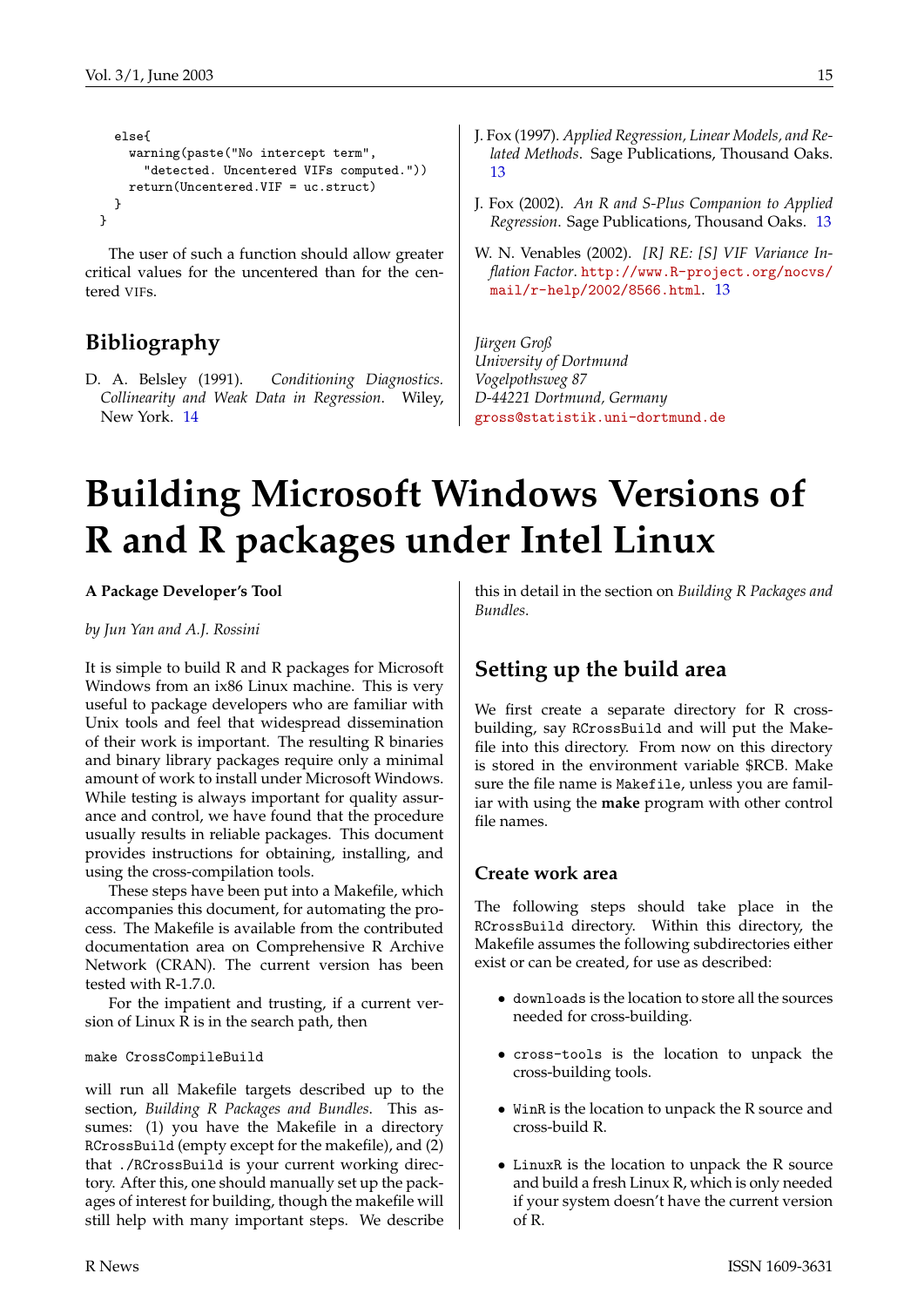- pkgsrc is the location of package sources (tarred and gzipped from R CMD build) that need to cross-build.
- WinRlibs is the location to put the resulting Windows binaries of the packages.

These directories can be changed by modifying the Makefile. One may find what exactly each step does by looking into the Makefile.

#### **Download tools and sources**

make down

This command downloads the i386-mingw32 crosscompilers and R source (starting from R-1.7.0, other sources that used to be necessary for cross building, pcre and bzip2, are no longer needed). It places all sources into a separate directory called RCrossBuild/downloads. The **wget** program is used to get all needed sources. Other downloading tools such as **curl** or **links/elinks** can be used as well. We place these sources into the RCrossBuild/downloads directory. The URLs of these sources are available in file src/gnuwin32/INSTALL which is located within the R source tree (or, see the Makefile associated with this document).

#### **Cross-tools setup**

make xtools

This rule creates a separate subdirectory cross-tools in the build area for the crosstools. It unpacks the cross-compiler tools into the cross-tools subdirectory.

#### **Prepare source code**

make prepsrc

This rule creates a separate subdirectory WinR to carry out the cross-building process of R and unpacks the R sources into it. As of 1.7.0, the source for pcre and bzip2 are included in the R source tar archive; before that, we needed to worry about them.

#### **Build Linux R if needed**

make LinuxR

This step is required, as of R-1.7.0, if you don't have a current version of Linux R on your system and you don't have the permission to install one for system wide use. This rule will build and install a Linux R in \$RCB/LinuxR/R.

# **Building R**

#### **Configuring**

If a current Linux R is available from the system and on your search path, then run the following command:

make mkrules

This rule modifies the file src/gnuwin32/Mkrules from the R source tree to set BUILD=CROSS and HEADER=\$RCB/cross-tools/mingw32/include.

If a current Linux R is not available from the system, and a Linux R has just been built by make LinuxR from the end of the last section:

make LinuxFresh=YES mkrules

This rule will set R\_EXE=\$RCB/LinuxR/R/bin/R, in addition to the variables above.

### **Compiling**

Now we can cross-compile R:

make R

The environment variable \$PATH is modified in this make target to ensure that the cross-tools are at the beginning of the search path. This step as well as initiation of the compile process is accomplished by the R makefile target. This may take a while to finish. If everything goes smoothly, a compressed file Win-R-1.7.0.tgz will be created in the RCrossBuild/WinR directory.

This gzip'd tar-file contains the executables and supporting files for R which will run on a Microsoft Windows machine. To install, transfer and unpack it on the desired machine. Since there is no InstallShield-style installer executable, one will have to manually create any desired desktop shortcuts to the executables in the bin directory, such as Rgui.exe. Remember, though, this isn't necessarily the same as the R for Windows version on CRAN!

# **Building R packages and bundles**

Now we have reached the point of interest. As one might recall, the primary goal of this document is to be able to build binary packages for R libraries which can be simply installed for R running on Microsoft Windows. All the work up to this point simply obtains the required working build of R for Microsoft Windows!

Now, create the pkgsrc subdirectory to put the package sources into and the WinRlibs subdirectory to put the windows binaries into.

We will use the geepack package as an example for cross-building. First, put the source geepack\_0.2-4.tar.gz into the subdirectory pkgsrc, and then do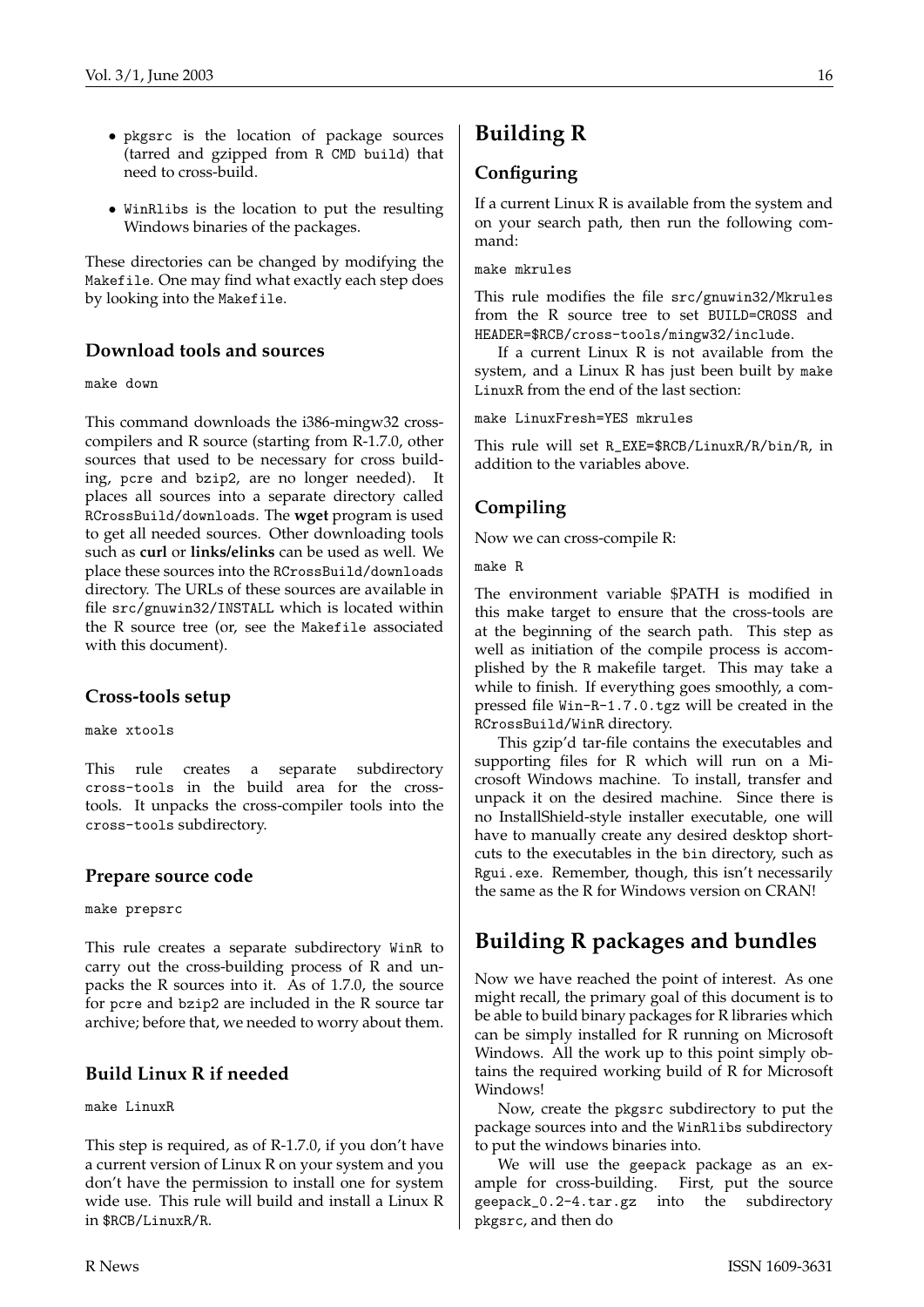#### make pkg-geepack\_0.2-4

If there is no error, the Windows binary geepack.zip will be created in the WinRlibs subdirectory, which is then ready to be shipped to a Windows machine for installation.

We can easily build bundled packages as well. For example, to build the packages in bundle VR, we place the source VR\_7.0-11.tar.gz into the pkgsrc subdirectory, and then do

make bundle-VR\_7.0-11

The Windows binaries of packages MASS, class, nnet, and spatial in the VR bundle will appear in the WinRlibs subdirectory.

This Makefile assumes a tarred and gzipped source for an R package, which ends with ".tar.gz". This is usually created through the R CMD build command. It takes the version number together with the package name.

### **The Makefile**

The associated Makefile is used to automate many of the steps. Since many Linux distributions come with the **make** utility as part of their installation, it hopefully will help rather than confuse people crosscompiling R. The Makefile is written in a format similar to shell commands in order to show what exactly each step does.

The commands can also be cut-and-pasted out of the Makefile with minor modification (such as, change \$\$ to \$ for environmental variable names), and run manually.

# **Possible pitfalls**

We have very little experience with cross-building packages (for instance, Matrix) that depend on external libraries such as atlas, blas, lapack, or Java libraries. Native Windows building, or at least a substantial amount of testing, may be required in these cases. It is worth experimenting, though!

## **Acknowledgments**

We are grateful to Ben Bolker, Stephen Eglen, and Brian Ripley for helpful discussions.

*Jun Yan University of Wisconsin–Madison, U.S.A.* [jyan@stat.wisc.edu](mailto:jyan@stat.wisc.edu)

*A.J. Rossini University of Washington, U.S.A.* [rossini@u.washington.edu](mailto:rossini@u.washington.edu)

# **Analysing Survey Data in R**

<span id="page-16-0"></span>*by Thomas Lumley*

### **Introduction**

Survey statistics has always been a somewhat specialised area due in part to its view of the world. In the rest of the statistical world data are random and we model their distributions. In traditional survey statistics the population data are fixed and only the sampling is random. The advantage of this 'designbased' approach is that the sampling, unlike the population, is under the researcher's control.

The basic question of survey statistics is

If we did exactly this analysis on the whole population, what result would we get?

If individuals were sampled independently with equal probability the answer would be very straightforward. They aren't, and it isn't.

To simplify the operations of a large survey it is routine to sample in clusters. For example, a random sample of towns or counties can be chosen and then individuals or families sampled from within those areas. There can be multiple levels of cluster sampling, eg, individuals within families within towns. Cluster sampling often results in people having an unequal chance of being included, for example, the same number of individuals might be surveyed regardless of the size of the town.

For statistical efficiency and to make the results more convincing it is also usual to stratify the population and sample a prespecified number of individuals or clusters from each stratum, ensuring that all strata are fairly represented. Strata for a national survey might divide the country into geographical regions and then subdivide into rural and urban. Ensuring that smaller strata are well represented may also involve sampling with unequal probabilities.

Finally, unequal probabilities might be deliberately used to increase the representation of groups that are small or particularly important. In US health surveys there is often interest in the health of the poor and of racial and ethnic minority groups, who might thus be oversampled.

The resulting sample may be very different in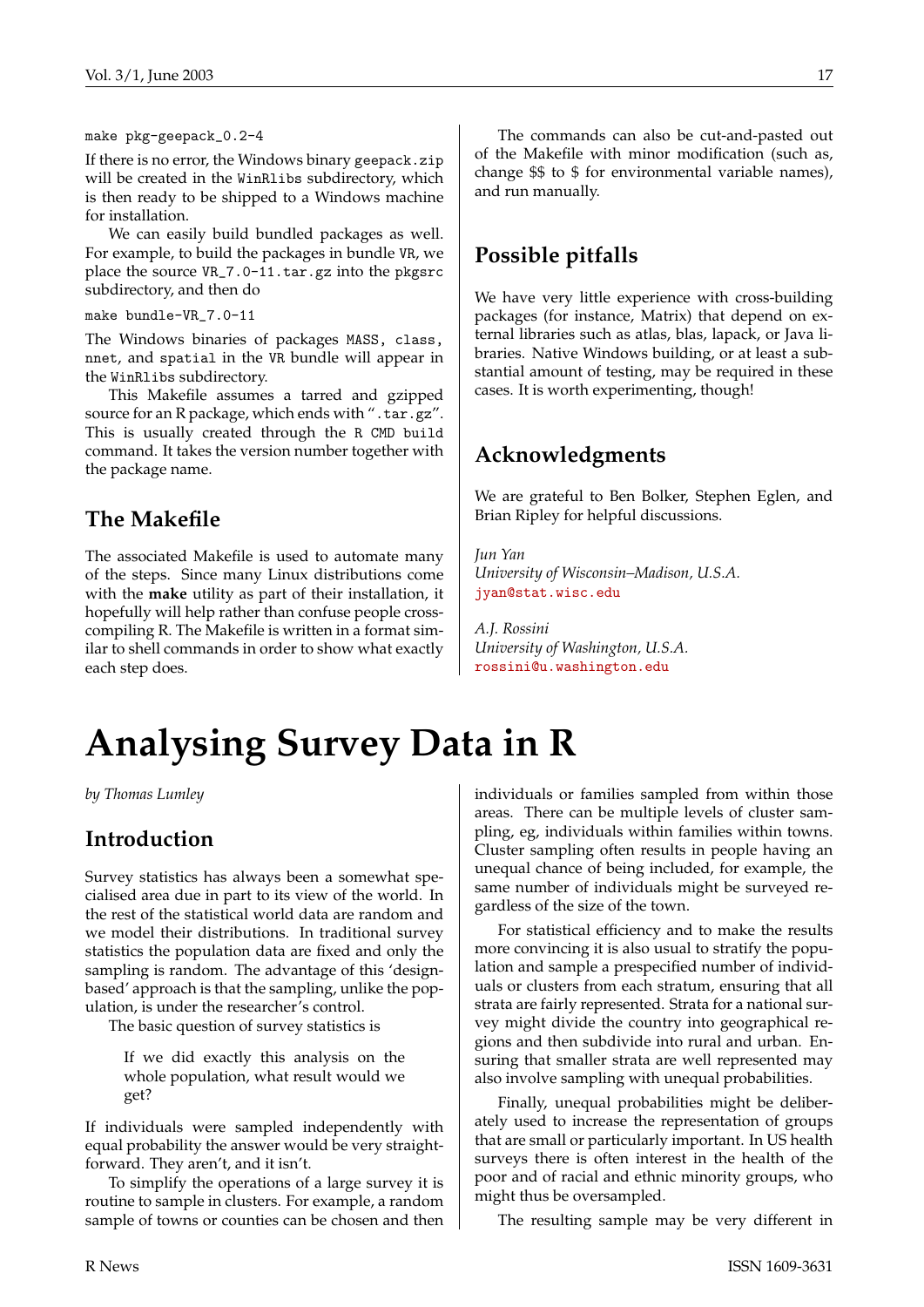structure from the population, but it is different in ways that are precisely known and can be accounted for in the analysis.

#### **Weighted estimation**

The major technique is inverse-probability weighting to estimate population totals. If the probability of sampling individual *i* is  $\pi$ <sub>*i*</sub> and the value of some variable or statistic for that person is  $Y_i$  then an unbiased estimate of the population total is

$$
\sum_i \frac{1}{\pi_i} Y_i
$$

regardless of clustering or stratification. This is called the Horvitz–Thompson estimator (Horvitz & Thompson, 1951). Inverse-probability weighting can be used in an obvious way to compute population means and higher moments. Less obviously, it can be used to estimate the population version of loglikelihoods and estimating functions, thus allowing almost any standard models to be fitted. The resulting estimates answer the basic survey question: they are consistent estimators of the result that would be obtained if the same analysis was done to the whole population.

It is important to note that estimates obtained by maximising an inverse-probability weighted loglikelihood are not in general maximum likelihood estimates under the model whose loglikelihood is being used. In some cases semiparametric maximum likelihood estimators are known that are substantially more efficient than the survey-weighted estimators if the model is correctly specified. An important example is a two-phase study where a large sample is taken at the first stage and then further variables are measured on a subsample.

#### **Standard errors**

The standard errors that result from the more common variance-weighted estimation are incorrect for probability weighting and in any case are modelbased and so do not answer the basic question. To make matters worse, stratified and clustered sampling also affect the variance, the former decreasing it and the latter (typically) increasing it relative to independent sampling.

The formulas for standard error estimation are developed by first considering the variance of a sum or mean under independent unequal probability sampling. This can then be extended to cluster sampling, where the clusters are independent, and to stratified sampling by adding variance estimates from each stratum. The formulas are similar to the 'sandwich variances' used in longitudinal and clustered data (but not quite the same).

If we index strata by *s*, clusters by *c* and observations by *i* then

$$
\text{var}[S] = \sum_{s} \frac{n_s}{n_s - 1} \sum_{c,i} \left( \frac{1}{\pi_{\text{sci}}}\left(Y_{\text{sci}} - \bar{Y}_s\right) \right)^2
$$

where *S* is the weighted sum,  $\bar{Y}_s$  are weighted stra $tum$  means, and  $n<sub>s</sub>$  is the number of clusters in stratum *s*.

Standard errors for statistics other than means are developed from a first-order Taylor series expansion, that is, they use the same formula applied to the mean of the estimating functions. The computations for variances of sums are performed in the svyCprod function, ensuring that they are consistent across the survey functions.

#### **Subsetting surveys**

Estimates on a subset of a survey require some care. Firstly, it is important to ensure that the correct weight, cluster and stratum information is kept matched to each observation. Secondly, it is not correct simply to analyse a subset as if it were a designed survey of its own.

The correct analysis corresponds approximately to setting the weight to zero for observations not in the subset. This is not how it is implemented, since observations with zero weight still contribute to constraints in R functions such as glm, and they still take up memory. Instead, the survey.design object keeps track of how many clusters (PSUs) were originally present in each stratum and svyCprod uses this to adjust the variance.

## **Example**

The examples in this article use data from the National Health Interview Study (NHIS 2001) conducted by the US National Center for Health Statistics. The data and documentation are available from http://www.cdc.gov/nchs/nhis.htm. I used NCHS-supplied SPSS files to read the data and then read.spss in the foreign package to load them into R. Unfortunately the dataset is too big to include these examples in the survey package — they would increase the size of the package by a couple of orders of magnitude.

## **The survey package**

In order to keep the stratum, cluster, and probability information associated with the correct observations the survey package uses a survey.design object created by the svydesign function. A simple example call is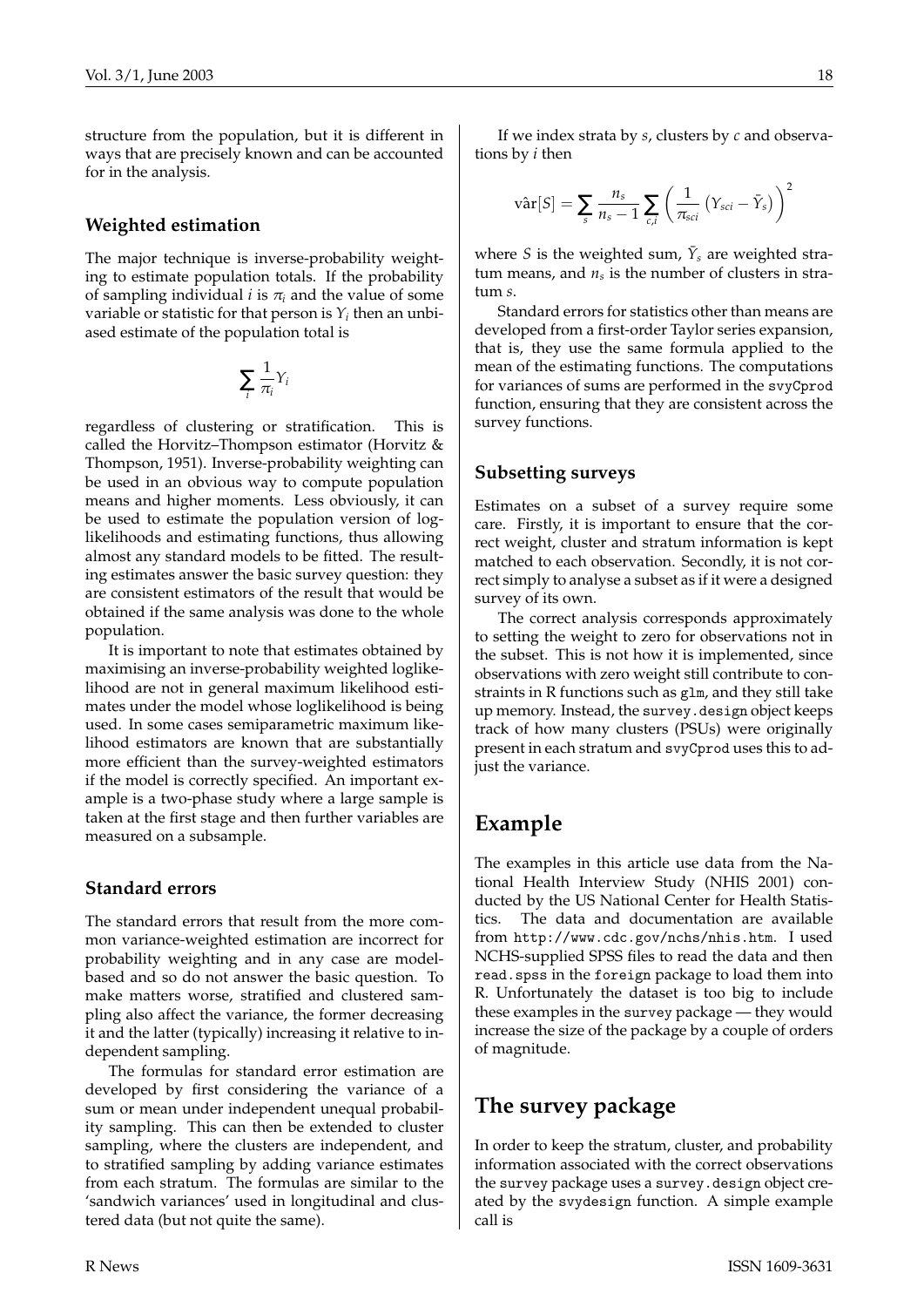```
imdsgn<-svydesign(id=~PSU,strata=~STRATUM,
             weights=~WTFA.IM,
             data=immunize,
             nest=TRUE)
```
The data for this, the immunization section of NHIS, are in the data frame immunize. The strata are specified by the STRATUM variable, and the inverse probability weights are in the WTFA.IM variable. The statement specifies only one level of clustering, by PSU. The nest=TRUE option asserts that clusters are nested in strata so that two clusters with the same psuid in different strata are actually different clusters.

In fact there are further levels of clustering and it would be possible to write

```
imdsgn<-svydesign(id=~PSU+HHX+FMX+PX,
             strata=~STRATUM,
             weights=~WTFA.IM,
             data=immunize,
             nest=TRUE)
```
to indicate the sampling of households, families, and individuals. This would not affect the analysis, which depends only on the largest level of clustering. The main reason to provide this option is to allow sampling probabilities for each level to be supplied instead of weights.

The strata argument can have multiple terms: eg strata= region+rural specifying strata defined by the interaction of region and rural, but NCHS studies provide a single stratum variable so this is not needed. Finally, a finite population correction to variances can be specified with the fpc argument, which gives either the total population size or the overall sampling fraction of top-level clusters (PSUs) in each stratum.

Note that variables to be looked up in the supplied data frame are all specified by formulas, removing the scoping ambiguities in some modelling functions.

The resulting survey.design object has methods for subscripting and na.action as well as the usual print and summary. The print method gives some descriptions of the design, such as the number of largest level clusters (PSUs) in each stratum, the distribution of sampling probabilities and the names of all the data variables. In this immunisation study the sampling probabilities vary by a factor of 100, so ignoring the weights may be very misleading.

#### **Analyses**

Suppose we want to see how many children have had their recommended polio immmunisations recorded. The command

svytable(~AGE.P+POLCT.C, design=imdsgn)

produces a table of number of polio immunisations by age in years for children with good immunisation data, scaled by the sampling weights so that it corresponds to the US population. To fit the table more easily on the page, and since three doses is regarded as sufficient we can do

```
> svytable(~AGE.P+pmin(3,POLCT.C),design=imdsgn)
    pmin(3, POLCT.C)
AGE.P 0 1 2 3
   0 473079 411177 655211 276013
   1 162985 72498 365445 863515
   2 144000 84519 126126 1057654
   3 89108 68925 110523 1123405
   4 133902 111098 128061 1069026
   5 137122 31668 19027 1121521
   6 127487 38406 51318 838825
```
where the last column refers to 3 or more doses. For ages 3 and older, just over 80% of children have received 3 or more doses and roughly 10% have received none.

To examine whether this varies by city size we could tabulate

```
svytable(~AGE.P+pmin(3,POLCT.C)+MSASIZEP,
           design=imdsgn)
```
where MSASIZEP is the size of the 'metropolitan statistical area' in which the child lives, with categories ranging from 5,000,000+ to under 250,000, and a final category for children who don't live in a metropolitan statistical area. As MSASIZEP has 7 categories the data end up fairly sparse. A regression model might be more useful.

#### **Regression models**

The svyglm and svycoxph functions have similar syntax to their non-survey counterparts, but use a design rather than a data argument. For simplicity of implementation they do require that all variables in the model be found in the design object, rather than floating free in the calling environment.

To look at associations with city size we fit the logistic regression models in Figure [1.](#page-19-0) The resulting svyglm objects have a summary method similar to that for glm. There isn't a consistent association, but category 2: cities from 2.5 million to 5 million people, does show some evidence of lower vaccination rates. Similar analyses using family income don't show any real evidence of an assocation.

#### **General weighted likelihood estimation**

The svymle function maximises a specified weighted likelihood. It takes as arguments a loglikelihood function and formulas or fixed values for each parameter in the likelihood. For example, a linear regression could be implemented by the code in Figure [2.](#page-19-1) In this example the log=TRUE argument is passed to dnorm and is the only fixed argument. The other two arguments, mean and sd, are specified by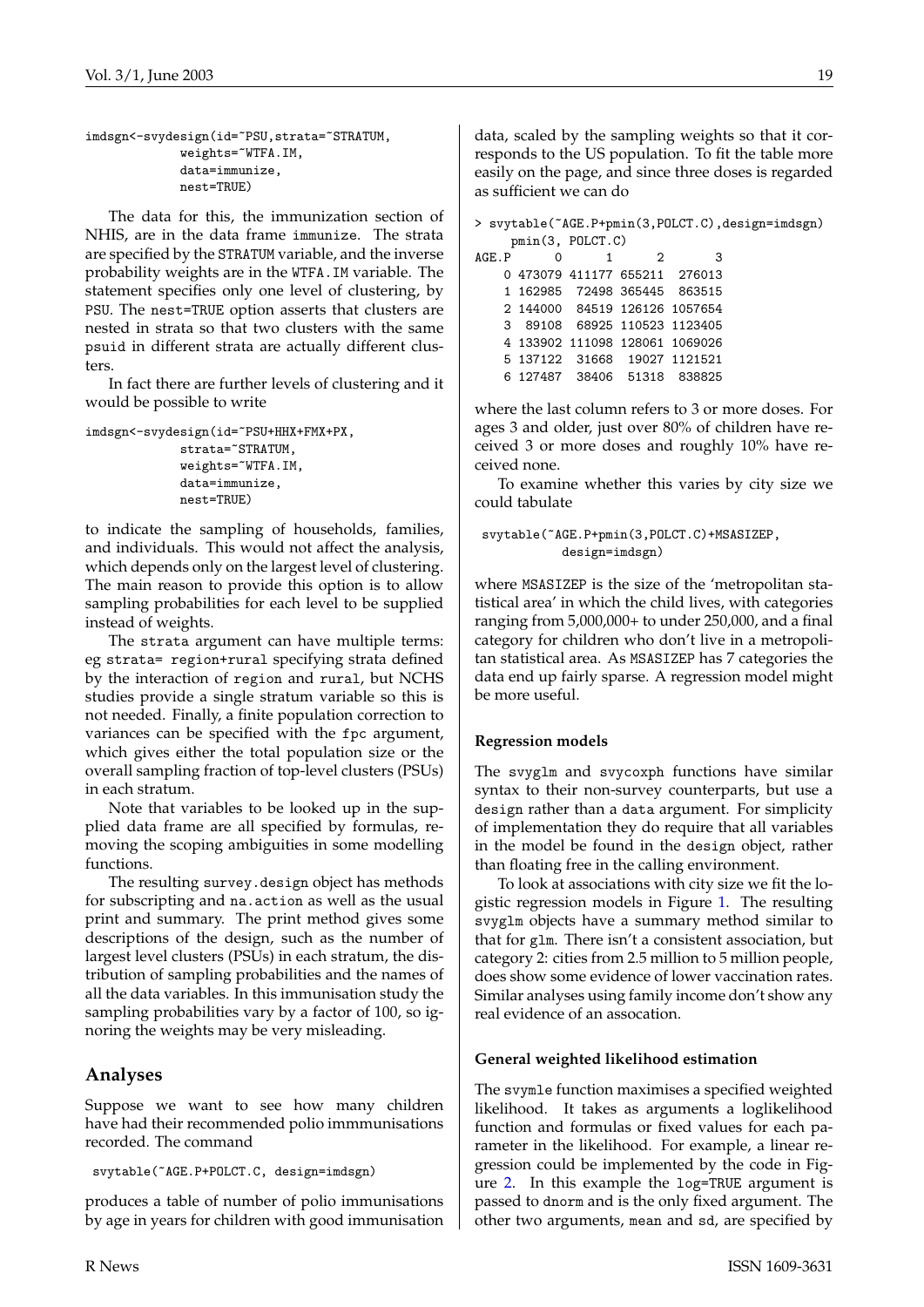```
svyglm(I(POLCT.C>=3)~factor(AGE.P)+factor(MSASIZEP), design=imdsgn, family=binomial)
svyglm(I(POLCT.C>=3)~factor(AGE.P)+MSASIZEP, design=imdsgn, family=binomial)
```
<span id="page-19-0"></span>Figure 1: Logistic regression models for vaccination status

```
gr <- function(x,mean,sd,log)
     dm \leftarrow 2*(x - mean)/(2*sd^2)
     ds <- (x-mean)^2*(2*(2 * sd))/(2*sd^2)^2 - sqrt(2*pi)/(sd*sqrt(2*pi))
     cbind(dm,ds)
m2 <- svymle(loglike=dnorm,gradient=gr, design=dxi,
             formulas=list(mean=y~x+z, sd=~1),
             start=list(c(2,5,0), c(4)),log=TRUE)
```
<span id="page-19-1"></span>Figure 2: Weighted maximum likelihood estimation

formulas. Exactly one of these formulas should have a left-hand side specifying the response variable.

It is necessary to specify the gradient in order to get survey-weighted standard errors. If the gradient is not specified you can get standard errors based on the information matrix. With independent weighted sampling the information matrix standard errors will be accurate if the model is correctly specified. As is always the case with general-purpose optimisation it is important to have reasonable starting values; you could often get them from an analysis that ignored the survey design.

## **Extending the survey package**

It is easy to extend the survey package to include any new class of model where weighted estimation is possible. The svycoxph function shows how this is done.

- 1. Create a call to the underlying model (coxph), adding a weights argument with weights  $1/\pi$ <sup>*i*</sup> (or a rescaled version).
- 2. Evaluate the call
- 3. Extract the one-step delta-betas  $\Delta_i$  or compute them from the information matrix *I* and score contributions  $U_i$  as  $\Delta = I^{-1}U_i$
- 4. Pass ∆*<sup>i</sup>* and the cluster, strata and finite population correction information to svyCprod to compute the variance.
- 5. Add a "svywhatever" class to the object and a copy of the design object
- 6. Override the print and print.summary methods to include print(x\$design, varnames=FALSE, design.summaries=FALSE)
- 7. Override any likelihood extraction methods to fail

It may also be necessary to override other methods such as residuals, as is shown for Pearson residuals in residuals.svyglm.

A second important type of extension is to add prediction methods for small-area extrapolation of surveys. That is, given some variables measured in a small geographic area (a new cluster), predict other variables using the regression relationship from the whole survey. The predict methods for survey regression methods current give predictions only for individuals.

Extensions in third direction would handle different sorts of survey design. The current software cannot handle surveys where strata are defined within clusters, partly because I don't know what the right variance formula is.

### **Summary**

Analysis of complex sample surveys used to require expensive software on expensive mainframe hardware. Computers have advanced sufficiently for a reasonably powerful PC to analyze data from large national surveys such as NHIS, and R makes it possible to write a useful survey analysis package in a fairly short time. Feedback from practising survey statisticians on this package would be particularly welcome.

## **References**

Horvitz DG, Thompson DJ (1951). A Generalization of Sampling without Replacement from a Finite Universe. *Journal of the American Statistical Association*. 47, 663-685.

*Thomas Lumley Biostatistics, University of Washington* [tlumley@u.washington.edu](mailto:tlumley@u.washington.edu)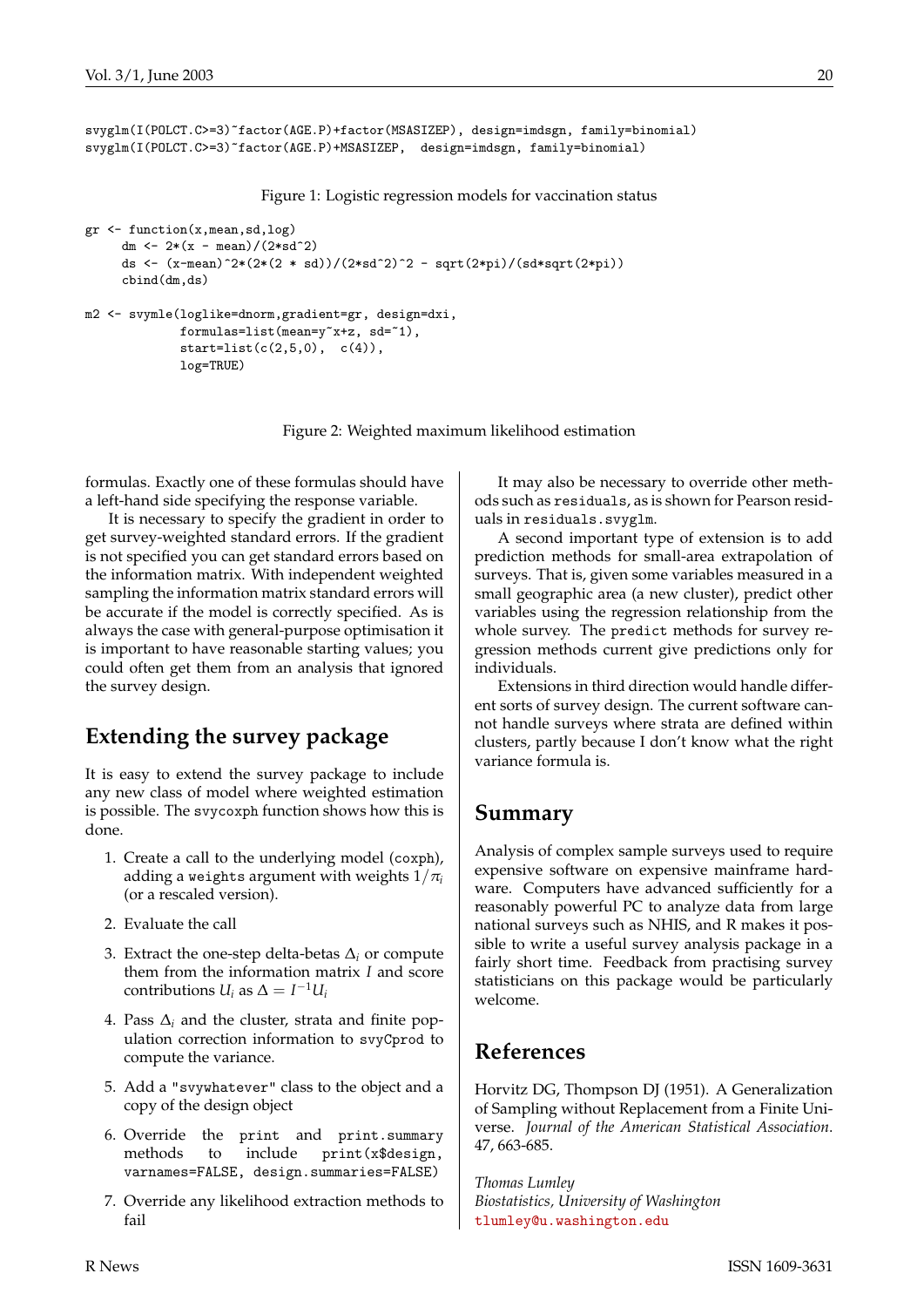# <span id="page-20-3"></span>**Computational Gains Using RPVM on a Beowulf Cluster**

<span id="page-20-0"></span>*by Brett Carson, Robert Murison and Ian A. Mason.*

### **Introduction**

The Beowulf cluster [Becker et al.](#page-24-0) [\(1995\)](#page-24-0); [Scyld Com](#page-25-1)[puting Corporation](#page-25-1) [\(1998\)](#page-25-1) is a recent advance in computing technology that harnesses the power of a network of desktop computers using communication software such as PVM [Geist et al.](#page-24-1) [\(1994\)](#page-24-1) and MPI [Message Passing Interface Forum](#page-25-2) [\(1997\)](#page-25-2). Whilst the potential of a computing cluster is obvious, expertise in programming is still developing in the statistical community.

Recent articles in R-news [Li and Rossini](#page-25-3) [\(2001\)](#page-25-3) and [Yu](#page-25-4) [\(2002\)](#page-25-4) entice statistical programmers to consider whether their solutions could be effectively calculated in parallel. Another R package, SNOW [Tier](#page-25-5)[ney](#page-25-5) [\(2002\)](#page-25-5); [Rossini et al.](#page-25-6) [\(2003\)](#page-25-6) aims to skillfully provide a wrapper interface to these packages, independent of the underlying cluster communication method used in parallel computing. This article concentrates on RPVM and wishes to build upon the contribution of Li and Rossini (2001) by taking an example with obvious orthogonal components and detailing the R code necessary to allocate the computations to each node of the cluster. The statistical technique used to motivate our RPVM application is the geneshaving algorithm [Hastie et al.](#page-25-7) [\(2000b,](#page-25-7)[a\)](#page-24-2) for which S-PLUS code has been written by [Do and Wen](#page-24-3) [\(2002\)](#page-24-3) to perform the calculations serially.

The first section is a brief description of the Beowulf cluster used to run the R programs discussed in this paper. This is followed by an explanation of the gene-shaving algorithm, identifying the opportunities for parallel computing of bootstrap estimates of the "strength" of a cluster and the rendering of each matrix row orthogonal to the "eigen-gene". The code for spawning child processes is then explained comprehensively and the conclusion compares the speed of RPVM on the Beowulf to serial computing.

# **A parallel computing environment**

The Beowulf cluster [Becker et al.](#page-24-0) [\(1995\)](#page-24-0); [Scyld Com](#page-25-1)[puting Corporation](#page-25-1) [\(1998\)](#page-25-1) used to perform the parallel computation outlined in the following sections is a sixteen node homogeneous cluster. Each node consists of an AMD XP1800+ with 1.5Gb of memory, running Redhat Linux 7.3. The nodes are connected by 100Mbps Ethernet, and are accessible via the dual processor AMD XP1800+ front-end. Each node has installed versions of R, PVM [Geist et al.](#page-24-1) [\(1994\)](#page-24-1) and R's PVM wrapper, RPVM [Li and Rossini](#page-25-3) [\(2001\)](#page-25-3).

### **Gene-shaving**

The gene-shaving algorithm [Hastie et al.](#page-25-7) [\(2000b,](#page-25-7)[a\)](#page-24-2) is one of the many DNA micro-array gene clustering techniques to be developed in recent times. The aim is to find clusters with small variance between genes, and large variance between samples [Hastie](#page-25-7) [et al.](#page-25-7) [\(2000b\)](#page-25-7). The algorithm consists of a number of steps:

- 1. The process starts with the matrix  $X_{N,p}$  which represents expressions of genes in the micro array. Each row of *X* is data from a gene, the columns contain samples. *N* is usually of size  $10<sup>3</sup>$  and *p* usually no greater than  $10<sup>2</sup>$ .
- 2. The leading principal component of *X* is calculated and termed the "eigen-gene".
- 3. The correlation of each row with the eigen-gene is calculated and the rows yielding the lowest  $10\%$  of  $R^2$  are shaved. This process is repeated to produce successive reduced matrices  $X_1^*, \ldots X_N^*$ . There are [0.9*N*] genes in  $X_1^*$ , [0.81*N*] in  $X_2^*$  and 1 in  $X_N^*$ .
- <span id="page-20-1"></span>4. The optimal cluster size is selected from **X** ∗ . The selection process requires that we estimate the distribution of  $R^2$  by bootstrap and calculate  $G_k = R_k^2 - R *_{\tilde{k}}^2$  where  $R *_{\tilde{k}}^2$  is the mean  $R^2$ from *B* bootstrap samples of *X<sup>k</sup>* . The statistic *Gk* is termed the gap statistic and the optimal cluster is that which has the largest gap statistic.
- <span id="page-20-2"></span>5. Once a cluster has been determined, the process repeats searching for more clusters, after removing the information of previously determined clusters. This is done by "sweeping" the mean gene of the optimal cluster,  $\bar{x}_{S_{\hat{k}}},$  from each row of *X*,

$$
newX_{[i,j]} = X_{[i,j]} \underbrace{(I - \bar{x}_{S_k}(\bar{x}_{S_k}^T \bar{x}_{S_k})^{-1} \bar{x}_{S_k}^T)}_{IPx}
$$

6. The next optimal cluster is found by repeating the process using *newX*.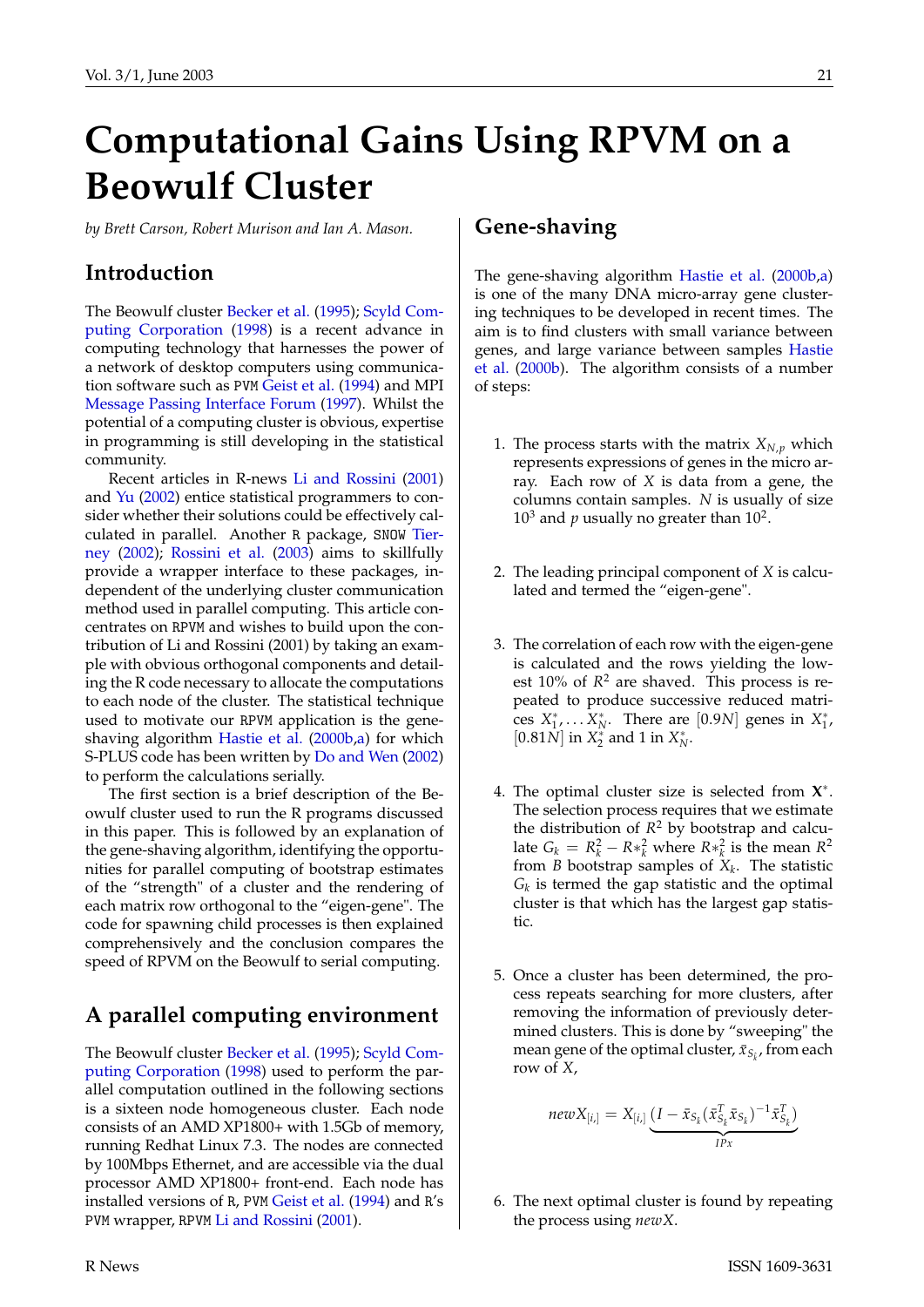<span id="page-21-1"></span>

Figure 1: Clustering of genes

The bootstrap and orthogonalization processes are candidates for parallel computing. Figure 1 illustrates the overall gene-shaving process by showing the discovery of clusters of genes.

## **Parallel implementation of geneshaving**

There are two steps in the shaving process that can be computed in parallel. Firstly, the bootstrapping of the matrix *X*, and secondly, the orthogonalization of the matrix *X* with respect to  $\bar{x}_{S_k}$ . In general, for an algorithm that can be fully parallelized, we could expect a speedup of no more than 16 on a cluster of 16 nodes. However, given that this particular algorithm will not be fully parallelized, we would not expect such a reduction in computation time. In fact, the cluster will not be fully utilised during the overall computation, as most of the nodes will see significant idle time. Amdahl's Law [Amdahl](#page-24-4) [\(1967\)](#page-24-4) can be used to calculate the estimated speedup of performing gene-shaving in parallel. Amdahl's Law can be represented in mathematical form by:

$$
Speedup = \frac{1}{r_s + \frac{r_p}{n}}
$$

where *r<sup>s</sup>* is the proportion of the program computed in serial,  $r_p$  is the parallel proportion and  $n$  is the number of processors used. In a perfect world, if a particular step computed in parallel were spread over five nodes, the speedup would equal five. This is very rarely the case however, due to speed limiting factors like network load, PVM overheads, communication overheads, CPU load and the like.

#### **The parallel setup**

Both the parallel versions of bootstrapping and orthogonalization consist of a main R process (the master), and a number of child processes that the master spawns (the slaves). The master process controls the entire flow of the shaving process. It begins by starting the child processes, which then proceed to wait for the master to send data for processing, and return an answer to the master. There are two varieties of children/slaves:

- Bootstrapping children each slave task performs one permutation of the bootstrapping process.
- Orthogonalization children each slave computes a portion of the orthogonalization process.

Figure [2](#page-21-0) shows a basic master-slave setup, without any communication between the slaves themselves. The slaves receive some data from the parent, process it, and send the result back to the parent. A more elaborate setup would see the slaves communicating with each other, this is not necessary in this case, as each of the slaves is independent of each other.



<span id="page-21-0"></span>Figure 2: The master-slave paradigm without slaveslave communication.

#### **Bootstrapping**

Bootstrapping is used to find *R*∗ <sup>2</sup> used in the gap statistic outlined in step [4](#page-20-1) of the gene-shaving algorithm, to determine whether selected clusters could have arisen by chance. Elements of each row of the matrix are rearranged, which requires *N* iterations, quite a CPU intensive operation, even more so for larger expression matrices. In the serial R version, this would be done using R's apply function, whereby each row of *X* has the sample function applied to it.

The matrix  $X$  is transformed into  $X^*$   $B$  times by randomly permuting within rows. For each of the *B* bootstrap samples (indexed by *b*), the statistic  $R_k^2$ is derived and the mean of  $R_b^2$ ,  $b = 1$ , *B* is calculated to represent that *R* <sup>2</sup> which arises by chance only. In RPVM, for each bootstrap sample a task is spawned; for *B* bootstrap samples we spawn *B* tasks.

#### **Orthogonalization**

The master R process distributes a portion of the matrix *X* to its children. Each portion will be approximately equal in size, and the number of portions will be equal to the number of slaves spawned for orthogonalization. The master also calculates the value of *IPx*, as defined in step [5](#page-20-2) of the gene-shaving algorithm.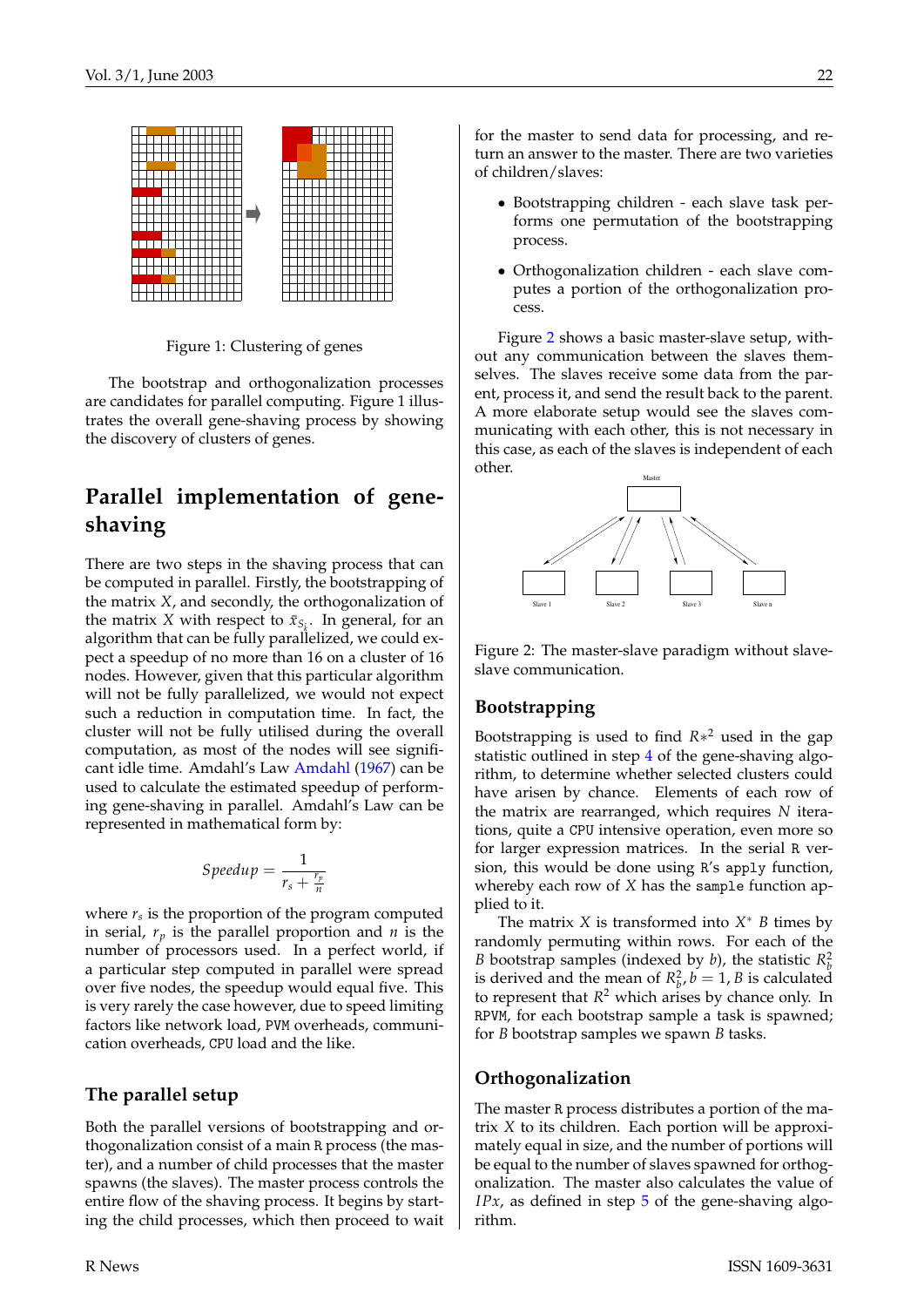<span id="page-22-0"></span>The value of *IPx* is passed to each child. Each child then applies *IPx* to each row of *X* that the master has given it.

There are two ways in which *X* can be distributed. The matrix can be split into approximately even portions, where the number of portions will be equal to the number of slaves. Alternatively, the matrix can be distributed on a row-by-row basis, where each slave processes a row, sends it back, is given a new row to process and so on. The latter method becomes slow and inefficient, as more sending, receiving, and unpacking of buffers is required. Such a method may become useful where the number of rows of the matrix is small and the number of columns is very large.

#### **The** RPVM **code**

[Li and Rossini](#page-25-3) [\(2001\)](#page-25-3) have explained the initial steps of starting the PVM daemon and spawning RPVM tasks from within an R program, These steps precede the following code. The full source code is available from <http://mcs.une.edu.au/~bcarson/RPVM/>.

#### **Bootstrapping**

Bootstrapping can be performed in parallel by treating each bootstrap sample as a child process. The number of children is the number of bootstrap samples, (*B*) and the matrix is copied to each child, (1, ..., *B*). Child process *i* permutes elements within each row of *X*, calculates *R*∗ <sup>2</sup> and returns this to the master process. The master averages  $R*^2$ ,  $i = 1$ , *B* and computes the gap statistic.

The usual procedure for sending objects to PVM child processes is to initialize the send buffer, pack the buffer with data and send the buffer. Our function par.bootstrap is a function used by the master process and includes .PVM.initsend() to initialize the send buffer,  $.PVM.pkdblmat(X)$  to pack the buffer, and .PVM.mcast(boot.children,0) to send the data to all children.

```
par.bootstrap <- function(X){
  brsq <-0tasks <- length(boot.children)
  .PVM.initsend()
  #send a copy of X to everyone
  .PVM.pkdblmat(X)
  .PVM.mcast(boot.children,0)
  #get the R squared values back and
  #take the mean
  for(i in 1:tasks){
    .PVM.recv(boot.children[i],0)
   rsq <- .PVM.upkdouble(1,1)
    brsq <- brsq + (rsq/tasks)
  }
```
return(brsq) }

After the master has sent the matrix to the children, it waits for them to return their calculated *R* <sup>2</sup> values. This is controlled by a simple for loop, as the master receives the answer via .PVM.recv(boot.children[i],0), it is unpacked from the receive buffer with:

rsq <- .PVM.upkdouble(1,1)

The value obtained is used in calculating an overall mean for all  $R<sup>2</sup>$  values returned by the children. In the slave tasks, the matrix is unpacked and a bootstrap permutation is performed, an *R* <sup>2</sup> value calculated and returned to the master. The following code performs these operations of the children tasks:

```
#receive the matrix
.PVM.recv(.PVM.parent(),0)
X <- .PVM.upkdblmat()
X<sub>b</sub> < -Xdd \leftarrow dim(X)#perform the permutation
for(i in 1:d d[1]){
  permute <- sample(1:dd[2],replace=F)
  Xb[i,] <- X[i,permute]
}
#send it back to the master
.PVM.initsend()
.PVM.pkdouble(Dfunct(Xb))
.PVM.send(.PVM.parent(),0)
```
.PVM.upkdblmat() is used to unpack the matrix. After the bootstrap is performed, the send is initialized with .PVM.initsend() (as seen in the master), the result of Dfunct(Xb)  $(R^2$  calculation) is packed into the send buffer, and then the answer is sent with .PVM.send() to the parent of the slave, which will be the master process.

#### **Orthogonalization**

The orthogonalization in the master process is handled by the function par.orth. This function takes as arguments the *IPx* matrix, and the expression matrix *X*. The first step of this procedure is to broadcast the *IPx* matrix to all slaves by firstly packing it and then sending it with .PVM.mcast(orth.children,0). The next step is to split the expression matrix into portions and distribute to the slaves. For simplicity, this example divides the matrix by the number of slaves, so row size must be divisible by the number of children. Using even blocks on a homogeneous cluster will work reasonably well, as the load-balancing issues outlined in [Rossini et al.](#page-25-6) [\(2003\)](#page-25-6) are more relevant to heterogeneous clusters. The final step performed by the master is to receive these portions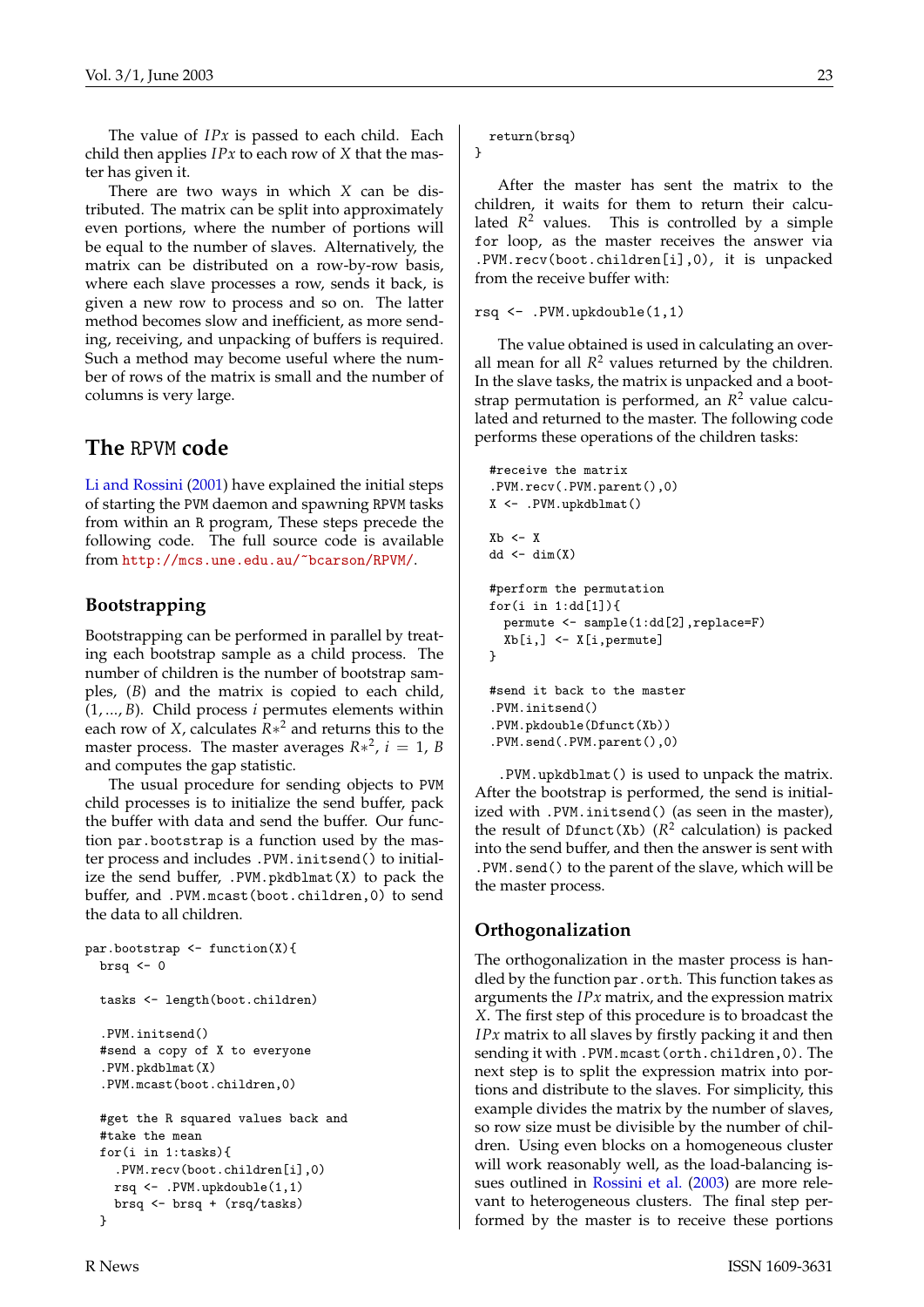back from the slaves and reconstruct the matrix. Order of rows is maintained by sending blocks of rows and receiving them back in the order the children sit in the array of task ids (orth.children). The following code is the par.orth function used by the master process:

```
par.orth <- function(IPx, X){
  rows \leftarrow dim(X)[1]
  tasks <- length(orth.children)
  #intialize the send buffer
  .PVM.initsend()
  #pack the IPx matrix and send it to
  #all children
  .PVM.pkdblmat(IPx)
  .PVM.mcast(orth.children,0)
  #divide the X matrix into blocks and
  #send a block to each child
  n.rows = as.integer(rows/tasks)
  for(i in 1:tasks){
    start \leftarrow (n.rows \ast (i-1))+1
    end <- n.rows * i
    if(end > rows)
      end <- rows
    X.part <- X[start:end,]
```

```
.PVM.pkdblmat(X.part)
  .PVM.send(orth.children[i],start)
}
```

```
#wait for the blocks to be returned
  #and re-construct the matrix
  for(i in 1:tasks){
    .PVM.recv(orth.children[i],0)
    rZ <- .PVM.upkdblmat()
    if(i==1){
      Z \leftarrow rZ}
    else{
      Z \leftarrow rbind(Z, rZ)}
  }
  dimnames(Z) <- dimnames(X)Z
}
```
The slaves execute the following code, which is quite similar to the code of the bootstrap slaves. Each slave receives both matrices, then performs the orthogonalization and sends back the result to the master:

```
#wait for the IPx and X matrices to arrive
.PVM.recv(.PVM.parent(),0)
IPx <- .PVM.upkdblmat()
.PVM.recv(.PVM.parent(),-1)
X.part <- .PVM.upkdblmat()
Z <- X.part
#orthogonalize X
for(i in 1:dim(X.path)[1]){
 Z[i,] <- X.part[i,] %*% IPx
}
#send back the new matrix Z
```
.PVM.initsend() .PVM.pkdblmat(Z) .PVM.send(.PVM.parent(),0)

## **Gene-shaving results**

#### **Serial gene-shaving**

The results for the serial implementation of geneshaving are a useful guide to the speedup that can be achieved from parallelizing. The proportion of the total computation time the bootstrapping and orthogonalization use is of interest. If these are of significant proportion, they are worth performing in parallel.

The results presented were obtained from running the serial version on a single cluster node. RPVM is not used in the serial version, and the program contains no parallel code at all. The data used are randomly generated matrices of size  $N = 1600$ , 3200, 6400, and 12800 respectively, with a constant *p* of size 80, to simulate variable-sized micro-arrays. In each case, the first two clusters are found, and ten permutations used in each bootstrap. Figure [3](#page-23-0) is a plot of the overall computation time, the total time of all invocations of the bootstrapping process, and the total time of all invocations of the orthogonalization process.



<span id="page-23-0"></span>Figure 3: Serial Gene-shaving results

Clearly, the bootstrapping (blue) step is quite time consuming, with the mean proportion being 0.78 of the time taken to perform gene-shaving (red). The orthogonalization (black) equates to no more than 1%, so any speedup through parallelization is not going to have any significant effect on the overall time.

We have two sets of parallel results, one using two cluster nodes, the other using all sixteen nodes of the cluster. In the two node runs we could expect a reduction in the bootstrapping time to be no more than half, i.e a *speedup* of 2. In full cluster runs we could expect a *speedup* of no more than 10, as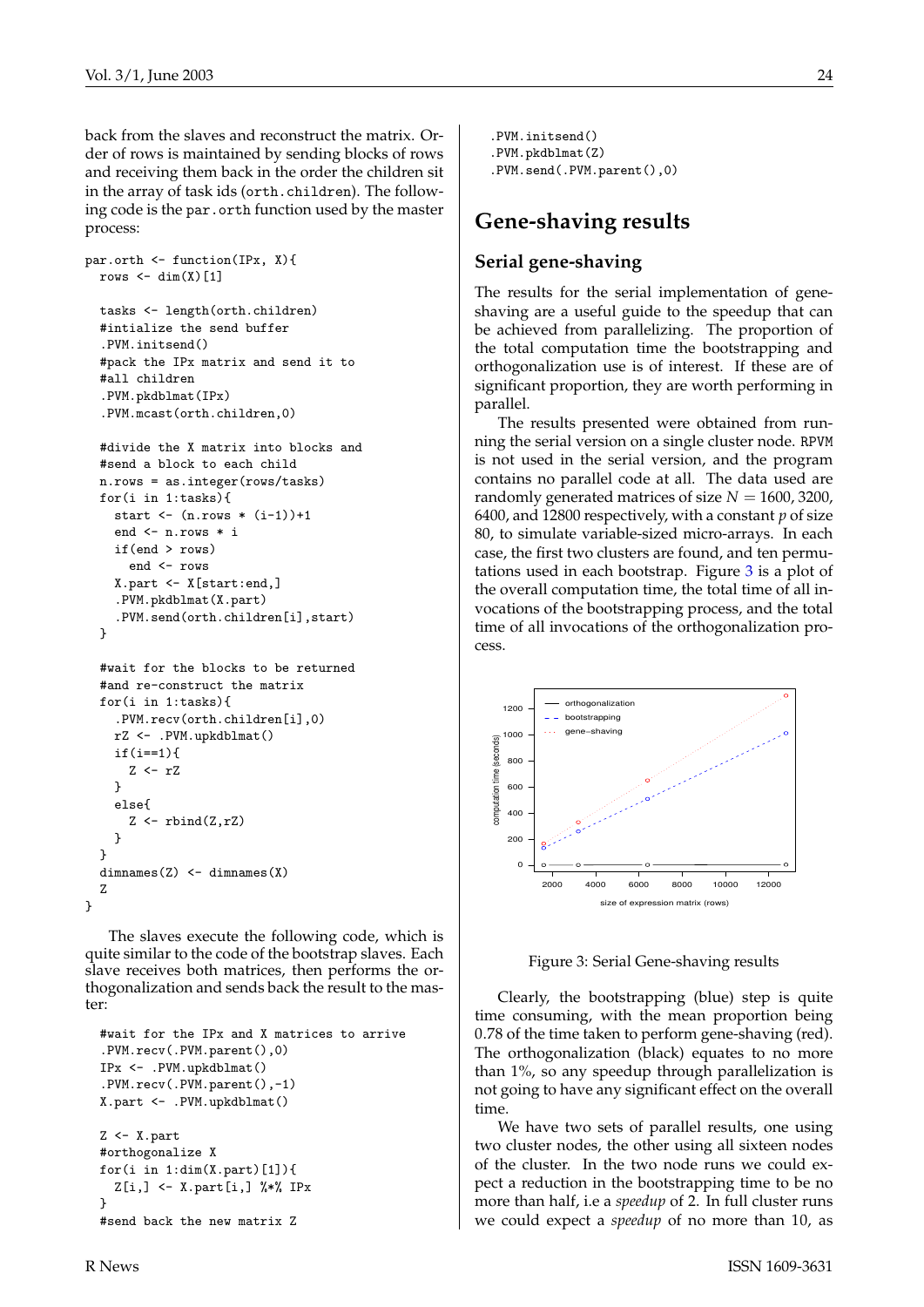we can use ten of the sixteen processors (one processor for each permutation). It is now possible to estimate the expected maximum speedup of parallelization with Amdahl's law, as described earlier for expression matrices of size  $N = 12800$  and  $p = 80$ , given the parallel proportion of 0.78.

Application of Amdahl's law fot the cases  $(n =$ 2, 10) gives speedups of 1.63 and 3.35 respectively. We have implemented the orthogonalization in parallel, more for demonstration purposes, as it could become useful with very large matrices.

#### **Parallel gene-shaving**

The parallel version of gene-shaving only contains parallel code for the bootstrapping and orthogonalization procedures, the rest of the process remains the same as the serial version. Both the runs using two nodes and all sixteen nodes use this same R program. In both cases ten tasks are spawned for bootstrapping and sixteen tasks are spawned for orthogonalization. Clearly this is an under-utilisation of the Beowulf cluster in the sixteen node runs, as most of the nodes are going to see quite a lot of idle time, and in fact six of the nodes will not be used to compute the bootstrap, the most CPU intensive task of the entire algorithm.



Figure 4: Comparison of computation times for variable sized expression matrices for overall, orthogonalization and bootstrapping under the different environments.

The observed speedup for the two runs of parallel gene-shaving using the  $N = 12800$  expression matrix is as follows:

$$
S = \frac{T_{serial}}{T_{parallel}}
$$

$$
S_{2nodes} = \frac{1301.18}{825.34} = 1.6
$$

$$
S_{16nodes} = \frac{1301.18}{549.59} = 2.4
$$

The observed speedup for two nodes is very close to the estimate of 1.63. The results for sixteen nodes are not as impressive, due to greater time spent computing than expected for bootstrapping. Although there is a gain with the orthogonalization here, it is barely noticeable in terms of the whole algorithm. The orthogonalization is only performed once for each cluster found, so it may well become an issue when searching for many clusters on much larger datasets than covered here.

### **Conclusions**

Whilst the gene-shaving algorithm is not completely parallelizable, a large portion of it (almost 80%) of it can be implemented to make use of a Beowulf cluster. This particular problem does not fully utilise the cluster, each node other than the node which runs the master process will see a significant amount of idle time. Regardless, the results presented in this paper show the value and potential of Beowulf clusters in processing large sets of statistical data. A fully parallelizable algorithm which can fully utilise each cluster node will show greater performance over a serial implementation than the particular example we have presented.

### **Bibliography**

- <span id="page-24-4"></span>Amdahl, G. M. (1967). Validity of the single processor approach to achieving large scale computing capabilities. In *AFIPS spring joint computer conference*, Sunnyvale, California. IBM. [22](#page-21-1)
- <span id="page-24-0"></span>Becker, D. J., Sterling, T., Savarese, D., Dorband, J. E., Ranawak, U. A., and Packer, C. V. (1995). BEOWULF: A PARALLEL WORKSTATION FOR SCIENTIFIC COMPUTATION. In *International Conference on Parallel Processing*. [21](#page-20-3)
- <span id="page-24-3"></span>Do, K.-A. and Wen, S. (2002). Documentation. Technical report, Department of Biostatistics, MD Anderson Cancer Center. http://odin.mdacc.tmc.edu/ kim/. [21](#page-20-3)
- <span id="page-24-1"></span>Geist, A., Beguelin, A., Dongarra, J., Jiang, W., Manchek, R., and Sunderam, V. (1994). *PVM: Parallel Virtual Machine. A user's guide and tutorial for networked parallel computing.* MIT Press. [21](#page-20-3)
- <span id="page-24-2"></span>Hastie, T., Tibshirani, R., Eisen, M., Alizadeh, A., Levy, R., Staudt, L., Chan, W., Botstein, D., and Brown, P. (2000a). 'Gene shaving' as a method for identifying distinct sets of genes with similar expression patterns. *Genome Biology*. [21](#page-20-3)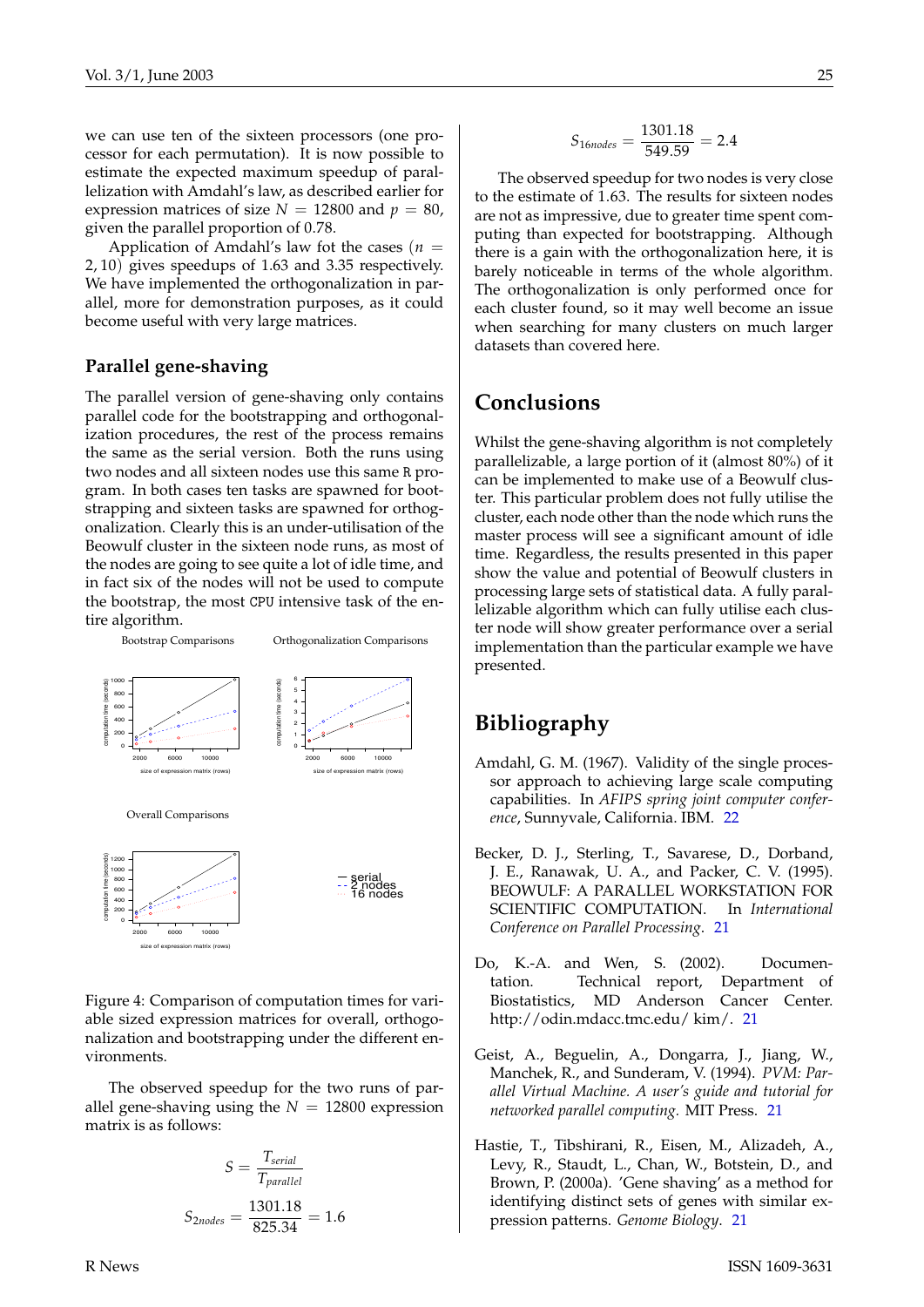- <span id="page-25-10"></span><span id="page-25-7"></span>Hastie, T., Tibshirani, R., Eisen, M., Brown, P., Scherf, U., Weinstein, J., Alizadeh, A., Staudt, L., and Botstein, D. (2000b). Gene shaving: a new class of clustering methods for expression arrays. Technical report, Stanford University. [21](#page-20-3)
- <span id="page-25-3"></span>Li, M. N. and Rossini, A. (2001). RPVM: Cluster statistical computing in R. *R News*, 1(3):4–7. [21,](#page-20-3) [23](#page-22-0)
- <span id="page-25-2"></span>Message Passing Interface Forum (1997). MPI-2: Extensions to the Message-Passing Interface. http://www.mpi-forum.org/docs/docs.html. [21](#page-20-3)
- <span id="page-25-6"></span>Rossini, A., Tierney, L., and Li, N. (2003). Simple parallel statistical computing in r. Technical Report Working Paper 193, UW Biostatistics Working Paper Series. http://www.bepress.com/uwbiostat/paper193. [21,](#page-20-3) [23](#page-22-0)

# **R Help Desk**

<span id="page-25-0"></span>**Getting Help – R's Help Facilities and Manuals**

*Uwe Ligges*

### **Introduction**

This issue of the *R Help Desk* deals with its probably most fundamental topic: Getting help!

Different amounts of knowledge about R and R related experiences require different levels of help. Therefore a description of the available manuals, help functions within R, and mailing lists will be given, as well as an "instruction" how to use these facilities.

A secondary objective of the article is to point out that manuals, help functions, and mailing list archives are commonly much more comprehensive than answers on a mailing list. In other words, there are good reasons to read manuals, use help functions, and search for information in mailing list archives.

### **Manuals**

The manuals described in this Section are shipped with R (in directory '.../doc/manual' of a regular R installation). Nevertheless, when problems occur before R is installed or the available R version is outdated, recent versions of the manuals are also available from  $\mathtt{CRAN^1}.$  $\mathtt{CRAN^1}.$  $\mathtt{CRAN^1}.$  Let me cite the "R Installation and Administration" manual by the *[R Development Core](#page-27-1)*

- <span id="page-25-1"></span>Scyld Computing Corporation (1998). Beowulf introduction & overview. http://www.beowulf.org/intro.html. [21](#page-20-3)
- <span id="page-25-5"></span>Tierney, L. (2002). Simple Network of Workstations for R. Technical report, School of Statistics, University of Minnesota. http://www.stat.uiowa.edu/ luke/R/cluster/cluster.html. [21](#page-20-3)
- <span id="page-25-4"></span>Yu, H. (2002). Rmpi: Parallel statistical computing in R. *R News*, 2(2):10–14. [21](#page-20-3)

*Brett Carson, Robert Murison, Ian A. Mason The University of New England, Australia* [bcarson@turing.une.edu.au](mailto:bcarson@turing.une.edu.au) [rmurison@turing.une.edu.au](mailto:rmurison@turing.une.edu.au) [iam@turing.une.edu.au](mailto:iam@turing.une.edu.au)

*[Team](#page-27-1)* [\(R Core,](#page-27-1) for short; [2003b\)](#page-27-1) as a reference for information on installation and updates not only for R itself, but also for contributed packages.

I think it is not possible to use adequately a programming language and environment like R without reading any introductory material . Fundamentals for using R are described in "An Introduction to R" [\(Venables et al.,](#page-27-2) [2003\)](#page-27-2), and the "R Data Import/Export" manual [\(R Core,](#page-27-3) [2003a\)](#page-27-3). Both manuals are the first references for any programming tasks in R.

Frequently asked questions (and corresponding answers) are collected in the "R FAQ" [\(Hornik,](#page-27-4) [2003\)](#page-27-4), an important resource not only for beginners. It is a good idea to look into the "R FAQ" when a question arises that cannot be answered by reading the other manuals cited above. Specific FAQs for Macintosh (by Stefano M. Iacus) and Windows (by Brian D. Rip-ley) are available as well<sup>[2](#page-25-9)</sup>.

Users who gained some experiences might want to write their own functions making use of the language in an efficient manner. The manual "R Language Definition" [\(R Core,](#page-27-5) [2003c,](#page-27-5) still labelled as "draft") is a comprehensive reference manual for a couple of important language aspects, e.g.: objects, working with expressions, working with the language (objects), description of the parser, and *debugging*. I recommend this manual to all users who plan to work regularly with R, since it provides really illuminating insights.

For those rather experienced users who plan to create their own packages, writing help pages and optimize their code, "Writing R Extensions" [\(R Core,](#page-27-6)

<span id="page-25-8"></span><sup>1</sup><http://CRAN.R-project.org/>

<span id="page-25-9"></span><sup>2</sup><http://CRAN.R-project.org/faqs.html>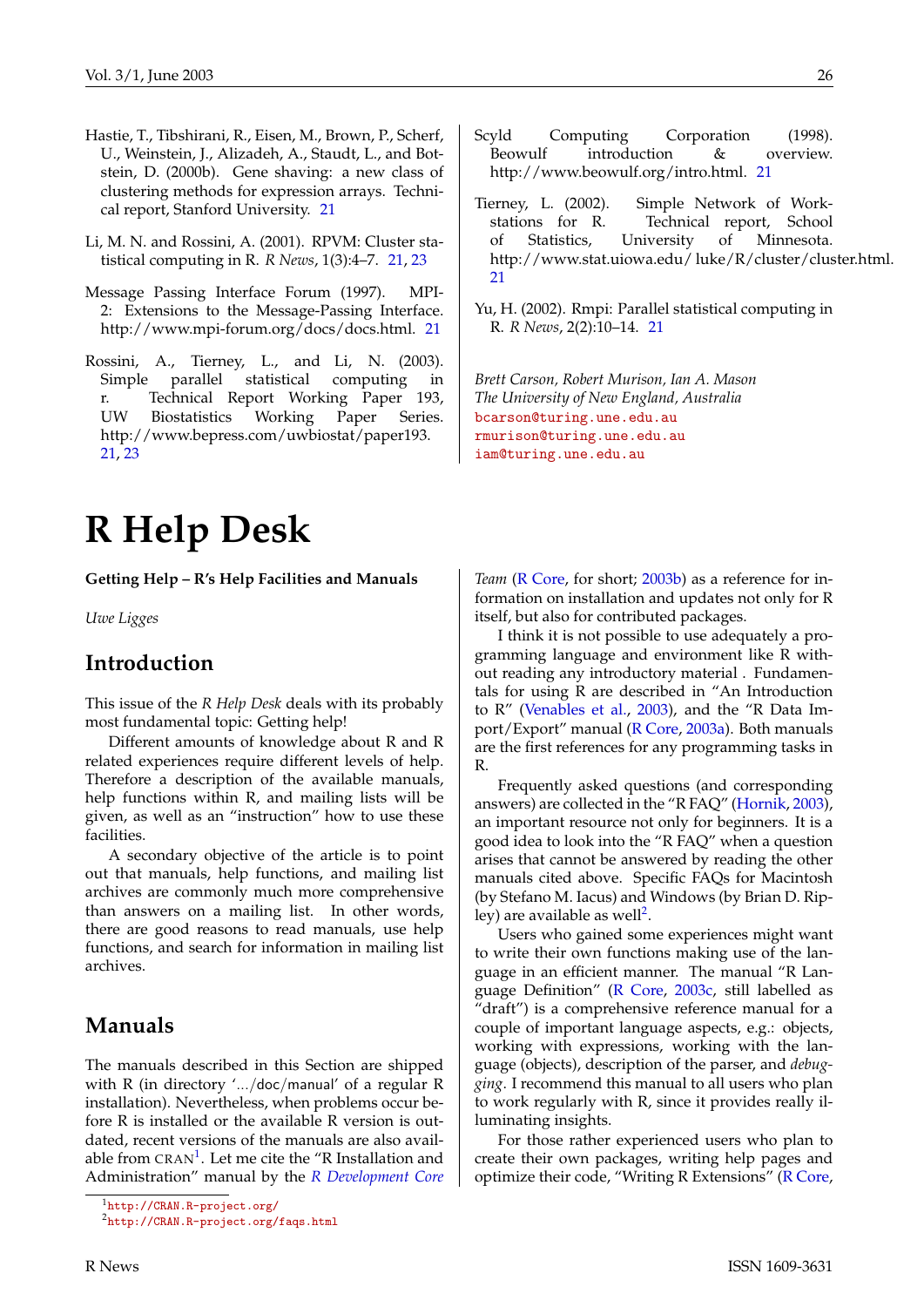<span id="page-26-3"></span>[2003d\)](#page-27-6) is the appropriate reference. It includes also descriptions on interfacing to C, C++, or Fortran code, and compiling and linking this code into R.

Occasionally, library(help=PackageName) indicates that package specific manuals (or papers corresponding to packages), so-called vignettes, are available in directory '.../library/PackageName/doc'.

Beside the manuals, several books dealing with R are available these days, e.g.: introductory textbooks, books specialized on certain applications such as regression analysis, and books focussed on programming and the language. Here I do not want to advertise any of those books, because the "optimal" choice of a book depends on the tasks a user is going to perform in R. Nevertheless, I would like to mention [Venables and Ripley](#page-27-7) [\(2000\)](#page-27-7) as a reference for programming and the language, and [Venables and Rip](#page-27-8)[ley](#page-27-8) [\(2002\)](#page-27-8) as a comprehensive book dealing with several statistical applications and how to apply those in R (and S-PLUS).

## **Help functions**

Access to the documentation on the topic *help* (in this case a function name) is provided by ?help. The "?" is the probably most frequently used way for getting help, whereas the corresponding function help() is rather flexible. As the default, help is shown as formatted text. This can be changed (by arguments to help(), or for a whole session with options()) to, e.g., HTML (htmlhelp=TRUE), if available. The HTML format provides convenient features like links to other related help topics. On Windows, I prefer to get help in Compiled HTML format by setting options(chmhelp=TRUE) in file '.Rprofile'.

When exact names of functions or other topics are unknown, the user can search for relevant documentation (matching a given character string in, e.g. name, title, or keyword entries) with help.search(). This function allows quite flexible searching using either regular expression or fuzzy matching, see ?help.search for details. If it is required to find an object by its partial name, apropos() is the right choice – it also accepts regular expressions.

Documentation and help in HTML format can also be accessed by help.start(). This functions starts a Web browser with an index that links to HTML versions of the manuals mentioned above, the FAQs, a list of available packages of the current installation, several other information, and a page containing a search engine and keywords. On the latter page, the search engine can be used to "search for keywords, function and data names and text in help page titles" of installed packages. The list of

keywords is useful when the search using other facilities fails: the user gets a complete list of functions and data sets corresponding to a particular keyword.

Of course, it is not possible to search for functionality of (unknown) contributed packages or documentation packages (and functions or data sets defined therein) that are not available in the current installation of R. A listing of contributed packages and their titles is given on CRAN, as well as their function indices and reference manuals. Nevertheless, it might be still hard to find the function or package of interest. For that purpose, an R site search<sup>[3](#page-26-0)</sup> provided by Jonathan Baron is linked on the search page of CRAN. Help files, manuals, and mailing list archives (see below) can be searched.

## **Mailing lists**

Sometimes manuals and help functions do not answer a question, or there is need for a discussion. For these purposes there are the mailing lists<sup>[4](#page-26-1)</sup> *r-announce* for important announcements, *r-help* for questions and answers about problems and solutions using R, and *r-devel* for the development of R.

Obviously, *r-help* is the appropriate list for asking questions that are not covered in the manuals (including the "R FAQ") or the help pages, and regularly those questions are answered within a few hours (or even minutes).

Before asking, it is a good idea to look into the archives of the mailing list. $5$  These archives contain a huge amount of information and may be much more helpful than a direct answer on a question, because most questions already have been asked – and answered – several times (focussing on slightly different aspects, hence these are illuminating a bigger context).

It is really easy to ask questions on *r-help*, but I would like to point out the advantage of reading manuals *before* asking: Of course, reading (a section of) some manual takes much more time than asking, and answers from voluntary help providers of *r-help* will probably solve the recent problem of the asker, but quite similar problems will certainly arise pretty soon. Instead, the time one spends reading the manuals will be saved in subsequent programming tasks, because many side aspects (e.g. convenient and powerful functions, programming tricks, etc.) will be learned from which one benefits in other applications.

<span id="page-26-1"></span><span id="page-26-0"></span> $^3$ [http://finzi.psych.upenn.edu/search.html](http://finzi.psych.upenn.edu/ search.html), see also <http://CRAN.R-project.org/search.html> <sup>4</sup>accessible via <http://www.R-project.org/mail.html>

<span id="page-26-2"></span><sup>5</sup>archives are searchable, see [http://CRAN.R-project.org/search.html](http://CRAN.R-project.org/ search.html)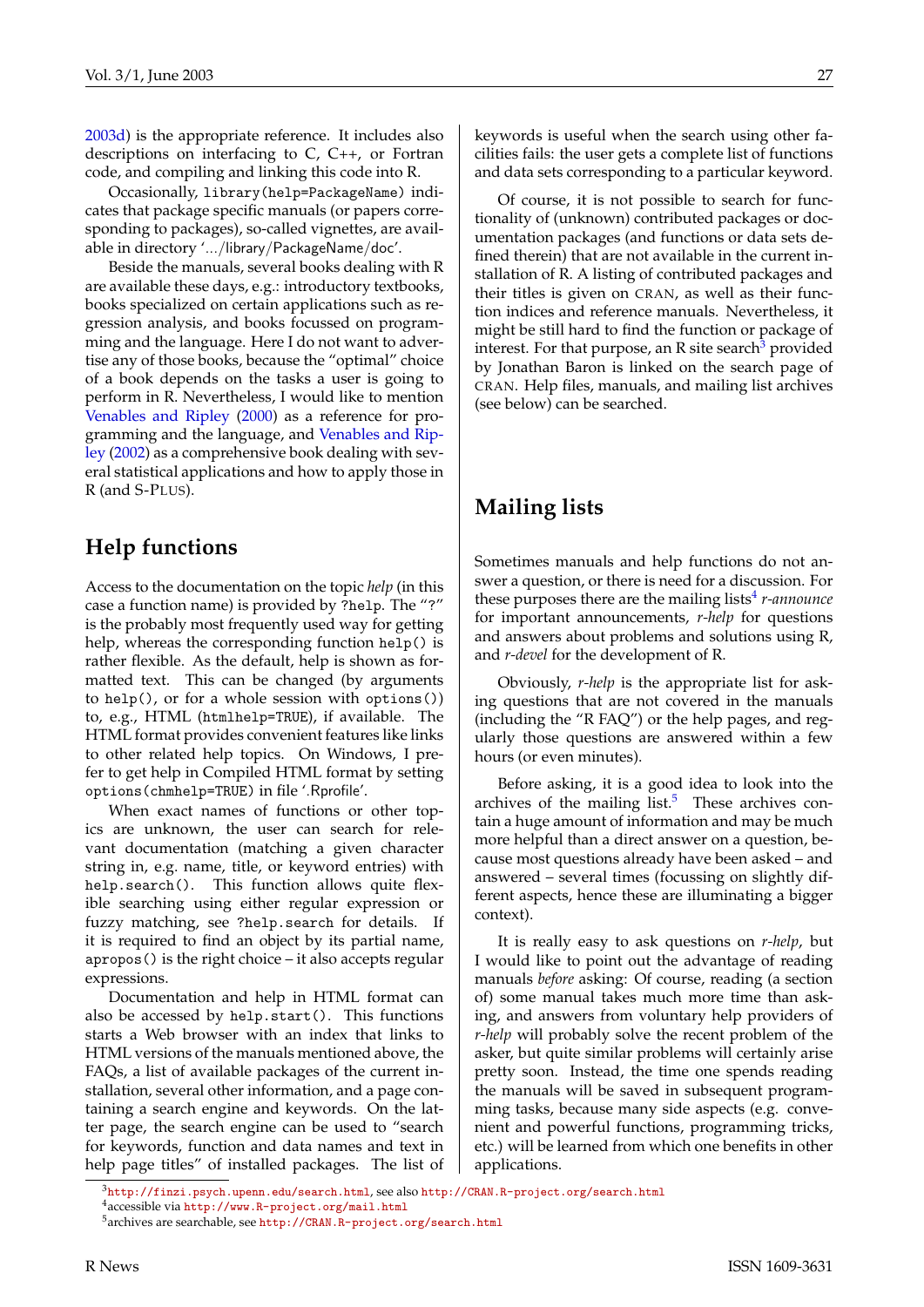# **Bibliography**

- <span id="page-27-4"></span>Hornik, K. (2003): *The R FAQ,* Version 1.7-3. [http:](http://www.ci.tuwien.ac.at/~hornik/R/) [//www.ci.tuwien.ac.at/~hornik/R/](http://www.ci.tuwien.ac.at/~hornik/R/) ISBN 3- 901167-51-X. [26](#page-25-10)
- <span id="page-27-3"></span>R Development Core Team (2003a): *R Data Import/Export*. URL [http://CRAN.R-project.org/](http://CRAN.R-project.org/manuals.html) [manuals.html](http://CRAN.R-project.org/manuals.html). ISBN 3-901167-53-6. [26](#page-25-10)
- <span id="page-27-1"></span>R Development Core Team (2003b): *R Installation and Administration*. URL [http://CRAN.R-project.](http://CRAN.R-project.org/manuals.html) [org/manuals.html](http://CRAN.R-project.org/manuals.html). ISBN 3-901167-52-8. [26](#page-25-10)
- <span id="page-27-5"></span>R Development Core Team (2003c): *R Language Definition*. URL [http://CRAN.R-project.org/](http://CRAN.R-project.org/manuals.html) [manuals.html](http://CRAN.R-project.org/manuals.html). ISBN 3-901167-56-0. [26](#page-25-10)
- <span id="page-27-6"></span>R Development Core Team (2003d): *Writing R Extensions*. URL [http://CRAN.R-project.org/](http://CRAN.R-project.org/manuals.html) [manuals.html](http://CRAN.R-project.org/manuals.html). ISBN 3-901167-54-4. [26](#page-25-10)
- <span id="page-27-7"></span>Venables, W. N. and Ripley, B. D. (2000): *S Programming*. New York: Springer-Verlag. [27](#page-26-3)
- <span id="page-27-8"></span>Venables, W. N. and Ripley, B. D. (2002): *Modern Applied Statistics with S*. New York: Springer-Verlag, 4th edition. [27](#page-26-3)
- <span id="page-27-2"></span>Venables, W. N., Smith, D. M., and the R Development Core Team (2003): *An Introduction to R*. URL [http://CRAN.R-project.org/manuals.](http://CRAN.R-project.org/manuals.html) [html](http://CRAN.R-project.org/manuals.html). ISBN 3-901167-55-2. [26](#page-25-10)

*Uwe Ligges Fachbereich Statistik, Universität Dortmund, Germany* [ligges@statistik.uni-dortmund.de](mailto:ligges@statistik.uni-dortmund.de)

# **Book Reviews**

# <span id="page-27-0"></span>**Michael Crawley: Statistical Computing: An Introduction to Data Analysis Using S-Plus**

John Wiley and Sons, New York, USA, 2002 770 pages, ISBN 0-471-56040-5 [http://www.bio.ic.ac.uk/research/mjcraw/](http://www.bio.ic.ac.uk/research/mjcraw/statcomp/) [statcomp/](http://www.bio.ic.ac.uk/research/mjcraw/statcomp/)

The number of monographs related to the S programming language is sufficiently small (a few dozen, at most) that there are still great opportunities for new books to fill some voids in the literature. *Statistical Computing* (hereafter referred to as *SC*) is one such text, presenting an array of modern statistical methods in S-Plus at an introductory level.

The approach taken by author is to emphasize "graphical data inspection, parameter estimation and model criticism rather than classical hypothesis testing" (p. ix). Within this framework, the text covers a vast range of applied data analysis topics. Background material on S-Plus, probability, and distributions is included in the text. The traditional topics such as linear models, regression, and analysis of variance are covered, sometimes to a greater extent than is common (for example, a split-split-split-split plot experiment and a whole chapter on ANCOVA). More advanced modeling techniques such as bootstrap, generalized linear models, mixed effects models and spatial statistics are also presented. For each topic, some elementary theory is presented and usually an example is worked by hand. Crawley also discusses more philosophical issues such as randomization, replication, model parsimony, appropriate transformations, etc. The book contains a very thorough index of more than 25 pages. In the index, all S-Plus language words appear in bold type.

A supporting web site contains all the data files, scripts with all the code from each chapter of the book, and a few additional (rough) chapters. The scripts pre-suppose that the data sets have already been imported into S-Plus by some mechanism–no explanation of how to do this is given–presenting the novice S-Plus user with a minor obstacle. Once the data is loaded, the scripts can be used to re-do the analyses in the book. Nearly every worked example begins by attaching a data frame, and then working with the variable names of the data frame. No detach command is present in the scripts, so the work environment can become cluttered and even cause errors if multiple data frames have common column names. Avoid this problem by quitting the S-Plus (or R) session after working through the script for each chapter.

*SC* contains a very broad use of S-Plus commands to the point the author says about subplot, "Having gone to all this trouble, I can't actually see why you would ever want to do this in earnest" (p. 158). Chapter 2 presents a number of functions (grep, regexpr, solve, sapply) that are not used within the text, but are usefully included for reference.

Readers of this newsletter will undoubtedly want to know how well the book can be used with R (version 1.6.2 base with recommended packages). According to the preface of *SC*, "The computing is presented in S-Plus, but all the examples will also work in the freeware program called R." Unfortunately, this claim is too strong. The book's web site does contain (as of March, 2003) three modifications for using R with the book. Many more modifications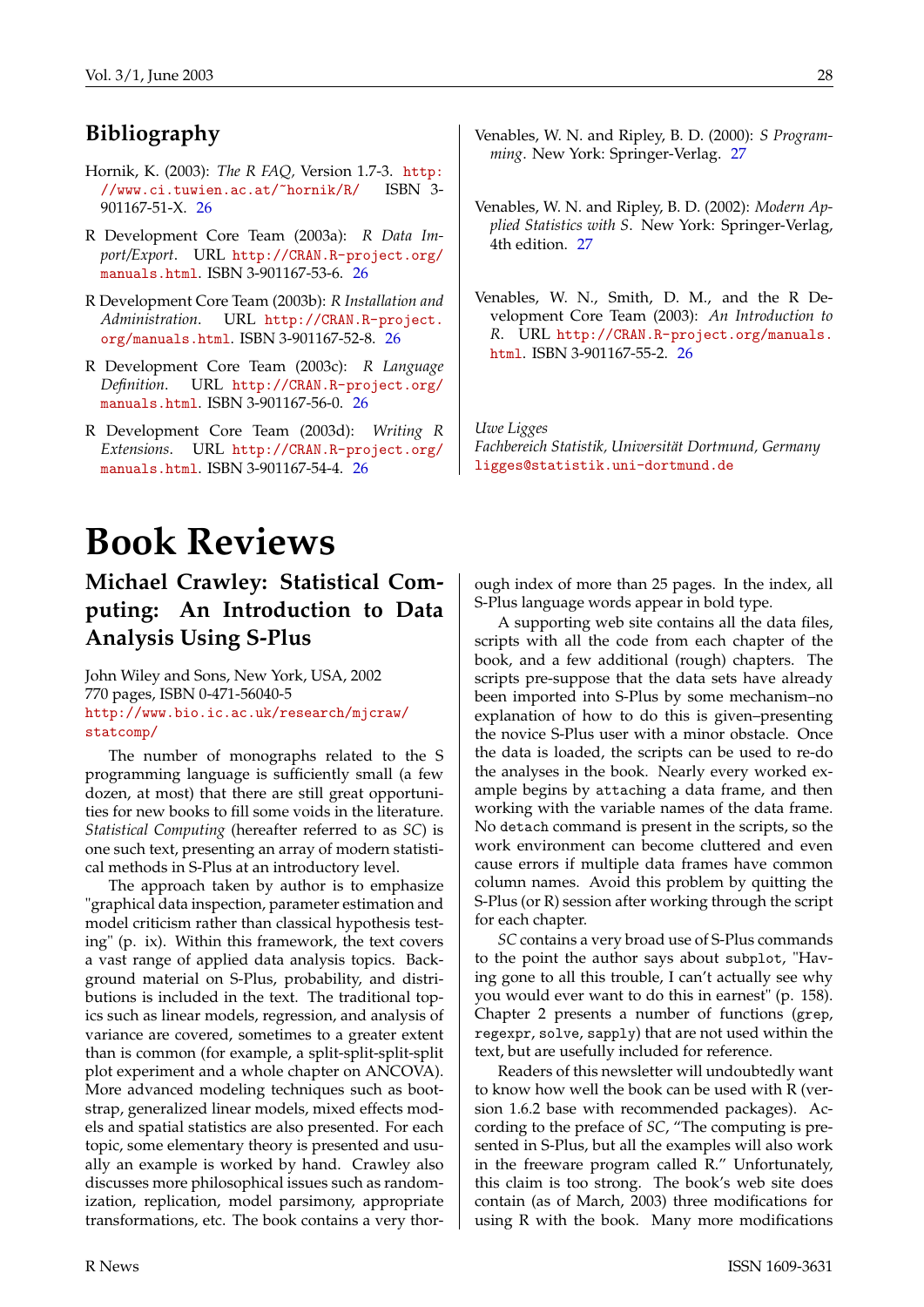are needed. A rough estimate would be that 90% of the S-Plus code in the scripts needs no modification to work in R. Basic calculations and data manipulations are nearly identical in S-Plus and R. In other cases, a slight change is necessary (ks.gof in S-Plus, ks.test in R), alternate functions must be used (multicomp in S-Plus, TukeyHSD in R), and/or additional packages (nlme) must be loaded into R. Other topics (bootstrapping, trees) will require more extensive code modification efforts and some functionality is not available in R (varcomp, subplot).

Because of these differences and the minimal documentation for R within the text, users inexperienced with an S language are likely to find the incompatibilities confusing, especially for self-study of the text. Instructors wishing to use the text with R for teaching should not find it too difficult to help students with the differences in the dialects of S. A complete set of online complements for using R with *SC* would be a useful addition to the book's web site.

In summary, *SC* is a nice addition to the literature of S. The breadth of topics is similar to that of *Modern Applied Statistics with S* (Venables and Ripley, Springer, 2002), but at a more introductory level. With some modification, the book can be used with R. The book is likely to be especially useful as an introduction to a wide variety of data analysis techniques.

*Kevin Wright Pioneer Hi-Bred International* [Kevin.Wright@pioneer.com](mailto:Kevin.Wright@pioneer.com)

## **Peter Dalgaard: Introductory Statistics with R**

Springer, Heidelberg, Germany, 2002 282 pages, ISBN 0-387-95475-9 <http://www.biostat.ku.dk/~pd/ISwR.html>

This is the first book, other than the manuals that are shipped with the R distribution, that is solely devoted to R (and its use for statistical analysis). The author would be familiar to the subscribers of the R mailing lists: Prof. Dalgaard is a member of R Core, and has been providing people on the lists with insightful, elegant solutions to their problems. The author's R wizardry is demonstrated in the many valuable R tips and tricks sprinkled throughout the book, although care is taken to not use too-clever constructs that are likely to leave novices bewildered.

As R is itself originally written as a teaching tool, and many are using it as such (including the author), I am sure its publication is to be welcomed by many. The targeted audience of the book is "nonstatistician scientists in various fields and students of statistics". It is based upon a set of notes the author developed for the course Basic Statistics for Health Researchers

at the University of Copenhagen. A couple of caveats were stated in the Preface: Given the origin of the book, the examples used in the book were mostly, if not all, from health sciences. The author also made it clear that the book is not intended to be used as a stand alone text. For teaching, another standard introductory text should be used as a supplement, as many key concepts and definitions are only briefly described. For scientists who have had some statistics, however, this book itself may be sufficient for self-study.

The titles of the chapters are:

- 1. Basics
- 2. Probability and distributions
- 3. Descriptive statistics and graphics
- 4. One- and two-sample tests
- 5. Regression and correlation
- 6. ANOVA and Kruskal-Wallis
- 7. Tabular data
- 8. Power and computation of sample sizes
- 9. Multiple regression
- 10. Linear Models
- 11. Logistic regression
- 12. Survival analysis

plus three appendices: Obtaining and installing R, Data sets in the ISwR package (help files for data sets the package), and Compendium (short summary of the R language). Each chapter ends with a few exercises involving further analysis of example data. When I first opened the book, I was a bit surprised to see the last four chapters. I don't think most people expected to see those topics covered in an introductory text. I do agree with the author that these topics are quite essential for data analysis tasks for practical research.

Chapter one covers the basics of the R language, as much as needed in interactive use for most data analysis tasks. People with some experience with S-PLUS but new to R will soon appreciate many nuggets of features that make R easier to use (e.g., some vectorized graphical parameters such as col, pch, etc.; the functions subset, transform, among others). As much programming as is typically needed for interactive use (and may be a little more; e.g., the use of deparse(substitute(...) as default argument for the title of a plot) is also described.

Chapter two covers the calculation of probability distributions and random number generation for simulations in R. Chapter three describes descriptive statistics (mean, SD, quantiles, summary tables, etc.), as well as how to graphically display summary plots such as Q-Q plots, empirical CDFs, boxplots, dotcharts, bar plots, etc. Chapter four describes the *t* and Wilcoxon tests for one- and two-sample comparison as well as paired data, and the *F* test for equality of variances.

Chapter five covers simple linear regression and bivariate correlations. Chapter six contains quite a bit of material: from oneway ANOVA, pairwise com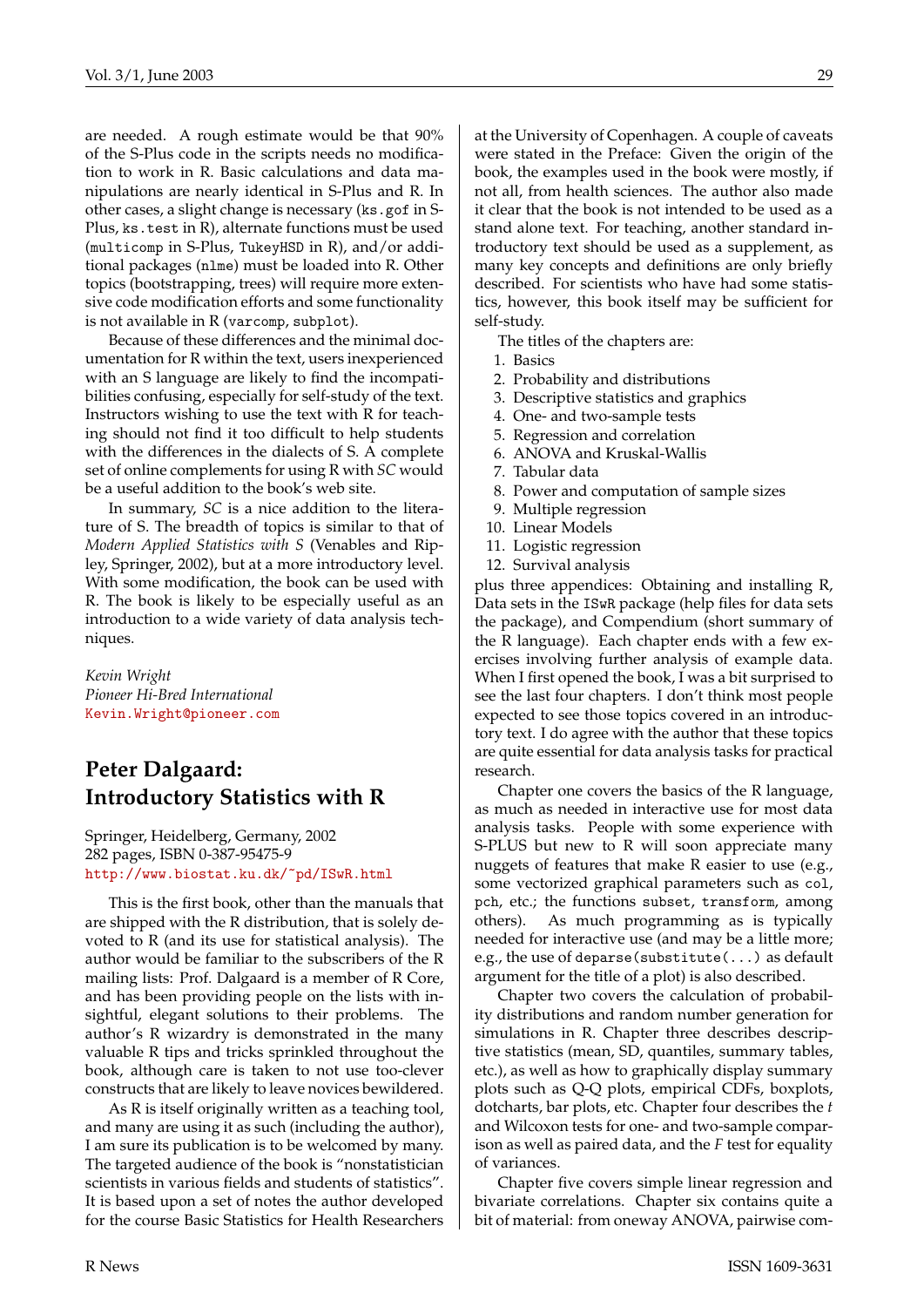parisons, Welch's modified *F* test, Barlett's test for equal variances, to twoway ANOVA and even a repeated measures example. Nonparametric procedures are also described. Chapter seven covers basic inferences for categorical data (tests for proportions, contingency tables, etc.). Chapter eight covers power and sample size calculations for means and proportions in one- and two-sample problems.

The last four chapters provide a very nice, brief summary on the more advanced topics. The graphical presentations of regression diagnostics (e.g., color coding the magnitudes of the diagnostic measures) can be very useful. However, I would have preferred the omission of coverage on variable selection in multiple linear regression entirely. The coverage on these topics is necessarily brief, but do provide enough material for the reader to follow through the examples. It is impressive to cover this many topics in such brevity, without sacrificing clarity of the descriptions. (The linear models chapter covers polynomial regression, ANCOVA, regression diagnostics, among others.)

As with (almost?) all first editions, typos are inevitable (e.g., on page 33, in the modification to vectorize Newton's method for calculating square roots, any should have been all; on page 191, the logit should be defined as  $\log[p/(1-p)])$ . On the whole, however, this is a very well written book, with logical ordering of the content and a nice flow. Ample code examples are interspersed throughout the text, making it easy for the reader to follow along on a computer. I whole-heartedly recommend this book to people in the "intended audience" population.

*Andy Liaw Merck Research Laboratories* [andy\\_liaw@merck.com](mailto:andyprotect T1	extunderscore liaw@merck.com)

## **John Fox: An R and S-Plus Companion to Applied Regression**

Sage Publications, Thousand Oaks, CA, USA, 2002 328 pages, ISBN 0-7619-2280-6 [http://www.socsci.mcmaster.ca/jfox/Books/](http://www.socsci.mcmaster.ca/jfox/Books/companion/) [companion/](http://www.socsci.mcmaster.ca/jfox/Books/companion/)

The aim of this book is to enable people with knowledge on linear regression modelling to analyze their data using R or S-Plus. Any textbook on linear regression may provide the necessary background, of course both language and contents of this companion are closely aligned with the authors own *Applied Regression, Linear Models and Related Metods*(Fox, Sage Publications, 1997).

Chapters 1–2 give a basic introduction to R and S-Plus, including a thorough treatment of data import/export and handling of missing values. Chapter 3 complements the introduction with exploratory

data analysis and Box-Cox data transformations. The target audience of the first three sections are clearly new users who might never have used R or S-Plus before.

Chapters 4–6 form the main part of the book and show how to apply linear models, generalized linear models and regression diagnostics, respectively. This includes detailed explanations of model formulae, dummy-variable regression and contrasts for categorical data, and interaction effects. Analysis of variance is mostly explained using "Type II" tests as implemented by the Anova() function in package **car**. The infamous "Type III" tests, which are requested frequently on the r-help mailing list, are provided by the same function, but their usage is discouraged quite strongly in both book and help page.

Chapter 5 reads as a natural extension of linear models and concentrates on error distributions provided by the exponential family and corresponding link functions. The main focus is on models for categorical responses and count data. Much of the functionality provided by package **car** is on regression diagnostics and has methods both for linear and generalized linear models. Heavy usage of graphics, identify() and text-based menus for plots emphasize the interactive and exploratory side of regression modelling. Other sections deal with Box-Cox transformations, detection of non-linearities and variable selection.

Finally, Chapters 7 & 8 extend the introductory Chapters 1–3 with material on drawing graphics and S programming. Although the examples use regression models, e.g., plotting the surface of fitted values of a generalized linear model using persp(), both chapters are rather general and not "regressiononly".

Several real world data sets are used throughout the book. All S code necessary to reproduce numerical and graphical results is shown and explained in detail. Package **car**, which contains all data sets used in the book and functions for ANOVA and regression diagnostics, is available from CRAN and the book's homepage.

The style of presentation is rather informal and hands-on, software usage is demonstrated using examples, without lengthy discussions of theory. Over wide parts the text can be directly used in class to demonstrate regression modelling with S to students (after more theoretical lectures on the topic). However, the book contains enough "reminders" about the theory, such that it is not necessary to switch to a more theoretical text while reading it.

The book is self-contained with respect to S and should easily get new users started. The placement of R *before* S-Plus in the title is not only lexicographic, the author uses R as the primary S engine. Differences of S-Plus (as compared with R) are clearly marked in framed boxes, the graphical user interface of S-Plus is not covered at all.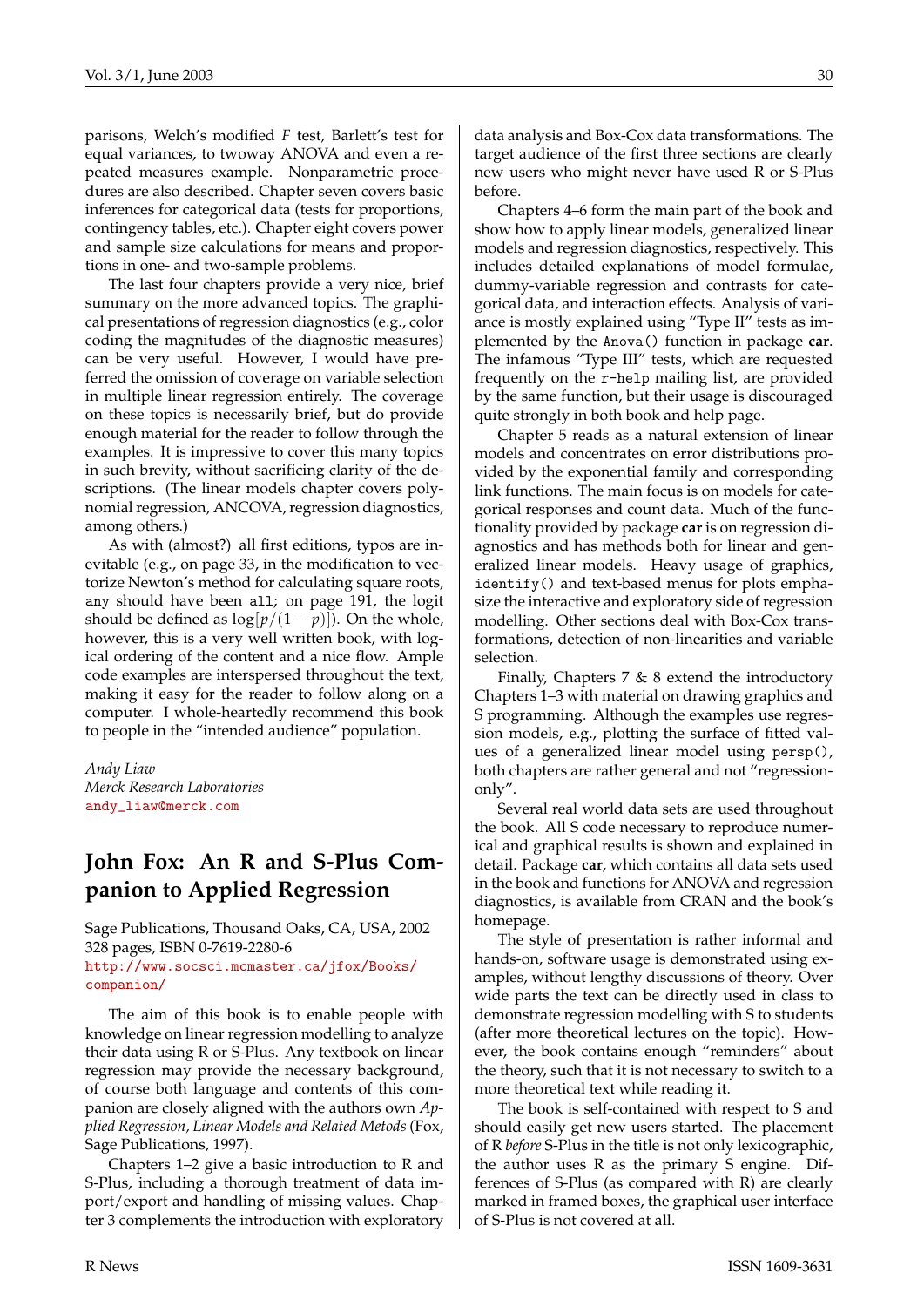The only drawback of the book follows directly from the target audience of possible S novices: More experienced S users will probably be disappointed by the ratio of S introduction to material on regression analysis. Only about 130 out of 300 pages deal directly with linear models, the major part is an introduction to S. The online appendix at the book's homepage (mirrored on CRAN) contains several extension chapters on more advanced topics like boot-

# **Changes in R 1.7.0**

<span id="page-30-0"></span>*by the R Core Team*

## **User-visible changes**

- solve(), chol(), eigen() and svd() now use LAPACK routines unless a new backcompatibility option is turned on. The signs and normalization of eigen/singular vectors may change from earlier versions.
- The 'methods', 'modreg', 'mva', 'nls' and 'ts' packages are now attached by default at startup (in addition to 'ctest'). The option "defaultPackages" has been added which contains the initial list of packages. See ?Startup and ?options for details. Note that .First() is no longer used by R itself.

class() now always (not just when 'methods' is attached) gives a non-null class, and UseMethod() always dispatches on the class that class() returns. This means that methods like foo.matrix and foo.integer will be used. Functions oldClass() and oldClass<-() get and set the "class" attribute as R without 'methods' used to.

- The default random number generators have been changed to 'Mersenne-Twister' and 'Inversion'. A new RNGversion() function allows you to restore the generators of an earlier R version if reproducibility is required.
- Namespaces can now be defined for packages other than 'base': see 'Writing R Extensions'. This hides some internal objects and changes the search path from objects in a namespace. All the base packages (except methods and tcltk) have namespaces, as well as the recommended packages 'KernSmooth', 'MASS', 'boot', 'class', 'nnet', 'rpart' and 'spatial'.
- Formulae are not longer automatically simplified when terms() is called, so the formulae in results may still be in the original form rather than the equivalent simplified form (which

strapping, time series, nonlinear or robust regression.

In summary, I highly recommend the book to anyone who wants to learn or teach applied regression analysis with S.

*Friedrich Leisch Universität Wien, Austria* [Friedrich.Leisch@R-project.org](mailto:Friedrich.Leisch@R-project.org)

> may have reordered the terms): the results are now much closer to those of S.

- The tables for plotmath, Hershey and Japanese have been moved from the help pages (example(plotmath) etc) to demo(plotmath) etc.
- Errors and warnings are sent to stderr not stdout on command-line versions of R (Unix and Windows).
- The R\_X11 module is no longer loaded until it is needed, so do test that x11() works in a new Unix-alike R installation.

## **New features**

- if() and while() give a warning if called with a vector condition.
- Installed packages under Unix without compiled code are no longer stamped with the platform and can be copied to other Unix-alike platforms (but not to other OSes because of potential problems with line endings and OSspecific help files).
- The internal random number generators will now never return values of 0 or 1 for runif(). This might affect simulation output in extremely rare cases. Note that this is not guaranteed for user-supplied random-number generators, nor when the standalone Rmath library is used.
- When assigning names to a vector, a value that is too short is padded by character NAs. (Wishlist part of PR#2358)
- It is now recommended to use the 'SystemRequirements:' field in the DESCRIPTION file for specifying dependencies external to the R system.
- Output text connections no longer have a linelength limit.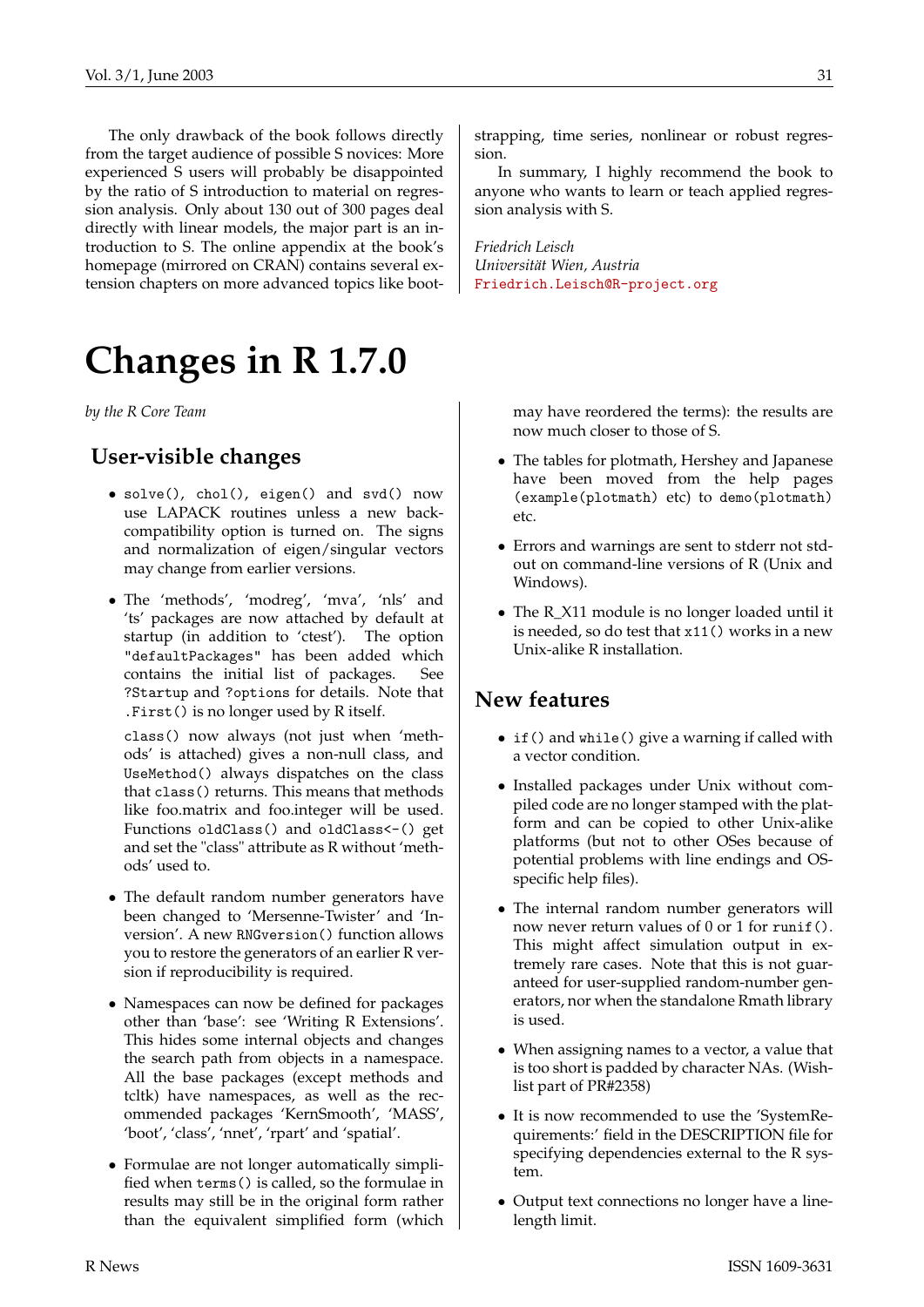- On platforms where vsnprintf does not return the needed buffer size the output line-length limit for fifo(), gzfile() and bzfile() has been raised from 10k to 100k chars.
- The Math group generic does not check the number of arguments supplied before dispatch: it used to if the default method had one argument but not if it had two. This allows trunc.POSIXt() to be called via the group generic trunc().
- Logical matrix replacement indexing of data frames is now implemented (interpreted as if the lhs was a matrix).
- Recursive indexing of lists is allowed, so  $x[[c(4,2)]]$  is shorthand for  $x[[4]][[2]]$  etc. (Wishlist PR#1588)
- Most of the time series functions now check explicitly for a numeric time series, rather than fail at a later stage.
- The postscript output makes use of relative moves, and so is somewhat more compact.
- %\*% and crossprod() for complex arguments make use of BLAS routines and so may be much faster on some platforms.
- arima() has coef(), logLik() (and hence AIC) and vcov() methods.
- New function as.difftime() for time-interval data.
- basename() and dirname() are now vectorized.
- biplot.default() mva allows 'xlab' and 'ylab' parameters to be set (without partially matching to 'xlabs' and 'ylabs'). (Thanks to Uwe Ligges.)
- New function capture.output() to send printed output from an expression to a connection or a text string.
- ccf() (pckage ts) now coerces its x and y arguments to class "ts".
- chol() and chol2inv() now use LAPACK routines by default.
- as.dist(.) is now idempotent, i.e., works for "dist" objects.
- Generic function confint() and 'lm' method (formerly in package MASS, which has 'glm' and 'nls' methods).
- New function constrOptim() for optimisation under linear inequality constraints.
- Add 'difftime' subscript method and methods for the group generics. (Thereby fixing PR#2345)
- download.file() can now use HTTP proxies which require 'basic' username/password authentication.
- dump() has a new argument 'envir'. The search for named objects now starts by default in the environment from which dump() is called.
- The edit.matrix() and edit.data.frame() editors can now handle logical data.
- New argument 'local' for example() (suggested by Andy Liaw).
- New function file.symlink() to create symbolic file links where supported by the OS.
- New generic function flush() with a method to flush connections.
- New function force() to force evaluation of a formal argument.
- New functions getFromNamespace(), fixInNamespace() and getS3method() to facilitate developing code in packages with namespaces.
- glm() now accepts 'etastart' and 'mustart' as alternative ways to express starting values.
- New function gzcon() which wraps a connection and provides (de)compression compatible with gzip.

load() now uses gzcon(), so can read compressed saves from suitable connections.

- help.search() can now reliably match individual aliases and keywords, provided that all packages searched were installed using R 1.7.0 or newer.
- hist.default() now returns the nominal break points, not those adjusted for numerical tolerances.

To guard against unthinking use, 'include.lowest' in hist.default() is now ignored, with a warning, unless 'breaks' is a vector. (It either generated an error or had no effect, depending how prettification of the range operated.)

• New generic functions influence(), hatvalues() and dfbeta() with lm and glm methods; the previously normal functions rstudent(), rstandard(), cooks.distance() and dfbetas() became generic. These have changed behavior for glm objects – all originating from John Fox' car package.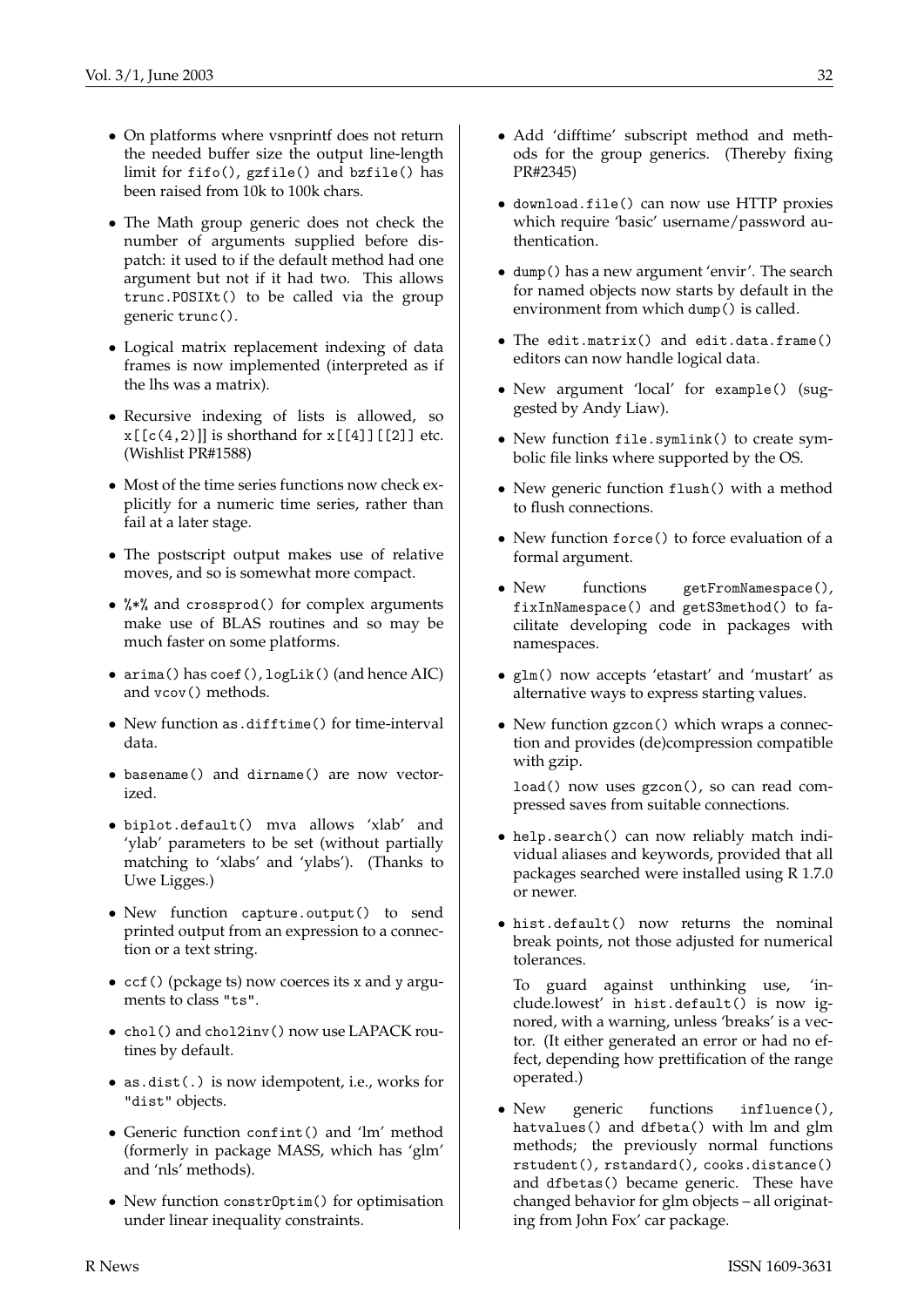- interaction.plot() has several new arguments, and the legend is not clipped anymore by default. It internally uses axis(1,\*) instead of mtext(). This also addresses "bugs" PR#820, PR#1305, PR#1899.
- New isoreg() function and class for isotonic regression ('modreg' package).
- La.chol() and La.chol2inv() now give interpretable error messages rather than LAPACK error codes.
- legend() has a new 'plot' argument. Setting it 'FALSE' gives size information without plotting (suggested by U.Ligges).
- library() was changed so that when the methods package is attached it no longer complains about formal generic functions not specific to the library.
- list.files()/dir() have a new argument 'recursive'.
- lm.influence() has a new 'do.coef' argument allowing \*not\* to compute casewise changed coefficients. This makes plot.lm() much quicker for large data sets.
- load() now returns invisibly a character vector of the names of the objects which were restored.
- New convenience function loadURL() to allow loading data files from URLs (requested by Frank Harrell).
- New function mapply(), a multivariate lapply().
- New function md5sum() in package tools to calculate MD5 checksums on files (e.g. on parts of the R installation).
- medpolish() package eda now has an 'na.rm' argument (PR#2298).
- methods() now looks for registered methods in namespaces, and knows about many objects that look like methods but are not.
- mosaicplot() has a new default for 'main', and supports the 'las' argument (contributed by Uwe Ligges and Wolfram Fischer).
- An attempt to open() an already open connection will be detected and ignored with a warning. This avoids improperly closing some types of connections if they are opened repeatedly.
- optim(method = "SANN") can now cover combinatorial optimization by supplying a move function as the 'gr' argument (contributed by Adrian Trapletti).
- PDF files produced by pdf () have more extensive information fields, including the version of R that produced them.
- On Unix(-alike) systems the default PDF viewer is now determined during configuration, and available as the 'pdfviewer' option.
- pie(...) has always accepted graphical pars but only passed them on to title(). Now pie(, cex=1.5) works.
- plot.dendrogram ('mva' package) now draws leaf labels if present by default.
- New plot.design() function as in S.
- The postscript() and PDF() drivers now allow the title to be set.
- New function power.anova.test(), contributed by Claus Ekstrøm.
- power.t.test() now behaves correctly for negative delta in the two-tailed case.
- power.t.test() and power.prop.test() now have a 'strict' argument that includes rejections in the "wrong tail" in the power calculation. (Based in part on code suggested by Ulrich Halekoh.)
- prcomp() is now fast for *nm* inputs with *m* >> *n*.
- princomp() no longer allows the use of more variables than units: use prcomp() instead.
- princomp.formula() now has principal argument 'formula', so update() can be used.
- Printing an object with attributes now dispatches on the class(es) of the attributes. See ?print.default for the fine print. (PR#2506)
- print.matrix() and prmatrix() are now separate functions. prmatrix() is the old Scompatible function, and print.matrix() is a proper print method, currently identical to print.default(). prmatrix() and the old print.matrix() did not print attributes of a matrix, but the new print.matrix() does.
- print.summary.lm() and print.summary.glm() now default to symbolic.cor = FALSE, but symbolic.cor can be passed to the print methods from the summary methods. print.summary.lm() and print.summary.glm() print correlations to 2 decimal places, and the symbolic printout avoids abbreviating labels.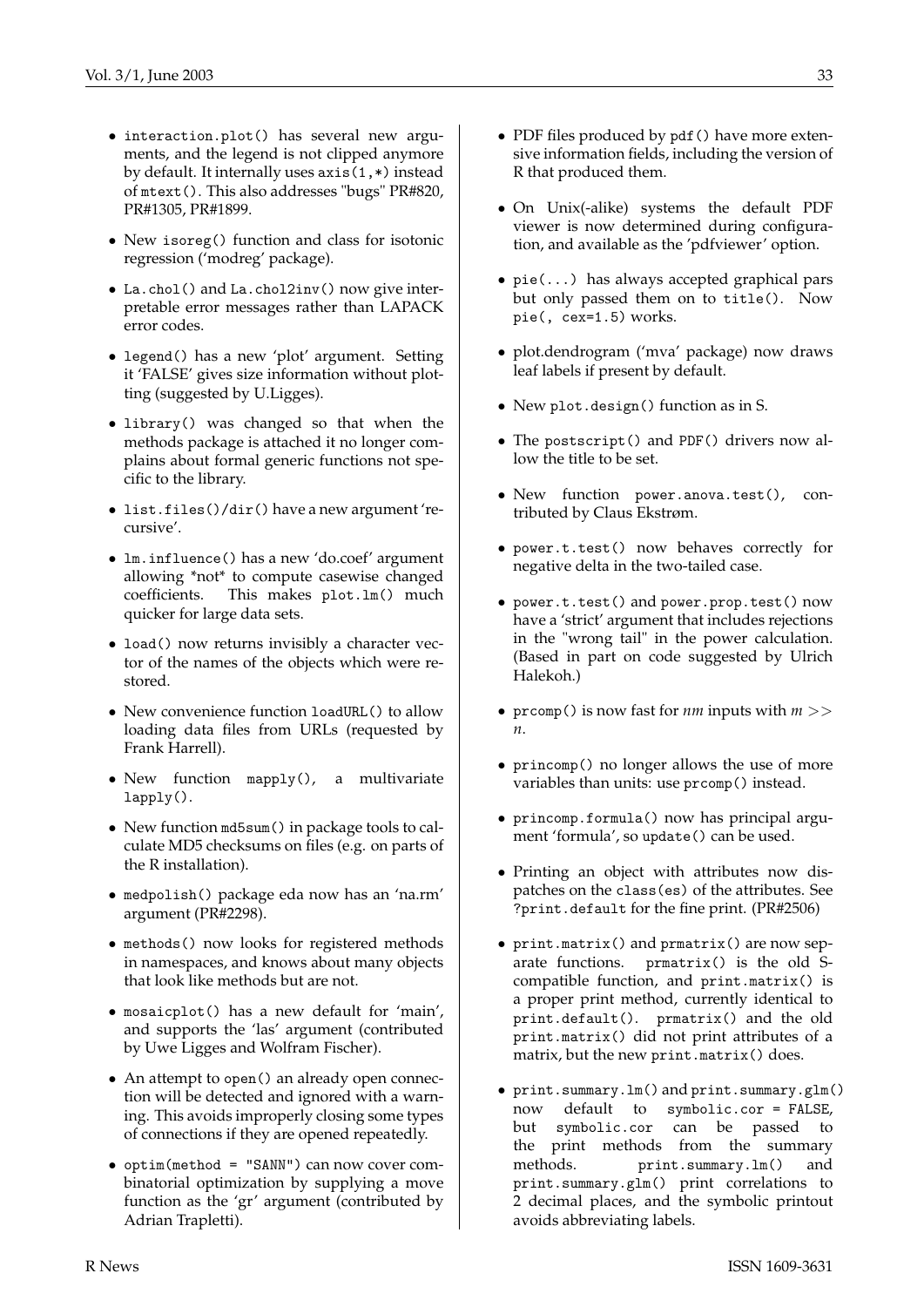- If a prompt() method is called with 'filename' as 'NA', a list-style representation of the documentation shell generated is returned. New function promptData() for documenting objects as data sets.
- qqnorm() and qqline() have an optional logical argument 'datax' to transpose the plot (S-PLUS compatibility).
- qr() now has the option to use LAPACK routines, and the results can be used by the helper routines qr.coef(), qr.qy() and qr.qty(). The LAPACK-using versions may be much faster for large matrices (using an optimized BLAS) but are less flexible.
- QR objects now have class "qr", and solve.qr() is now just the method for solve() for the class.
- New function r2dtable() for generating random samples of two-way tables with given marginals using Patefield's algorithm.
- rchisq() now has a non-centrality parameter 'ncp', and there's a C API for rnchisq().
- New generic function reorder() with a dendrogram method; new order.dendrogram() and heatmap().
- require() has a new argument named character.only to make it align with library.
- New functions rmultinom() and dmultinom(), the first one with a C API.
- New function runmed() for fast runnning medians ('modreg' package).
- New function slice.index() for identifying indexes with respect to slices of an array.
- solve.default(a) now gives the dimnames one would expect.
- stepfun() has a new 'right' argument for right-continuous step function construction.
- str() now shows ordered factors different from unordered ones. It also differentiates "NA" and as.character(NA), also for factor levels.
- symnum() has a new logical argument 'abbr.colnames'.
- summary(<logical>) now mentions NA's as suggested by Göran Broström.
- summaryRprof() now prints times with a precision appropriate to the sampling interval, rather than always to 2dp.
- New function Sys.getpid() to get the process ID of the R session.
- table() now allows exclude= with factor arguments (requested by Michael Friendly).
- The tempfile() function now takes an optional second argument giving the directory name.
- The ordering of terms for

terms.formula(keep.order=FALSE)

is now defined on the help page and used consistently, so that repeated calls will not alter the ordering (which is why delete.response() was failing: see the bug fixes). The formula is not simplified unless the new argument 'simplify' is true.

- added "[" method for terms objects.
- New argument 'silent' to try().
- ts() now allows arbitrary values for y in start/end =  $c(x, y)$ : it always allowed y < 1 but objected to y > frequency.
- unique.default() now works for POSIXct objects, and hence so does factor().
- Package tcltk now allows return values from the R side to the Tcl side in callbacks and the R\_eval command. If the return value from the R function or expression is of class "tclObj" then it will be returned to Tcl.
- A new HIGHLY EXPERIMENTAL graphical user interface using the tcltk package is provided. Currently, little more than a proof of concept. It can be started by calling "R -g Tk" (this may change in later versions) or by evaluating tkStartGUI(). Only Unix-like systems for now. It is not too stable at this point; in particular, signal handling is not working properly.
- Changes to support name spaces:
	- **–** Placing base in a name space can no longer be disabled by defining the environment variable R\_NO\_BASE\_NAMESPACE.
	- **–** New function topenv() to determine the nearest top level environment (usually .GlobalEnv or a name space environment).
	- **–** Added name space support for packages that do not use methods.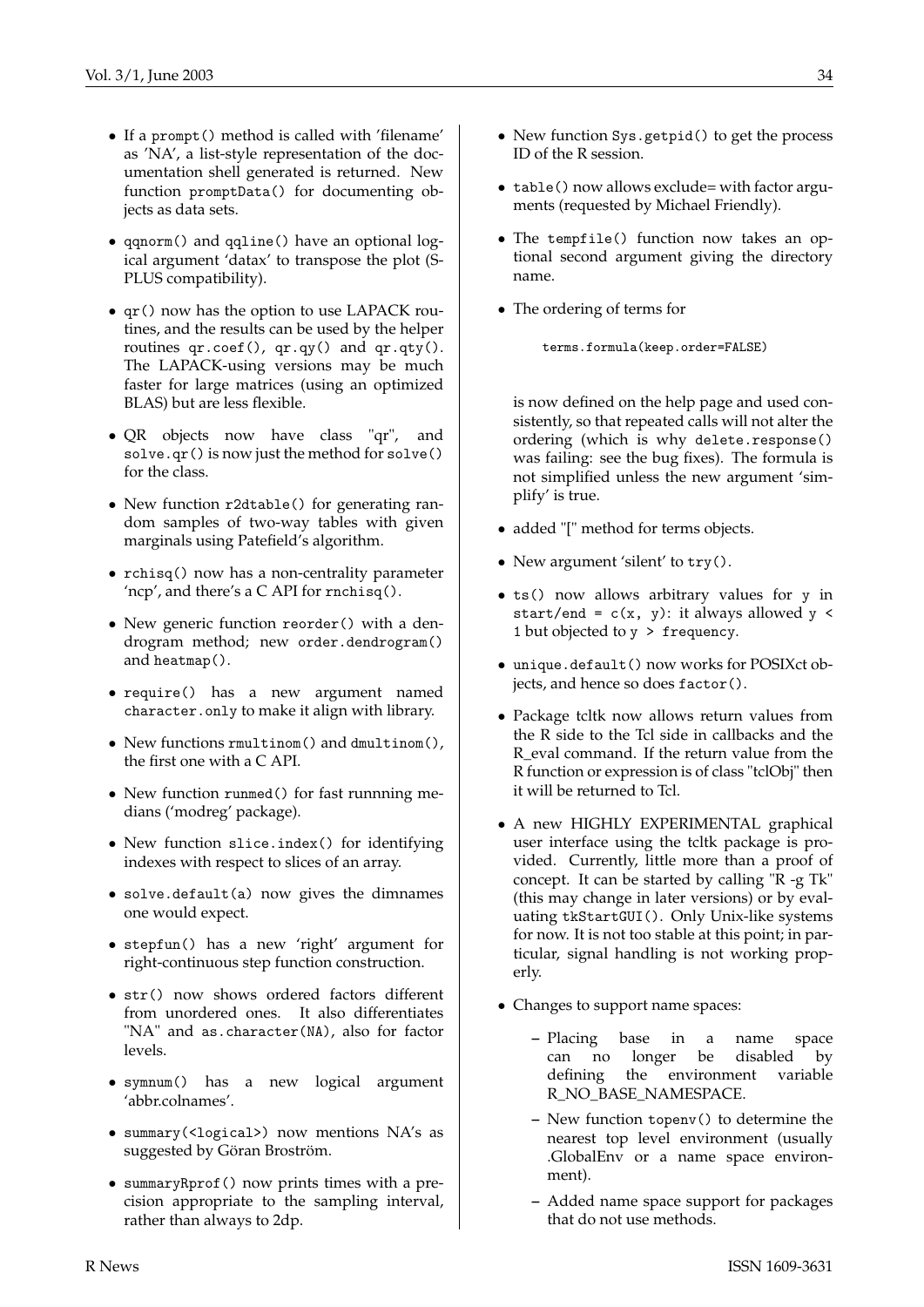- Formal classes and methods can be 'sealed', by using the corresponding argument to setClass or setMethod. New functions isSealedClass() and isSealedMethod() test sealing.
- packages can now be loaded with version numbers. This allows for multiple versions of files to be installed (and potentially loaded). Some serious testing will be going on, but it should have no effect unless specifically asked for.

## **Installation changes**

- TITLE files in packages are no longer used, the Title field in the DESCRIPTION file being preferred. TITLE files will be ignored in both installed packages and source packages.
- When searching for a Fortran 77 compiler, configure by default now also looks for Fujitsu's frt and Compaq's fort, but no longer for cf77 and cft77.
- Configure checks that mixed C/Fortran code can be run before checking compatibility on ints and doubles: the latter test was sometimes failing because the Fortran libraries were not found.
- PCRE and bzip2 are built from versions in the R sources if the appropriate library is not found.
- New configure option '--with-lapack' to allow high-performance LAPACK libraries to be used: a generic LAPACK library will be used if found. This option is not the default.
- New configure options '--with-libpng', '--with-jpeglib', '--with-zlib', '--with-bzlib' and '--with-pcre', principally to allow these libraries to be avoided if they are unsuitable.
- If the precious variable R\_BROWSER is set at configure time it overrides the automatic selection of the default browser. It should be set to the full path unless the browser appears at different locations on different client machines.
- Perl requirements are down again to 5.004 or newer.
- Autoconf 2.57 or later is required to build the configure script.
- Configure provides a more comprehensive summary of its results.
- Index generation now happens when installing source packages using R code in package tools. An existing 'INDEX' file is used as is; otherwise, it is automatically generated from the

\name and \title entries in the Rd files. Data, demo and vignette indices are computed from all available files of the respective kind, and the corresponding index information (in the Rd files, the 'demo/00Index' file, and the \VignetteIndexEntry{} entries, respectively). These index files, as well as the package Rd contents data base, are serialized as R objects in the 'Meta' subdirectory of the toplevel package directory, allowing for faster and more reliable index-based computations (e.g., in help.search()).

- The Rd contents data base is now computed when installing source packages using R code in package tools. The information is represented as a data frame without collapsing the aliases and keywords, and serialized as an R object. (The 'CONTENTS' file in Debian Control Format is still written, as it is used by the HTML search engine.)
- A NAMESPACE file in root directory of a source package is copied to the root of the package installation directory. Attempting to install a package with a NAMESPACE file using '--save' signals an error; this is a temporary measure.

# **Deprecated & defunct**

• The assignment operator '\_' will be removed in the next release and users are now warned on every usage: you may even see multiple warnings for each usage.

If environment variable R\_NO\_UNDERLINE is set to anything of positive length then use of '\_' becomes a syntax error.

- machine(), Machine() and Platform() are defunct.
- restart() is defunct. Use try(), as has long been recommended.
- The deprecated arguments 'pkg' and 'lib' of system.file() have been removed.
- printNoClass() methods is deprecated (and moved to base, since it was a copy of a base function).
- Primitives dataClass() and objWithClass() have been replaced by class() and class <- (); they were internal support functions for use by package methods.
- The use of SIGUSR2 to quit a running R process under Unix is deprecated, the signal may need to be reclaimed for other purposes.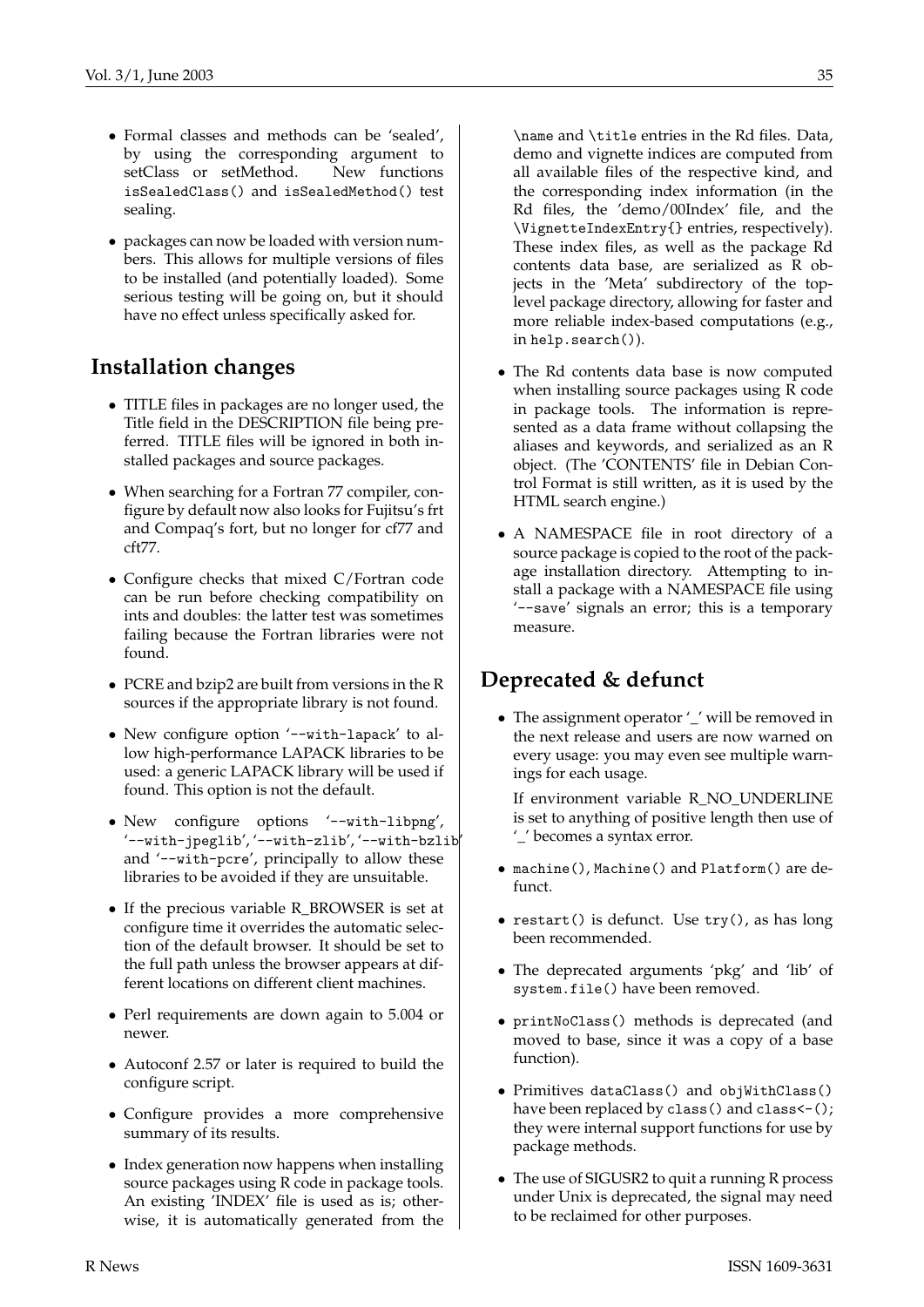# **Utilities**

- R CMD check more compactly displays the tests of DESCRIPTION meta-information. It now reports demos and vignettes without available index information. Unless installation tests are skipped, checking is aborted if the package dependencies cannot be resolved at run time. Rd files are now also explicitly checked for empty \name and \title entries. The examples are always run with T and F redefined to give an error if used instead of TRUE and FALSE.
- The Perl code to build help now removes an existing example file if there are no examples in the current help file.
- R CMD Rdindex is now deprecated in favor of function Rdindex() in package tools.
- Sweave() now encloses the Sinput and Soutput environments of each chunk in an Schunk environment. This allows to fix some vertical spacing problems when using the latex class slides.

## **C-level facilities**

• A full double-precision LAPACK shared library is made available as -lRlapack. To use this include \$(LAPACK\_LIBS) \$(BLAS\_LIBS) in PKG\_LIBS.

# **Changes on CRAN**

<span id="page-35-0"></span>*by Kurt Hornik and Friedrich Leisch*

## **New contributed packages**

- **Davies** useful functions for the Davies quantile function and the Generalized Lambda distribution. By Robin Hankin.
- **GRASS** Interface between GRASS 5.0 geographical information system and R, based on starting R from within the GRASS environment using values of environment variables set in the GISRC file. Interface examples should be run outside GRASS, others may be run within. Wrapper and helper functions are provided for a range of R functions to match the interface metadata structures. Interface functions by Roger Bivand, wrapper and helper functions modified from various originals by interface author.
- Header file R\_ext/Lapack.h added. C declarations of BLAS routines moved to R\_ext/BLAS.h and included in R\_ext/Applic.h and R\_ext/Linpack.h for backward compatibility.
- R will automatically call initialization and unload routines, if present, in shared libraries/DLLs during dyn.load() and dyn.unload() calls. The routines are named R\_init\_<dll name> and R\_unload\_<dll name>, respectively. See the Writing R Extensions Manual for more information.
- Routines exported directly from the R executable for use with .C(), .Call(), .Fortran() and .External() are now accessed via the registration mechanism (optionally) used by packages. The ROUTINES file (in src/appl/) and associated scripts to generate FFTab.h and FFDecl.h are no longer used.
- Entry point Rf\_append is no longer in the installed headers (but is still available). It is apparently unused.
- Many conflicts between other headers and R's can be avoided by defining STRICT\_R\_HEADERS and/or R\_NO\_REMAP – see 'Writing R Extensions' for details.
- New entry point R\_GetX11Image and formerly undocumented ptr\_R\_GetX11Image are in new header R\_ext/GetX11Image. These are used by package tkrplot.
- **MCMCpack** This package contains functions for posterior simulation for a number of statistical models. All simulation is done in compiled C++ written in the Scythe Statistical Library Version 0.3. All models return coda mcmc objects that can then be summarized using coda functions or the coda menu interface. The package also contains some useful utility functions, including some additional PDFs and pseudo-random number generators for statistical distributions. By Andrew D. Martin, and Kevin M. Quinn.
- **RSvgDevice** A graphics device for R that uses the new w3.org xml standard for Scalable Vector Graphics. By T Jake Luciani.
- **SenSrivastava** Collection of datasets from Sen & Srivastava: Regression Analysis, Theory, Methods and Applications, Springer. Sources for individual data files are more fully documented in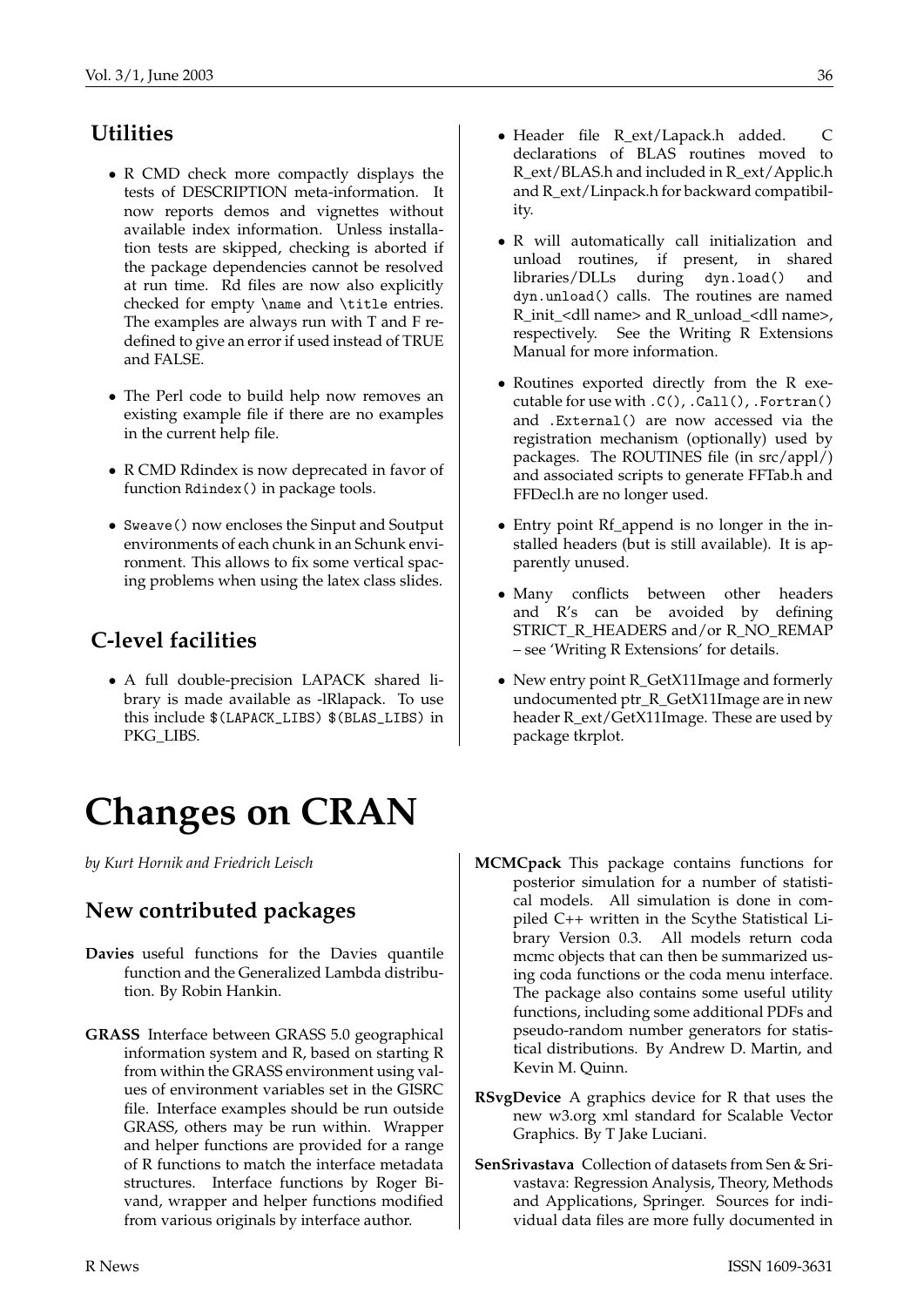the book. By Kjetil Halvorsen.

- **abind** Combine multi-dimensional arrays. This is a generalization of cbind and rbind. Takes a sequence of vectors, matrices, or arrays and produces a single array of the same or higher dimension. By Tony Plate and Richard Heiberger..
- **ade4** Multivariate data analysis and graphical display. By Jean Thioulouse, Anne-Beatrice Dufour and Daniel Chessel.
- **amap** Hierarchical Clustering and Principal Component Analysis (With general and robusts methods). By Antoine Lucas.
- **anm** The package contains an analog model for statistical/empirical downscaling. By Alexandra Imbert & Rasmus E. Benestad.
- **clim.pact** The package contains R functions for retrieving data, making climate analysis and downscaling of monthly mean and daily mean global climate scenarios. By Rasmus E. Benestad.
- **dispmod** Functions for modelling dispersion in GLM. By Luca Scrucca.
- **effects** Graphical and tabular effect displays, e.g., of interactions, for linear and generalised linear models. By John Fox.
- **gbm** This package implements extensions to Freund and Schapire's AdaBoost algorithm and J. Friedman's gradient boosting machine. Includes regression methods for least squares, absolute loss, logistic, Poisson, Cox proportional hazards partial likelihood, and AdaBoost exponential loss. By Greg Ridgeway.
- **genetics** Classes and methods for handling genetic data. Includes classes to represent genotypes and haplotypes at single markers up to multiple markers on multiple chromosomes. Function include allele frequencies, flagging homo/heterozygotes, flagging carriers of certain alleles, computing disequilibrium, testing Hardy-Weinberg equilibrium, .... By Gregory Warnes and Friedrich Leisch.
- **glmmML** A Maximum Likelihood approach to mixed models. By Göran Broström..
- **gpclib** General polygon clipping routines for R based on Alan Murta's C library. By R interface by Roger D. Peng; GPC library by Alan Murta.
- **grasper** R-GRASP uses generalized regressions analyses to automate the production of spatial predictions. By A. Lehmann, J.R. Leathwick, J.McC. Overton, ported to R by F. Fivaz.
- **gstat** variogram modelling; simple, ordinary and universal point or block (co)kriging, and sequential Gaussian or indicator (co)simulation; variogram and map plotting utility functions. By Edzer J. Pebesma and others.
- **hier.part** Variance partition of a multivariate data set. By Chris Walsh and Ralph MacNally.
- **hwde** Fits models for genotypic disequilibria, as described in Huttley and Wilson (2000), Weir (1996) and Weir and Wilson (1986). Contrast terms are available that account for first order interactions between loci. By J.H. Maindonald.
- **ismev** Functions to support the computations carried out in 'An Introduction to Statistical Modeling of Extreme Values' by Stuart Coles. The functions may be divided into the following groups; maxima/minima, order statistics, peaks over thresholds and point processes. Original S functions by Stuart Coles, R port and R documentation files by Alec Stephenson.
- **locfit** Local Regression, Likelihood and density estimation. By Catherine Loader.
- **mimR** An R interface to MIM for graphical modelling in R. By Søren Højsgaard.
- **mix** Estimation/multiple imputation programs for mixed categorical and continuous data . Original by Joseph L. Schafer, R port by Brian Ripley.
- **multidim** multidimensional descritptive statistics: factorial methods and classification. Original by André Carlier & Alain Croquette, R port by Mathieu Ros & Antoine Lucas.
- **normalp** A collection of utilities refered to normal of order p distributions (General Error Distributions). By Angelo M. Mineo.
- **pls.pcr** Multivariate regression by PLS and PCR. By Ron Wehrens.
- **polspline** Routines for the polynomial spline fitting routines hazard regression, hazard estimation with flexible tails, logspline, lspec, polyclass, and polymars, by C. Kooperberg and coauthors . By Charles Kooperberg.
- **rimage** This package provides functions for image processing, including sobel filter, rank filters, fft, histogram equalization, and reading JPEG file. This package requires fftw [http://www.](http://www.fftw.org/) [fftw.org/](http://www.fftw.org/) and libjpeg <http://www.ijg.org>>. By Tomomi Takashina.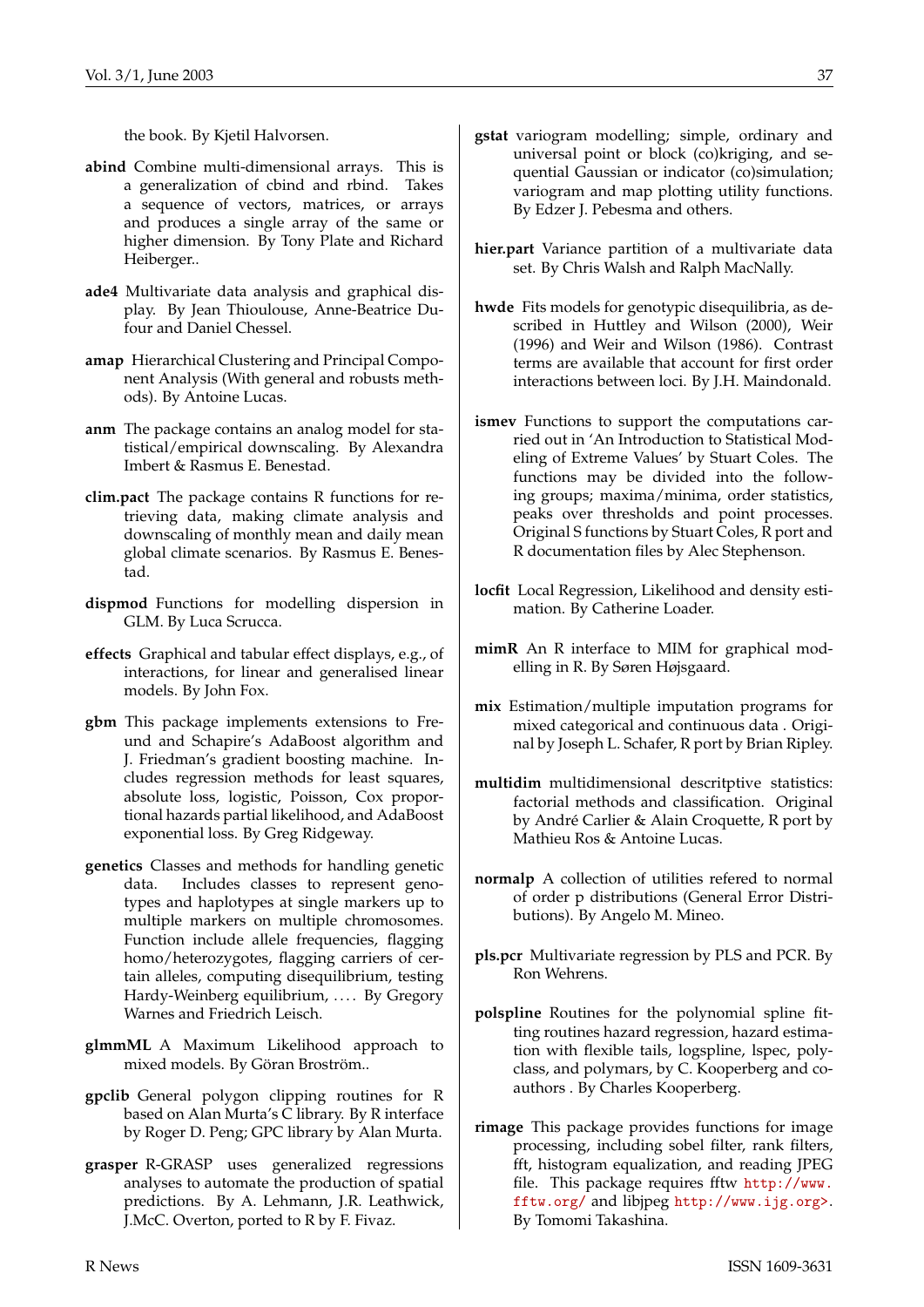- **session** Utility functions for interacting with R processes from external programs. This package includes functions to save and restore session information (including loaded packages, and attached data objects), as well as functions to evaluate strings containing R commands and return the printed results or an execution transcript. By Gregory R. Warnes.
- **snow** Support for simple parallel computing in R. By Luke Tierney, A. J. Rossini, and Na Li.
- **statmod** Miscellaneous biostatistical modelling functions. By Gordon Smyth.
- **survey** Summary statistics, generalised linear models, and general maximum likelihood estimation for stratified, cluster-sampled, unequally weighted survey samples. By Thomas Lumley.
- **vcd** Functions and data sets based on the book "Visualizing Categorical Data" by Michael Friendly. By David Meyer, Achim Zeileis, Alexandros Karatzoglou, and Kurt Hornik.

## **New Omegahat packages**

- **REventLoop** An abstract event loop mechanism that is toolkit independent and can be used to to replace the R event loop. This allows one to use the Gtk or Tcl/Tk's event loop which gives better response and coverage of all event sources (e.g. idle events, timers, etc.) . By Duncan Temple Lang.
- **RGdkPixbuf** S language functions to access the facilities in GdkPixbuf for manipulating images. This is used for loading icons to be used in widgets such as buttons, HTML renderers, etc. By Duncan Temple Lang.
- **RGtkExtra** A collection of S functions that provide an interface to the widgets in the gtk+extra library such as the GtkSheet data-grid display,

icon list, file list and directory tree. By Duncan Temple Lang.

- **RGtkGlade** S language bindings providing an interface to Glade, the interactive Gnome GUI creator. This allows one to instantiate GUIs built with the interactive Glade tool directly within S. The callbacks can be specified as S functions within the GUI builder. By Duncan Temple Lang.
- **RGtkHTML** A collection of S functions that provide an interface to creating and controlling an HTML widget which can be used to display HTML documents from files or content generated dynamically in S. This also supports embedded objects created and managed within S code, include graphics devices, etc. By Duncan Temple Lang.
- **RGtk** Facilities in the S language for programming graphical interfaces using Gtk, the Gnome GUI toolkit. By Duncan Temple Lang.
- **SWinRegistry** Provides access from within R to read and write the Windows registry. By Duncan Temple Lang.
- **SWinTypeLibs** This provides ways to extract type information from type libraries and/or DCOM objects that describes the methods, properties, etc. of an interface. This can be used to discover available facilities in a COM object or automatically generate S and C code to interface to such objects. By Duncan Temple Lang.

*Kurt Hornik Wirtschaftsuniversität Wien, Austria* [Kurt.Hornik@R-project.org](mailto:Kurt.Hornik@R-project.org)

*Friedrich Leisch Technische Universität Wien, Austria* [Friedrich.Leisch@R-project.org](mailto:Friedrich.Leisch@R-project.org)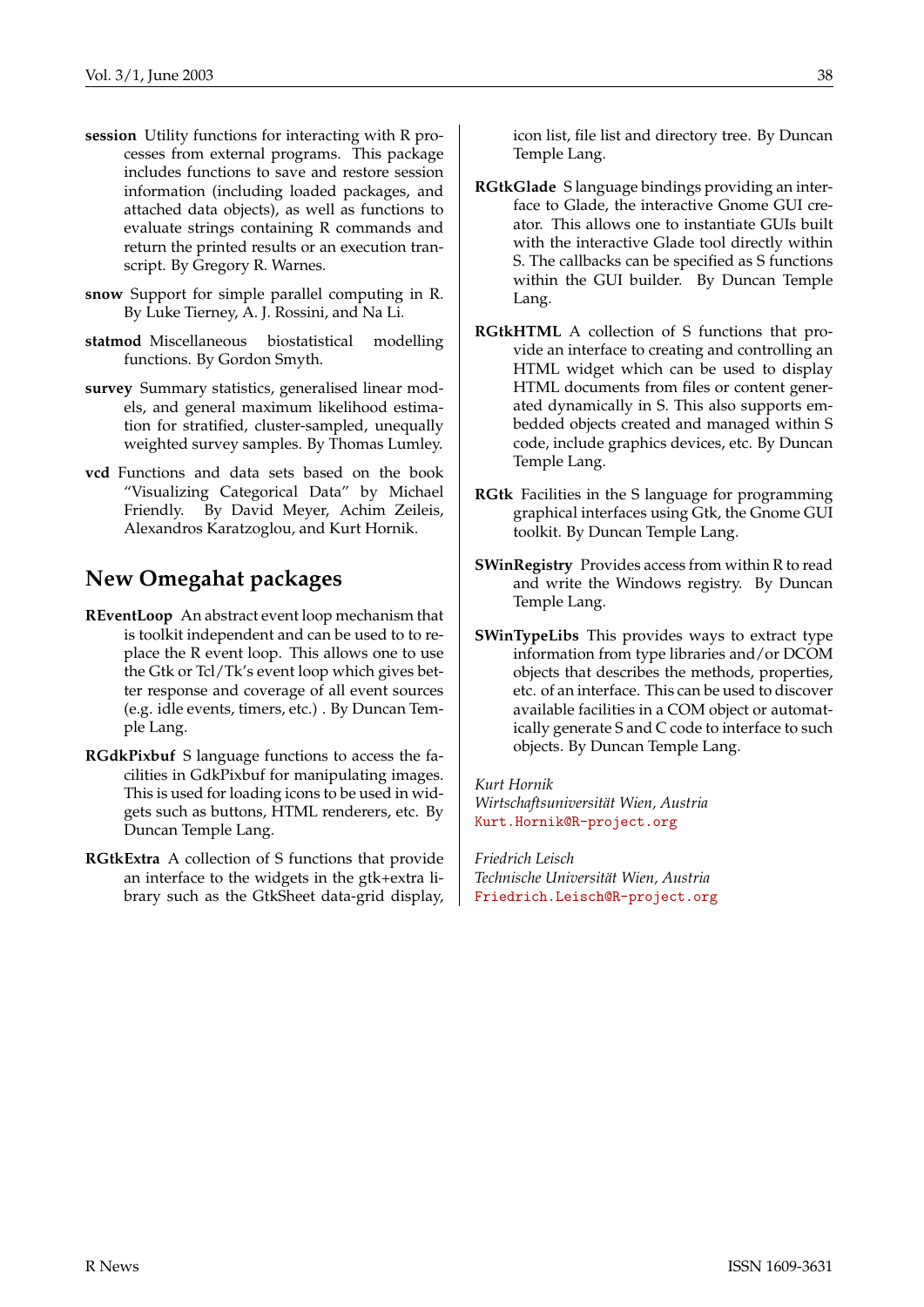# **Crossword**

#### <span id="page-38-0"></span>*by Barry Rowlingson*

Following a conversation with 1 down at DSC 2003 post-conference dinner, I have constructed a crossword for R-news. Most of the clues are based on matters relating to R or computing in general. The clues are 'cryptic', in that they rely on word-play, but most will contain a definition somewhere. A prize of EUR50 is on offer. See [http://www.maths.lancs.](http://www.maths.lancs.ac.uk/~rowlings/Crossword) [ac.uk/~rowlings/Crossword](http://www.maths.lancs.ac.uk/~rowlings/Crossword) for details.

*Barry Rowlingson Lancaster University, UK* [B.Rowlingson@lancaster.ac.uk](mailto:B.Rowlingson@lancaster.ac.uk)



#### **Across**

- 9 Possessing a file, or boat, we hear (9)
- 10, 20 down Developer code is binary peril (5,6)
- 11 Maturer code has no need for this (7)
- 12 And a volcano implodes moderately slowly (7)
- 13 Partly not an hyperbolic function (4)
- 14 Give 500 euro to R Foundation, then stir your café Breton (10)
- 16 Catches crooked parents (7)
- 17, 23 down Developer code bloated Gauss (7,5)
- 19 Fast header code is re-entrant (6-4)
- 22, 4 down Developer makes toilet compartments (4,8)
- 24 Former docks ship files (7)
- 25 Analysis of a skinned banana and eggs (2,5)
- 26 Rearrange array or a hairstyle (5)
- 27 Atomic number 13 is a component (9)

#### **Down**

- 1 Scots king goes with lady president (6,9)
- 2 Assemble rain tent for private space (8)
- $3$  Output sounds sound  $(5)$
- 4 See 22ac
- 5 Climb tree to get new software (6)
- 6 Naughty number could be 8 down (1,3,5)
- 7 Failed or applied ! (3,3)
- 8 International body member is ordered back before baker, but can't be shown (15)
- 15 I hear you consort with a skeleton, having rows (9)
- 17 Left dead encrypted file in zip archive  $(8)$
- 18 Guards riot, loot souk (8)
- 20 See 10ac
- 21 A computer sets my puzzle (6)
- 23 See 17ac